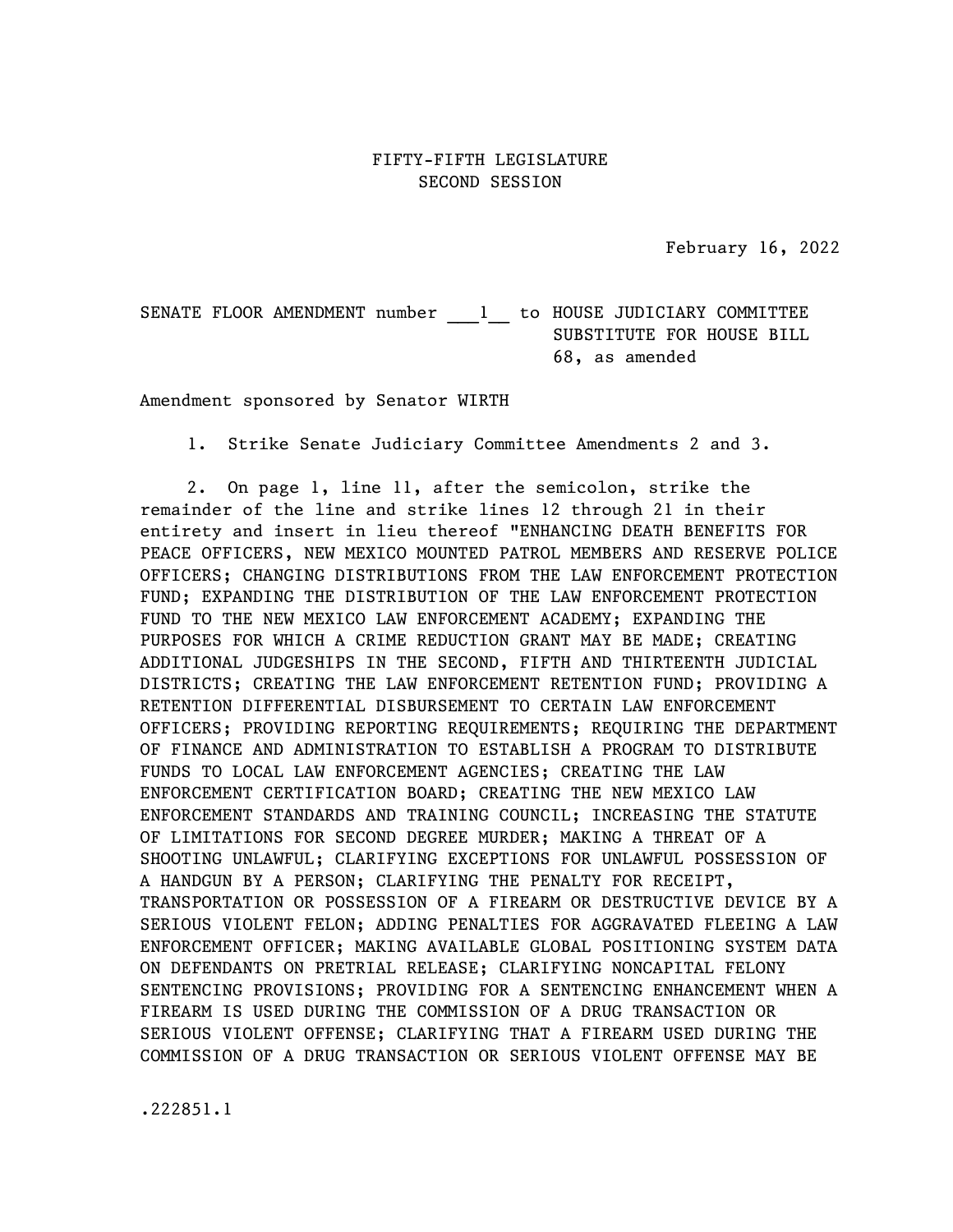SFl/HJC/HB 68, aa Page 2

SEIZED; ENACTING THE VIOLENCE INTERVENTION PROGRAM ACT; CREATING THE VIOLENCE INTERVENTION PROGRAM FUND; ESTABLISHING APPLICATION AND REPORTING REQUIREMENTS; CREATING THE CRIME OF THREATENING A JUDGE OR IMMEDIATE FAMILY MEMBER OF A JUDGE; CREATING THE CRIME OF MALICIOUS SHARING OF PERSONAL INFORMATION OF A JUDGE OR AN IMMEDIATE FAMILY MEMBER OF A JUDGE; CREATING THE CRIME OF OPERATING A CHOP SHOP; CREATING THE CRIME OF CRIMINAL DAMAGE TO PROPERTY BY THEFT OR ATTEMPTED THEFT OF REGULATED MATERIAL; PROHIBITING A SECONDHAND METAL DEALER FROM PURCHASING OR RECEIVING REGULATED MATERIAL NOT LAWFULLY POSSESSED; PROHIBITING A DEFENSE BASED ON A DEFENDANT'S DISCOVERY OF, KNOWLEDGE ABOUT OR THE POTENTIAL DISCLOSURE OF A VICTIM'S OR WITNESS' GENDER, GENDER IDENTITY, GENDER EXPRESSION OR SEXUAL ORIENTATION; PROHIBITING A DEFENSE BASED ON A DEFENDANT BEING ROMANTICALLY PROPOSITIONED IN A NONVIOLENT OR NON-THREATENING MANNER BY A PERSON OF THE SAME GENDER OR A PERSON WHO IS TRANSGENDER; PROVIDING PENALTIES.".

3. On page 1, strike lines 24 and 25 in their entirety, strike pages 2 through 12 in their entirety and insert in lieu thereof the following new sections:

"SECTION 1. A new section of the Department of Finance and Administration Act is enacted to read:

"[NEW MATERIAL] DISTRIBUTION OF FUNDS.--The department of finance and administration shall establish a program to distribute funds for local law enforcement agencies to provide recruitment and retention stipends to law enforcement officers. The program shall establish criteria for distribution of funds appropriated for that purpose, prioritizing recruitment and retention of personnel to increase investigative capacity. The program shall also establish appropriate guidelines on the use of those funds, including recruitment and retention stipends that may be distributed to:

A. a person who is not certified as a law enforcement officer pursuant to the Law Enforcement Training Act upon employment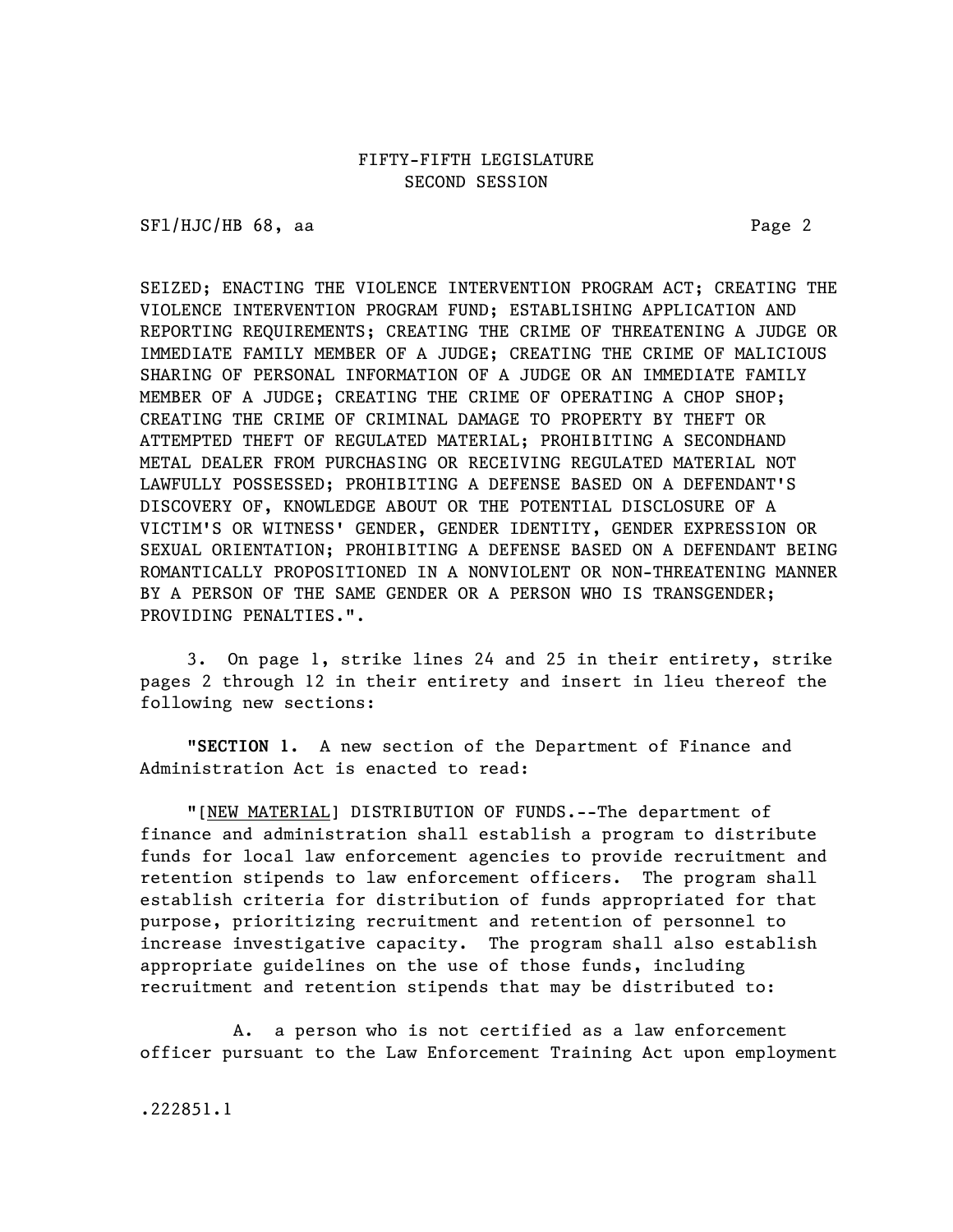SF1/HJC/HB 68, aa Page 3

with a law enforcement agency; provided that the recipient successfully obtains such certification;

B. a person who is certified as a law enforcement officer pursuant to the Law Enforcement Training Act upon employment with a law enforcement agency; provided that the recipient remains employed with that agency for three months; and

C. a person who is certified as a law enforcement officer pursuant to the Law Enforcement Training Act currently employed by a law enforcement agency; provided that the law enforcement officer remains employed with that law enforcement officer's current agency for one additional year."

SECTION 2. Section 9-19-8 NMSA 1978 (being Laws 1987, Chapter 254, Section 8, as amended) is amended to read:

"9-19-8. ADMINISTRATIVELY ATTACHED AGENCIES.--The governor's organized crime prevention commission, the New Mexico law enforcement standards and training council and the [New Mexico] law enforcement [academy] certification board are administratively attached to the department in accordance with the Executive Reorganization Act."

SECTION 3. Section 29-4A-5 NMSA 1978 (being Laws 1995, Chapter 59, Section 5, as amended) is amended to read:

"29-4A-5. PEACE OFFICERS', NEW MEXICO MOUNTED PATROL MEMBERS' AND RESERVE POLICE OFFICERS' SURVIVORS SUPPLEMENTAL DEATH BENEFITS-- REVIEW COMMITTEE--DETERMINATION--PAYMENT.--

A. There is created the "peace officers', New Mexico mounted patrol members' and reserve police officers' survivors supplemental death benefits review committee". The committee shall consist of the attorney general, the chief of the New Mexico state police and the state president of the fraternal order of police or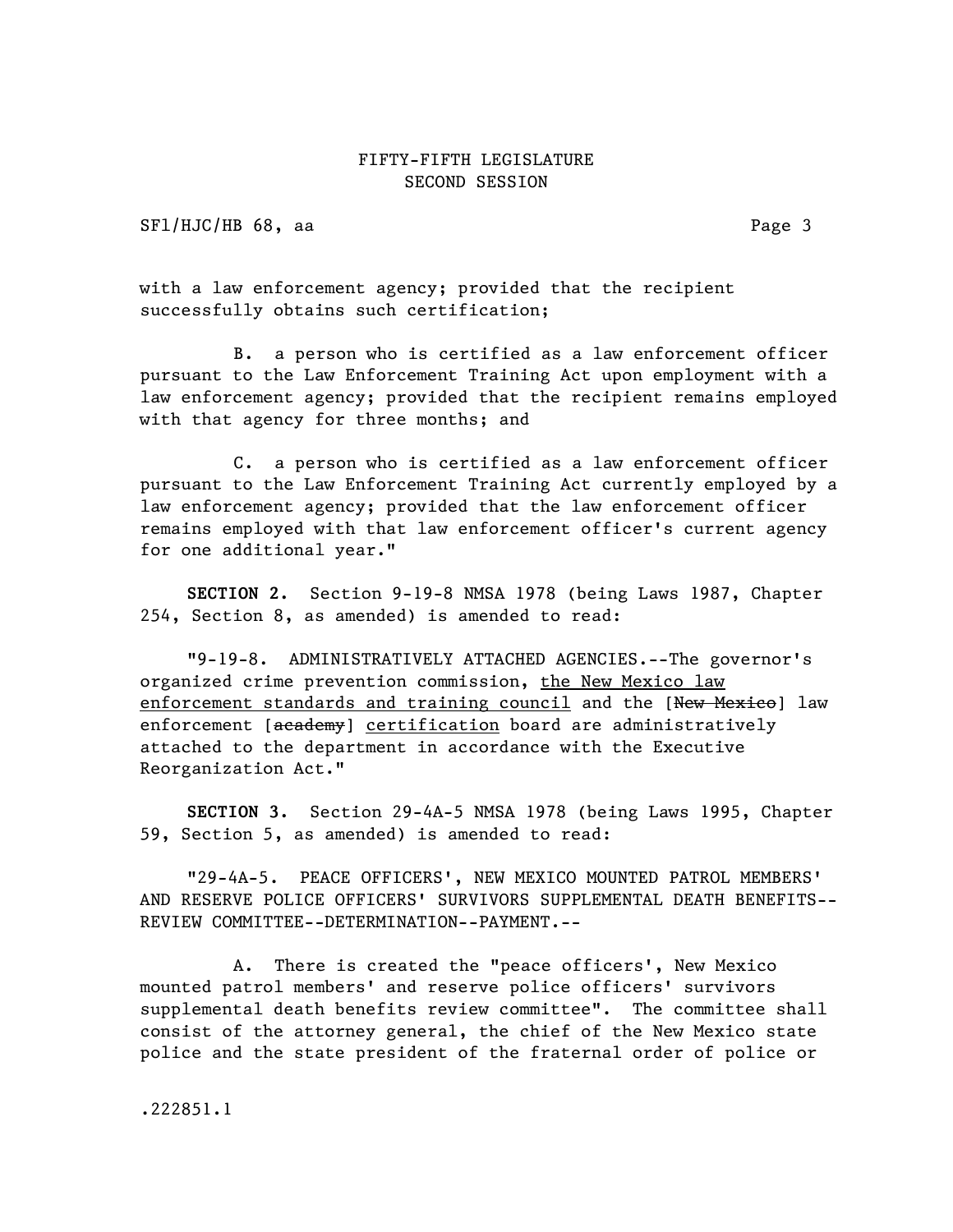SFl/HJC/HB 68, aa Page 4

their designees.

B. The peace officers', New Mexico mounted patrol members' and reserve police officers' survivors supplemental death benefits review committee shall determine whether a peace officer, New Mexico mounted patrol member or reserve police officer has been killed in the line of duty and advise the secretary of that determination. In addition to any other death benefits provided by law, the surviving spouse, children or parents shall be paid [two hundred fifty thousand dollars (\$250,000)] one million dollars (\$1,000,000) as supplemental death benefits whenever a peace officer, New Mexico mounted patrol member or reserve police officer is killed in the line of duty. The benefits shall be paid from the fund.

C. The benefits shall be paid first to the surviving spouse. If there is no surviving spouse, the benefits shall be distributed in pro rata shares to all surviving children. If there are no surviving children or spouse, benefits shall be distributed to the surviving parents of the peace officer, New Mexico mounted patrol member or reserve police officer."

SECTION 4. Section 29-7-3 NMSA 1978 (being Laws 1979, Chapter 202, Section 42, as amended) is amended to read:

"29-7-3. NEW MEXICO LAW ENFORCEMENT [ACADEMY BOARD] STANDARDS AND TRAINING COUNCIL.--

A. There is created the "New Mexico law enforcement [academy board] standards and training council".

[B. The academy shall be controlled and supervised by policy set by the board. The board shall be composed of the attorney general, who shall serve automatically by reason of office and serve as chair of the board, and eight members who are qualified electors to be appointed by the governor and confirmed by the senate. An appointed board member shall serve and have all of the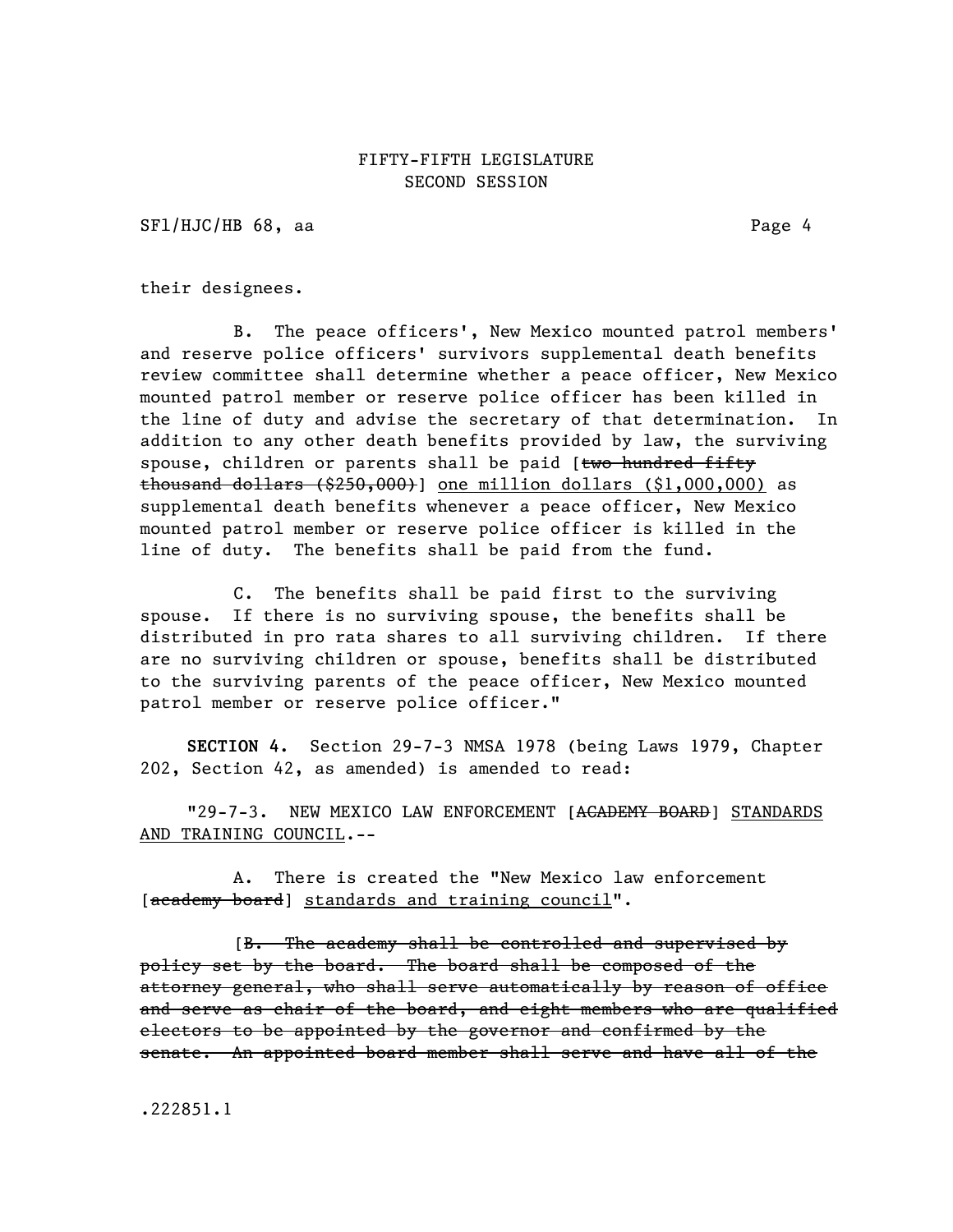SFl/HJC/HB 68, aa Page 5

duties, responsibilities and authority of that office during the period prior to the final action by the senate in confirming or rejecting the appointment.]

B. The council shall develop and adopt basic training and in-service training standards for police officers and telecommunicators in New Mexico.

C. The council shall consist of the director of the New Mexico law enforcement academy and the directors of all the satellite law enforcement academies, who shall serve automatically by reason of their position. The remaining seven members of the council shall be appointed by the governor and confirmed by the senate. An appointed council member shall serve and have all of the duties, responsibilities and authority of that office during the period prior to the final action by the senate in confirming or rejecting the appointment. The members appointed by the governor shall consist of one attorney who is currently employed in a district attorney's office; one attorney who is currently employed by the public defender department; one certified police chief of a New Mexico Indian nation, tribe or pueblo; two members who have experience and specialize in providing adult education; and two citizen-at-large members, one of whom shall have experience as a behavioral health provider and neither of whom shall be a police officer or retired police officer or have familial or financial connections to a police officer or any agency or department for which a police officer works. Vacancies shall be filled by the governor for the unexpired term.

 $[G<sub>r</sub>]$  D. Appointments to the  $[board]$  council shall be for terms of four years or less made in such manner that the terms of not more than two members expire on July 1 of each year. [At all times, the board shall have represented on it, as members, one municipal police chief, one sheriff, one state police officer, one attorney who is currently employed in a district attorney's office, one certified police chief of a New Mexico Indian tribe or pueblo,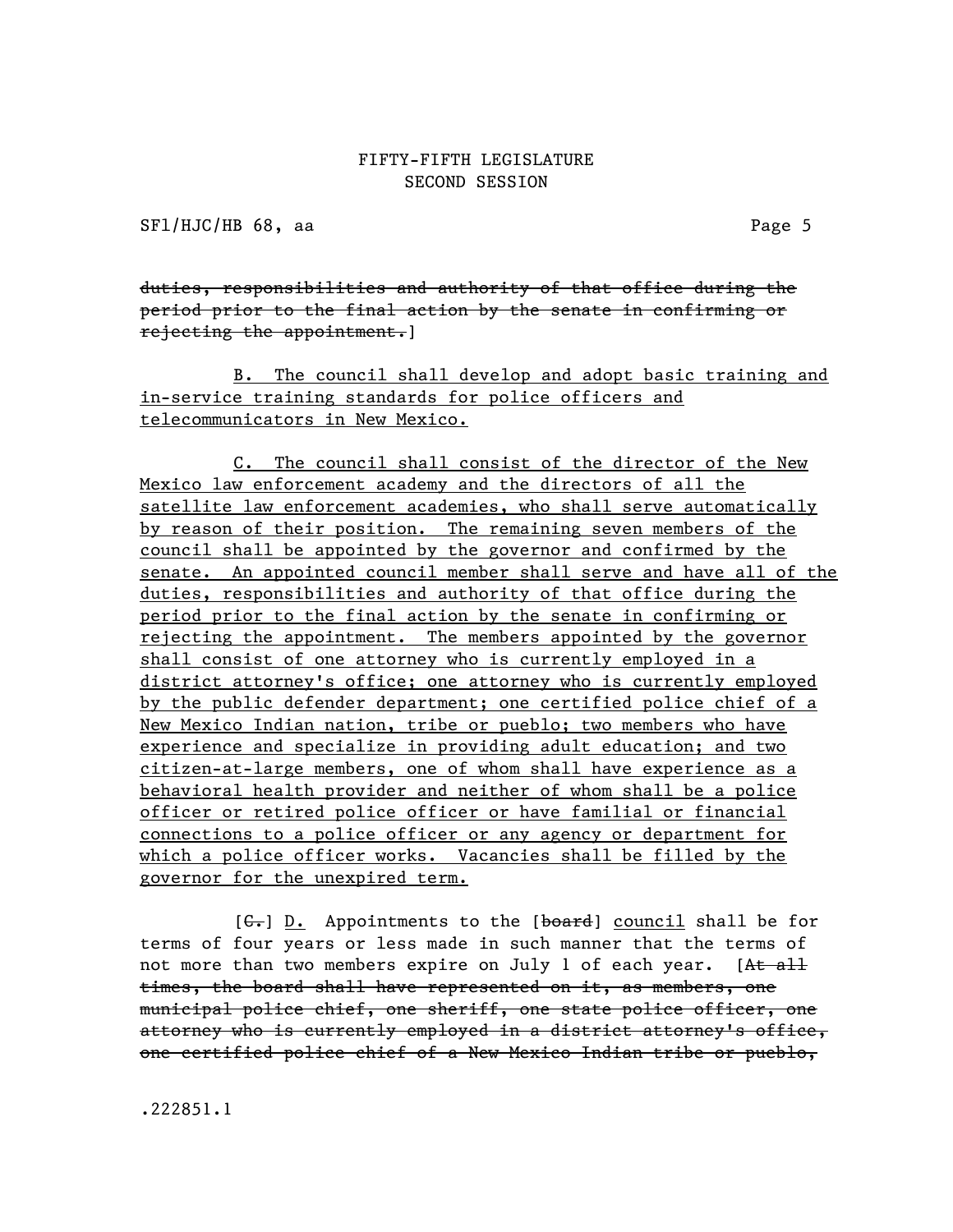SFl/HJC/HB 68, aa Page 6

one certified New Mexico police officer holding the rank of sergeant or below and two citizen-at-large members, neither of whom shall be a police officer or retired police officer or have familial or financial connections to a police officer or any agency or department for which a police officer works. Vacancies shall be filled by the governor for the unexpired term.

D. E. Members of the [board] council shall receive, for their service as members of the [board] council, per diem and mileage as provided in the Per Diem and Mileage Act."

SECTION 5. Section 29-7-4 NMSA 1978 (being Laws 1969, Chapter 264, Section 6, as amended) is amended to read:

"29-7-4. POWERS AND DUTIES OF [BOARD] COUNCIL.--The [board] council shall:

[A. approve or disapprove the appointment of the director by the secretary;

B. A. develop [and implement] a planned program, to be implemented by the director, of:

(1) basic law enforcement training and in-service law enforcement training, a portion of which may be conducted on a regional basis; and

(2) basic telecommunicator training and in-service telecommunicator training, as provided in the Public Safety Telecommunicator Training Act, a portion of which may be conducted on a regional basis;

 $[G_r]$  B. prescribe qualifications for instructors and prescribe courses of instruction for:

(1) basic law enforcement training and in-service law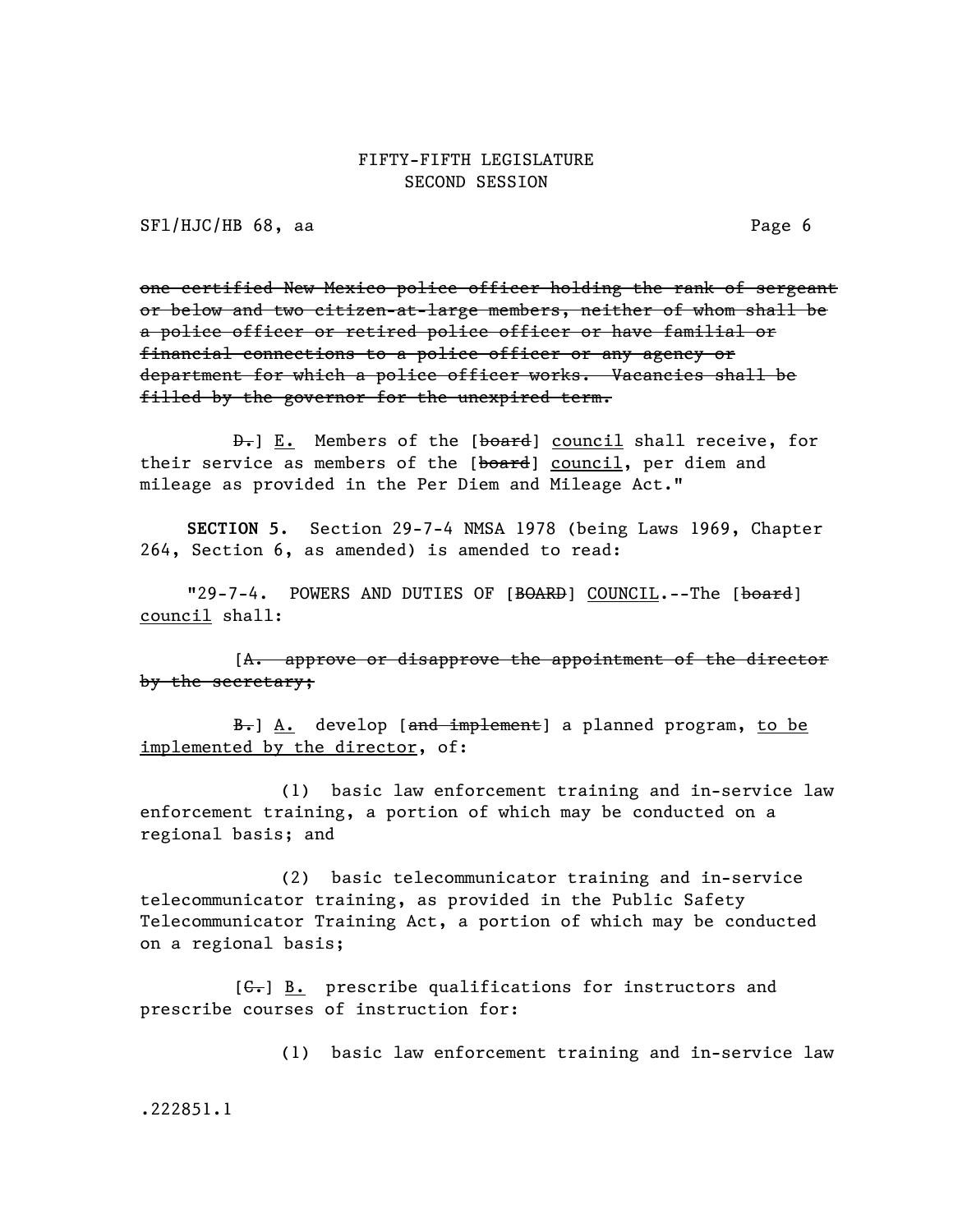SFl/HJC/HB 68, aa Page 7

enforcement training; and

(2) basic telecommunicator training and in-service telecommunicator training, as provided in the Public Safety Telecommunicator Training Act;

 $[\theta_{\tau}]$  C. report annually to the governor;

 $[E-]$  D. in its discretion, accept donations, contributions, grants or gifts from whatever source for the benefit of the academy, which donations, contributions, grants or gifts are appropriated for the use of the academy; and

 $[F<sub>1</sub>]$  E. adopt, publish and file, in accordance with the provisions of the State Rules Act, all [regulations and] rules concerning [the operation of the academy and] the implementation and enforcement of [the provisions of the Law Enforcement Training Act and the Public Safety Telecommunicator Training Act.

G. issue, grant, deny, renew, suspend or revoke a:

(1) peace officer's certification for any cause set forth in the provisions of the Law Enforcement Training Act; and

(2) telecommunicator's certification for any just cause set forth in the Public Safety Telecommunicator Training Act;

H. administer oaths, subpoena persons and take testimony on any matter within the board's jurisdiction; and

I. perform all other acts appropriate to the development and operation of the academy] Sections 29-7-2 through 29-7-7.7, 29-7-12, 29-7-14, 29-7C-4, 29-7C-5 and 29-7C-7 NMSA 1978."

SECTION 6. A new section of the Law Enforcement Training Act, Section 29-7-4.4 NMSA 1978, is enacted to read: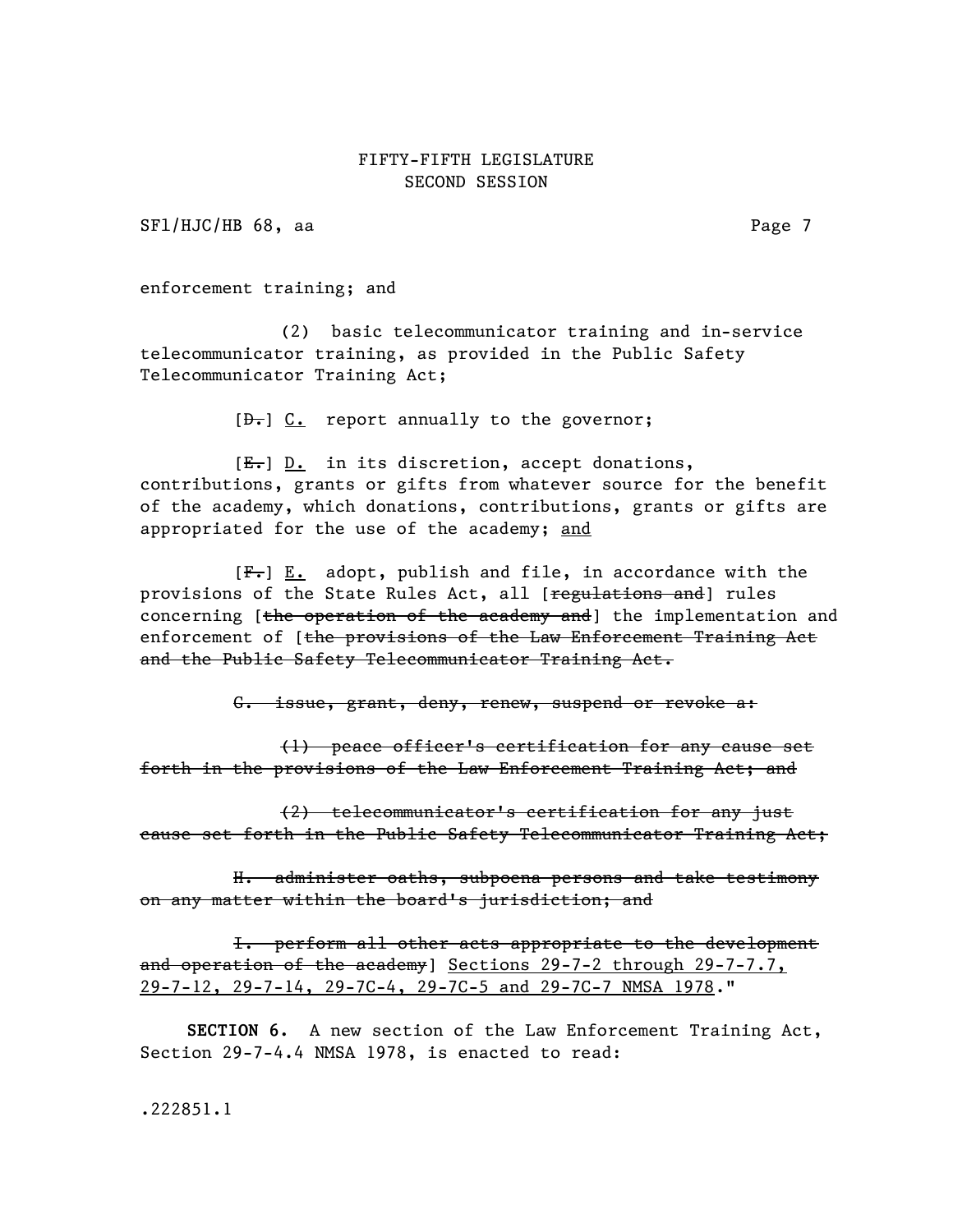SF1/HJC/HB 68, aa Page 8

"29-7-4.4. [NEW MATERIAL] LAW ENFORCEMENT OFFICER TRAINING.--The curriculum of each basic law enforcement training class and inservice training each year for certified police officers shall include:

A. crisis management and intervention;

B. dealing with individuals who are experiencing mental health issues;

- C. methods of de-escalation;
- D. peer-to-peer intervention;
- E. stress management;
- F. racial sensitivity;
- G. reality-based situational training; and

H. use of force training that includes the elimination of vascular neck restraints."

SECTION 7. Section 29-7-5 NMSA 1978 (being Laws 1969, Chapter 264, Section 7, as amended) is amended to read:

"29-7-5. POWERS AND DUTIES OF THE DIRECTOR.--The director shall be under the supervision and direction of the secretary of public safety. The director shall:

A. be the chief executive officer of the academy and employ necessary personnel;

- B. issue a certificate of completion to any person who:
	- (1) graduates from an approved basic law enforcement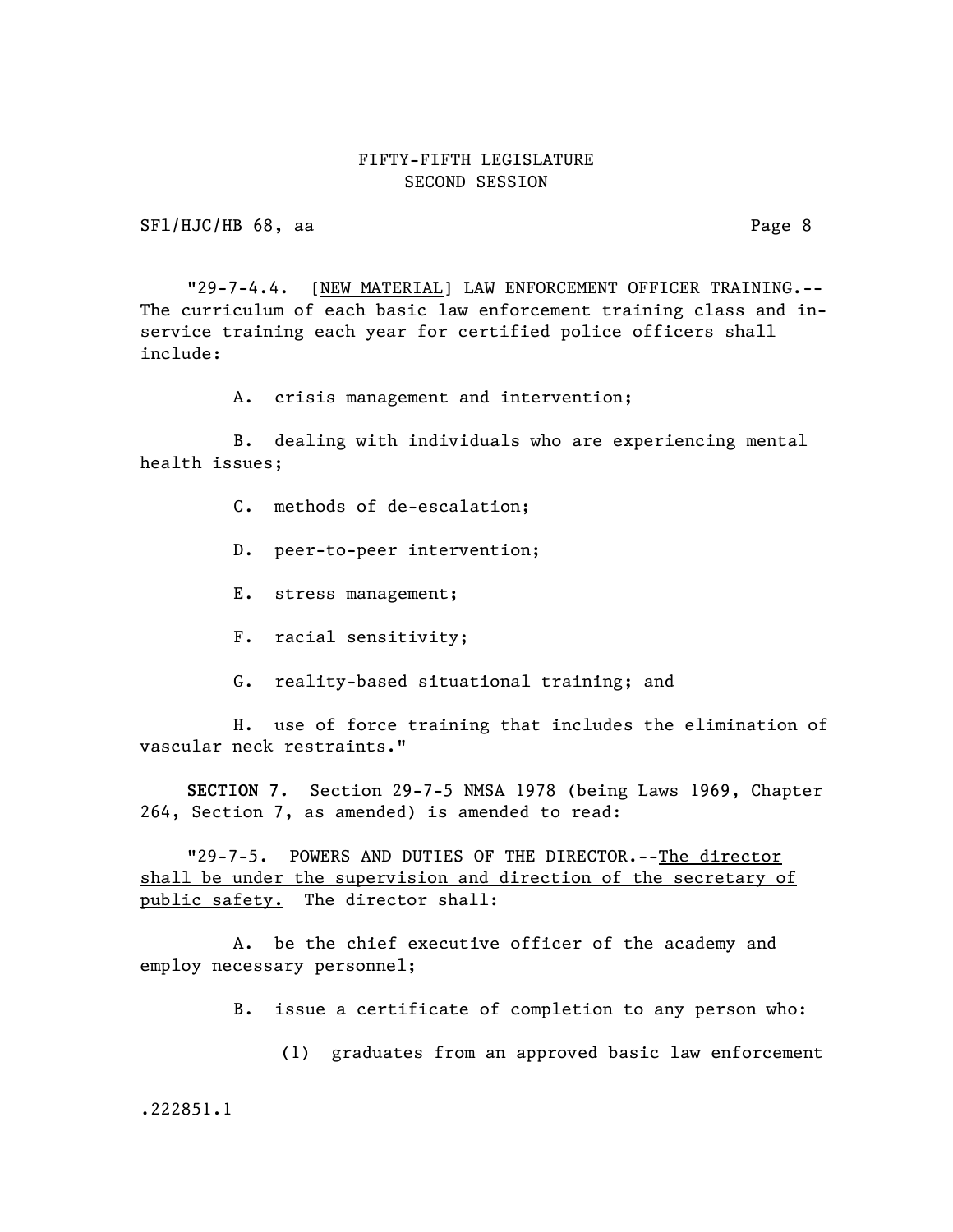SFl/HJC/HB 68, aa Page 9

training program and who satisfies the qualifications for certification as set forth in Section 29-7-6 NMSA 1978; or

(2) graduates from an approved basic telecommunicator training program and who satisfies the qualifications for certification as set forth in the Public Safety Telecommunicator Training Act;

C. perform all other acts necessary and appropriate to the carrying out of [his] the director's duties;

[D. act as executive secretary to the board;

E. carry out the policy as set by the board]

D. implement the training standards and requirements developed and adopted by the council; and

 $[F_r] E_i$  annually evaluate the courses of instruction being offered by the academy and make necessary modifications and adjustments to the programs."

SECTION 8. Section 29-7-5.1 NMSA 1978 (being Laws 1979, Chapter 202, Section 45, as amended) is amended to read:

"29-7-5.1. REMOVAL OF DIRECTOR.--The director may be removed by the [board] secretary in accordance with the procedures provided in Section 29-2-11 NMSA 1978 for removal of members of the New Mexico state police holding permanent commissions. In the case of removal proceedings for the director under that section, "commission", as used in Subsections C and D of Section 29-2-11 NMSA 1978, shall be construed to mean the New Mexico law enforcement [academy board] standards and training council."

SECTION 9. Section 29-7-7 NMSA 1978 (being Laws 1981, Chapter 114, Section 6, as amended) is amended to read: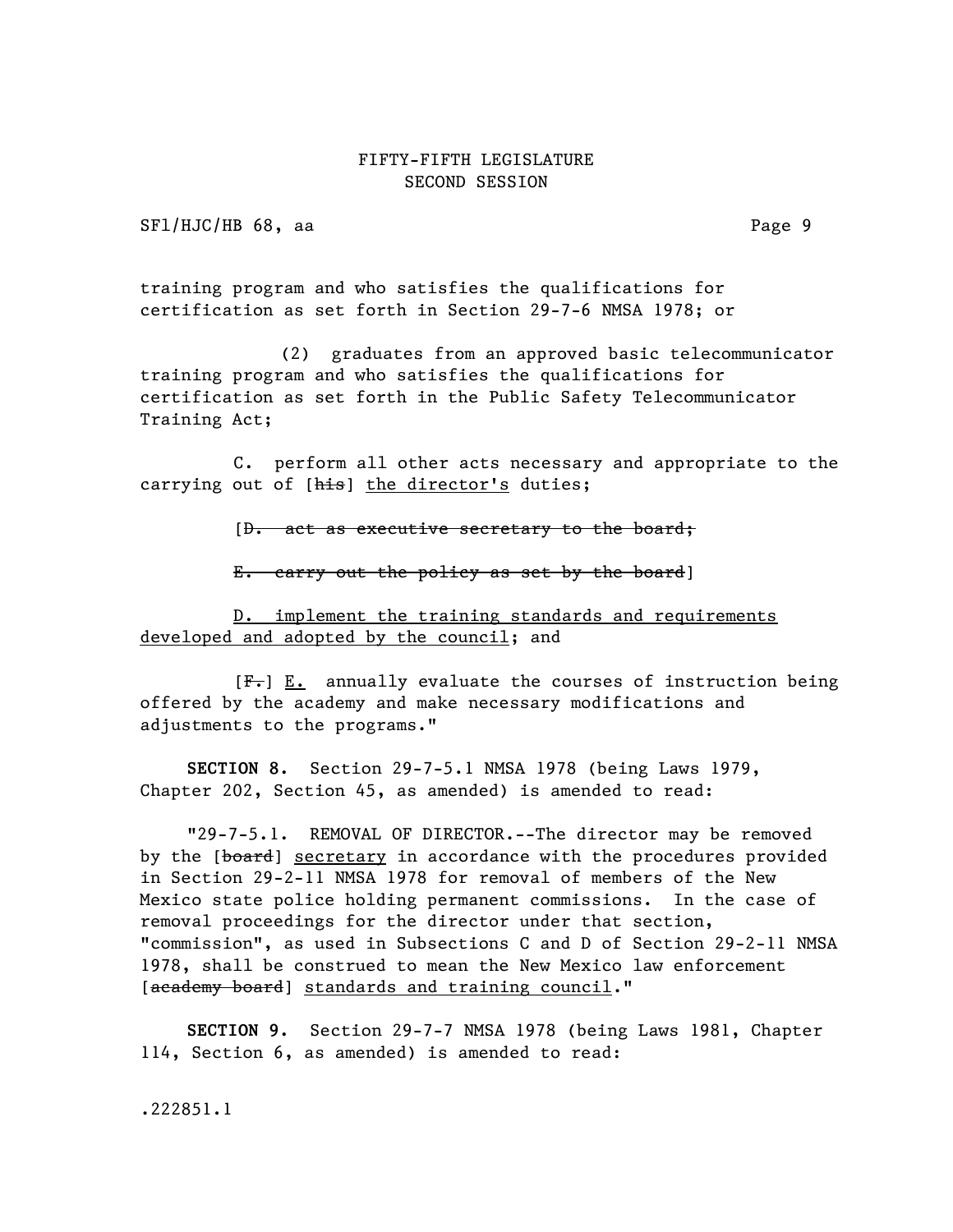SFl/HJC/HB 68, aa Page 10

"29-7-7. DEFINITIONS.--For the purpose of the Law Enforcement Training Act:

A. "academy" means the New Mexico law enforcement academy;

B. "basic law enforcement training" means a course consisting of not less than four hundred hours of instruction in basic law enforcement training as required by the Law Enforcement Training Act;

C. "board" means the [New Mexico] law enforcement [academy] certification board;

D. "conviction" means an adjudication of guilt or a plea of no contest and includes convictions that are suspended or deferred;

E. "council" means the New Mexico law enforcement standards and training council;

 $[E_r]$   $F.$  "director" means the director of the division;

[F.] G. "division" means the New Mexico law enforcement academy of the department of public safety;

 $[G<sub>r</sub>]$  H. "in-service law enforcement training" means a course of instruction required of all certified peace officers and designed to train and equip all police officers in the state with specific law enforcement skills and to ensure the continuing development of all police officers in the state. The training and instruction shall be kept current and may be conducted on a regional basis at the discretion of the director;

I. "law enforcement agency" means an agency of the state or local political subdivision of the state that employs certified law enforcement officers or the police department of a tribe that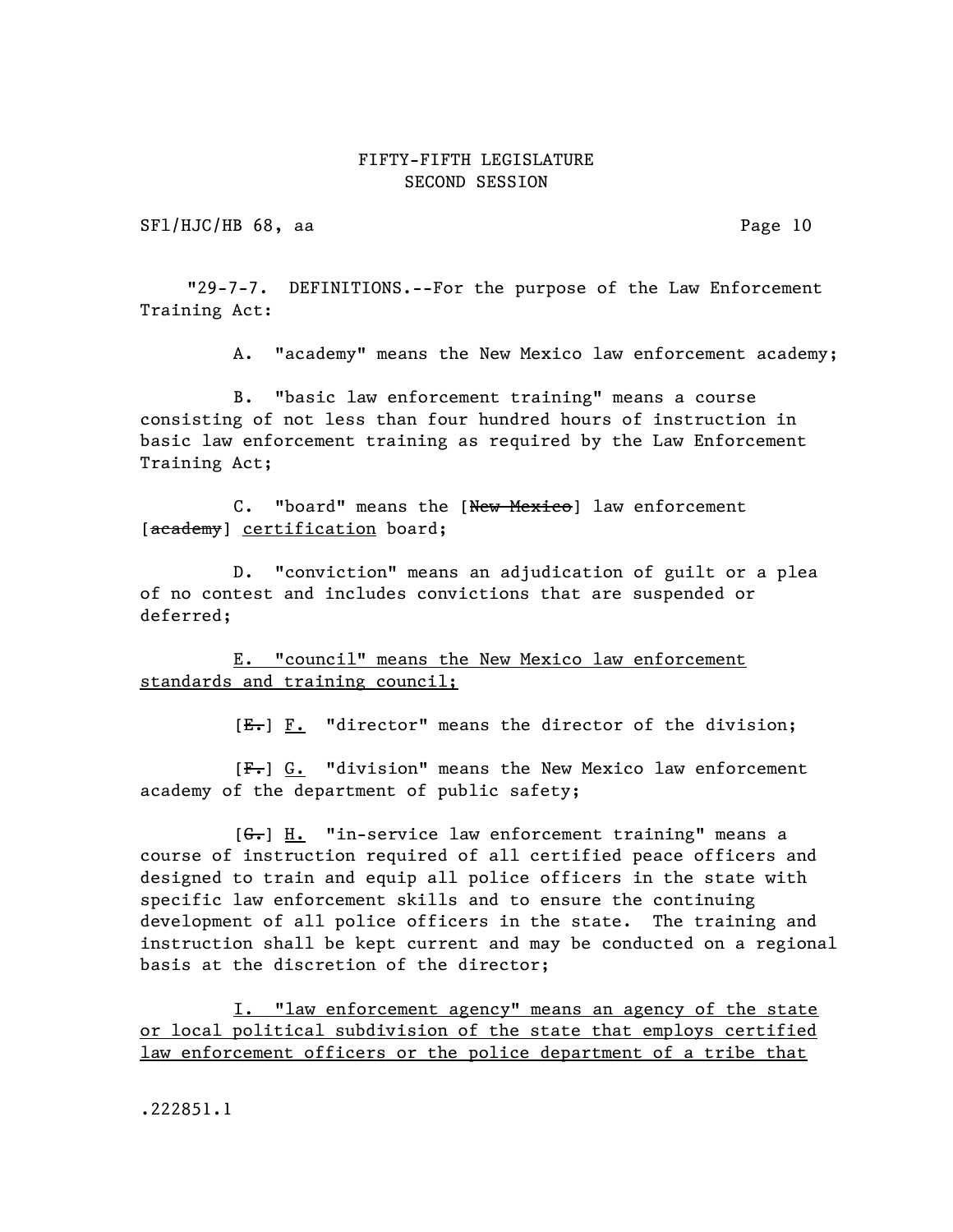SFl/HJC/HB 68, aa Page 11

## has entered into an agreement with the department of public safety pursuant to Section 29-1-11 NMSA 1978;

[H.] J. "police officer" means any commissioned employee of a law enforcement agency that is part of or administered by the state or any political subdivision of the state, and includes any employee of a missile range civilian police department who is a graduate of a recognized certified regional law enforcement training facility and who is currently certifiable by the academy, which employee is responsible for the prevention and detection of crime or the enforcement of the penal, or traffic or highway laws of this state. The term specifically includes deputy sheriffs. Sheriffs are eligible to attend the academy and are eligible to receive certification as provided in the Law Enforcement Training Act. As used in this subsection, "commissioned" means an employee of a law enforcement agency who is authorized by a sheriff or chief of police to apprehend, arrest and bring before the court all violators within the [state] law enforcement agency's jurisdiction; and

 $[\frac{1}{1}]$  K. "certified regional law enforcement training facility" means a law enforcement training facility within the state certified by the director, with the approval of the academy's board of directors, that offers basic law enforcement training and inservice law enforcement training that is comparable to or exceeds the standards of the programs of the academy."

SECTION 10. Section 29-7-7.2 NMSA 1978 (being Laws 1981, Chapter 144, Section 8, as amended) is amended to read:

"29-7-7.2. REPORTS.--Every law enforcement agency within the state shall submit quarterly a report to the director and the board on the status of each police officer employed by the law enforcement agency. The reports shall include the status of in-service law enforcement training. The reporting forms and submittal dates shall be prescribed by the [director] board."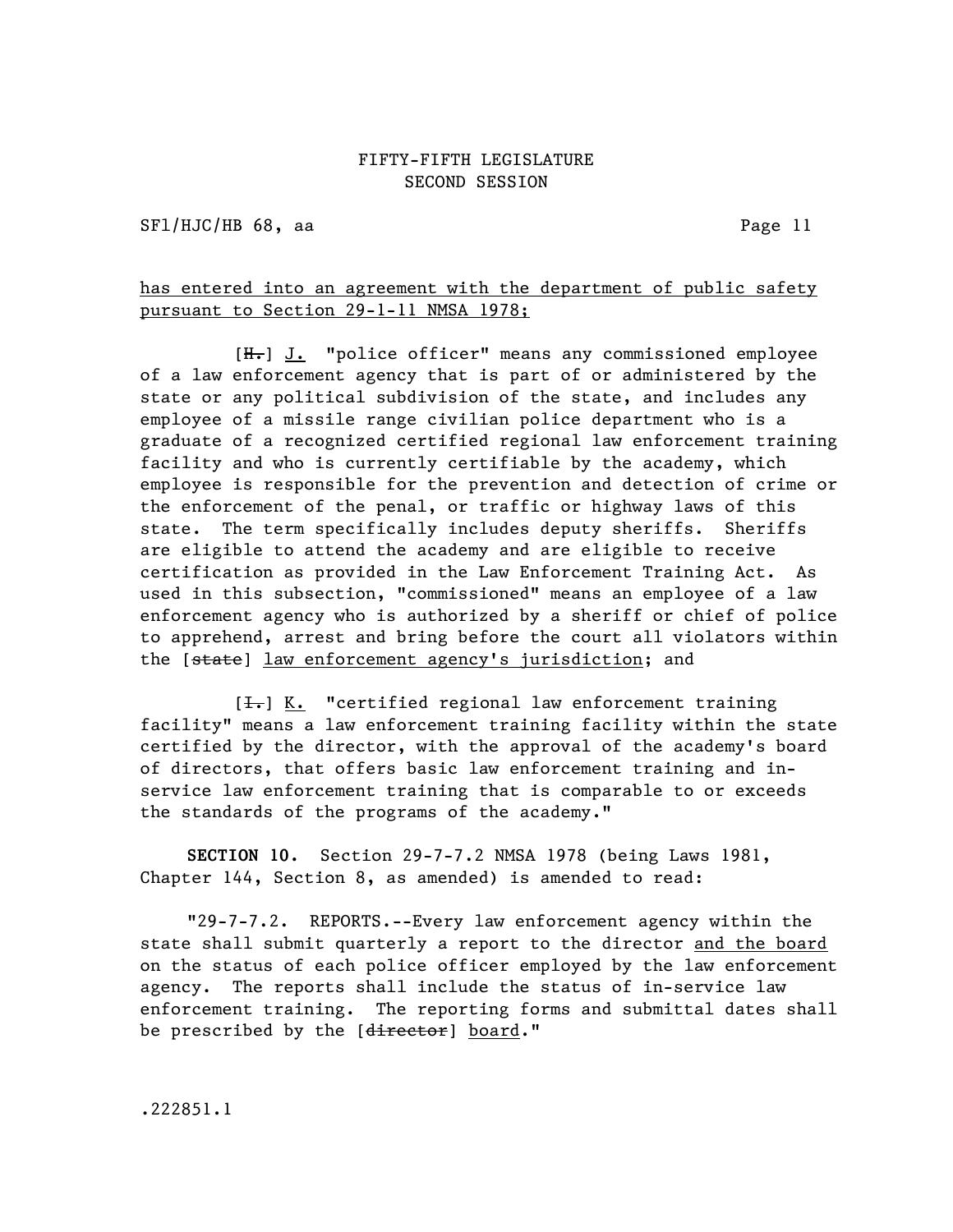SFl/HJC/HB 68, aa Page 12

SECTION 11. Section 29-7-10 NMSA 1978 (being Laws 1971, Chapter 247, Section 4, as amended by Laws 1981, Chapter 107, Section 1 and also by Laws 1981, Chapter 114, Section 10) is amended to read:

"29-7-10. CERTIFICATION BY WAIVER.--

A. The [director shall] board may, with the approval of the [board] council, waive the basic law enforcement training program and certify applicants who are employed as full-time police officers and who furnish evidence of satisfactory completion of a basic law enforcement training program which is comparable to or exceeds the standards of the programs of the academy.

B. All individuals allowed a waiver under this section [ $mu$ st] shall meet the requirements set out in the Law Enforcement Training Act, and this section shall not be construed to exempt them from [such] those requirements in any manner."

SECTION 12. Section 29-7-12 NMSA 1978 (being Laws 1981, Chapter 114, Section 12, as amended) is amended to read:

"29-7-12. CHARGES--FUND CREATED--USE.--

A. The division shall not charge local public bodies or New Mexico Indian tribes or pueblos for any expenses associated with providing basic law enforcement training programs to applicants for certification seeking commission pursuant to the provisions of the Law Enforcement Training Act. The division may charge state agencies and institutions and federal agencies and shall charge civilian participants for the cost of providing basic law enforcement training programs, which charges shall be specified in a tuition and fee schedule promulgated by the [board] council and shall not exceed the actual cost of providing the training programs.

B. The division may charge state agencies and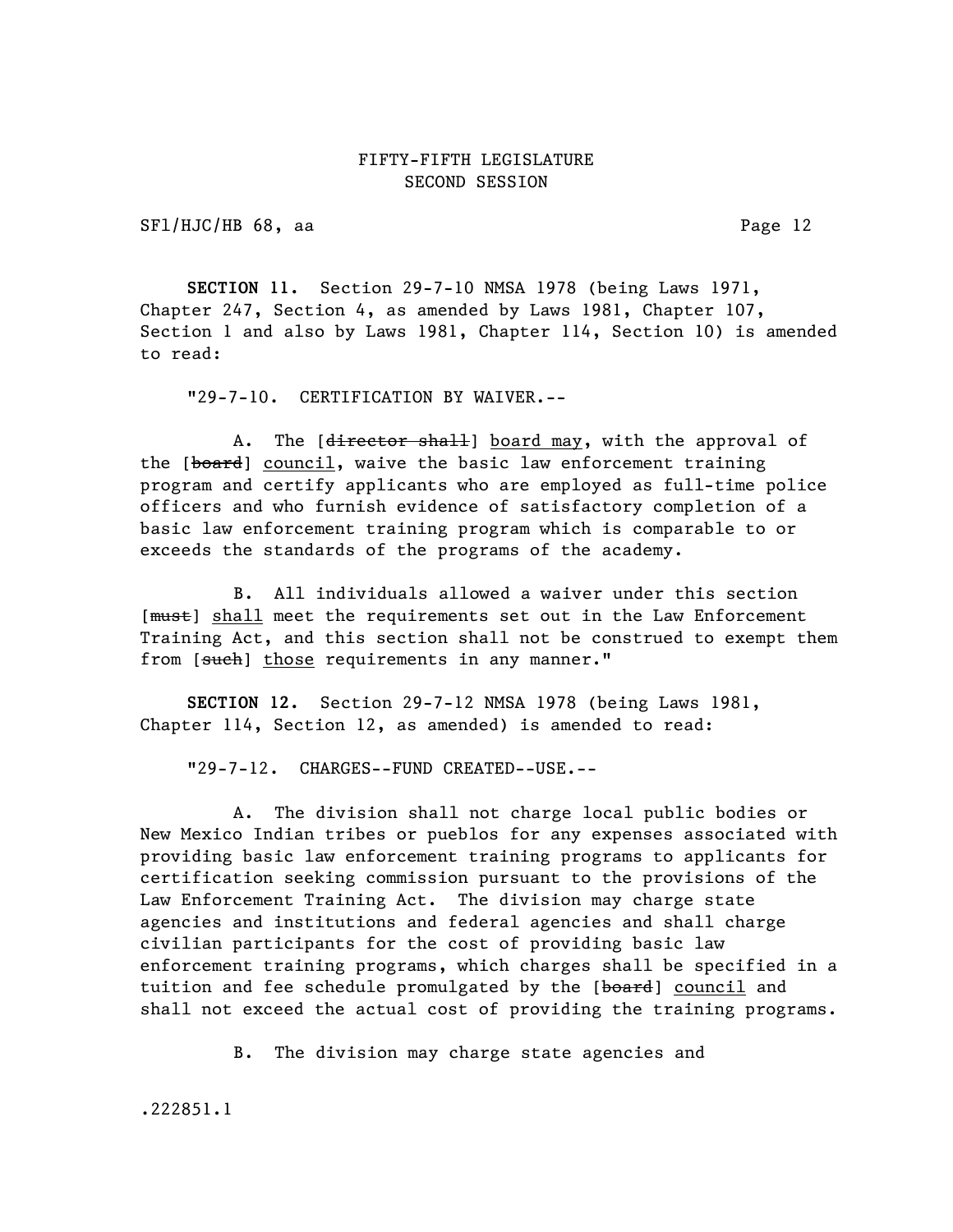SFl/HJC/HB 68, aa Page 13

institutions, local public bodies, New Mexico Indian tribes and pueblos and federal agencies and shall charge civilian participants for the cost of providing advanced training programs, which charges shall be specified in a tuition and fee schedule promulgated by the [board] council and shall not exceed the actual cost of providing the training programs.

C. The division may charge for the rental or other use of the academy's facility, personnel and equipment, which charges shall be specified in a tuition and fee schedule promulgated by the [board] council and shall not exceed the actual cost of the facility, personnel or equipment.

D. The "law enforcement training and recruiting fund" is created in the state treasury. Money received by the division for activities specified in this section shall be deposited in the fund. The department of public safety shall administer the fund, and money in the fund is appropriated to the division to offset the operational costs of the division. Money in the fund shall be nonreverting. Money shall be expended on warrants issued by the secretary of finance and administration upon vouchers signed by the secretary of public safety or the secretary of public safety's authorized representative.

E. As used in this section, "local public body" means all political subdivisions of the state and their agencies, instrumentalities and institutions."

SECTION 13. A new section of the Law Enforcement Training Act, Section 29-7-4.3 NMSA 1978, is enacted to read:

"29-7-4.3. [NEW MATERIAL] LAW ENFORCEMENT CERTIFICATION BOARD--APPOINTMENT--POWERS AND DUTIES.--

A. The "law enforcement certification board" is established and administratively attached to the department of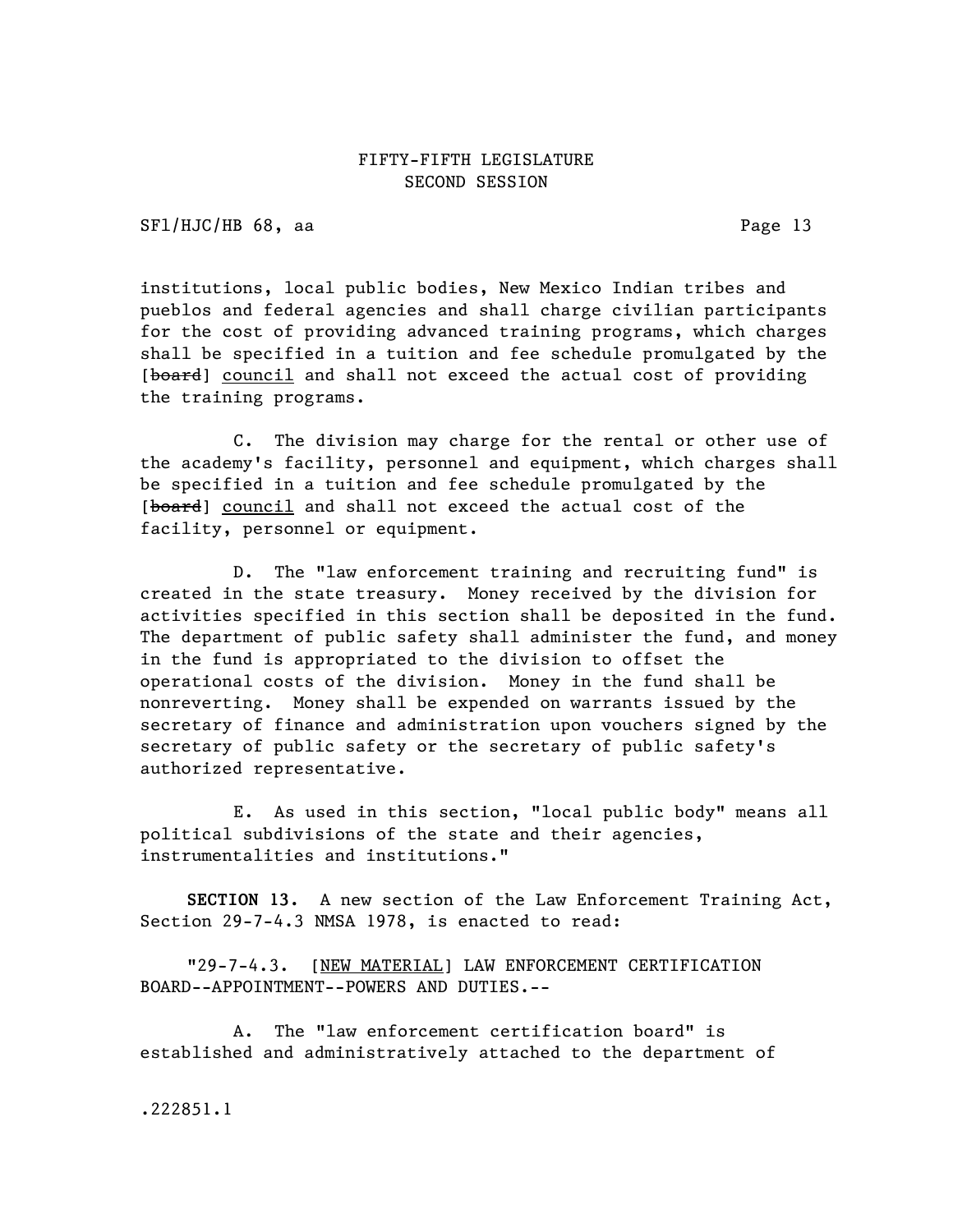SFl/HJC/HB 68, aa Page 14

public safety as an independent board in accordance with the Executive Reorganization Act. The board consists of nine members appointed by the governor with the advice and consent of the senate. No more than five members of the board shall be members of the same political party. The members of the board shall be appointed for five-year terms. Two of the initial board members shall be appointed for one-year terms; two of the initial board members shall be appointed for two-year terms; two of the initial board members shall be appointed for three-year terms; two of the initial board members shall be appointed for four-year terms; and one of the initial board members shall be appointed for a five-year term.

B. The board shall include the following members:

(1) a retired judge, who shall serve as chair of the board;

- (2) a municipal peace officer;
- (3) a sheriff;
- (4) a tribal law peace officer;

(5) an attorney in private practice who practices as a plaintiff's attorney in the area of civil rights or who represents criminal defendants;

(6) an attorney in private practice who represents public entities in civil rights claims; and

(7) an attorney who is employed by the public defender department.

C. The board shall:

(1) deny, suspend or revoke: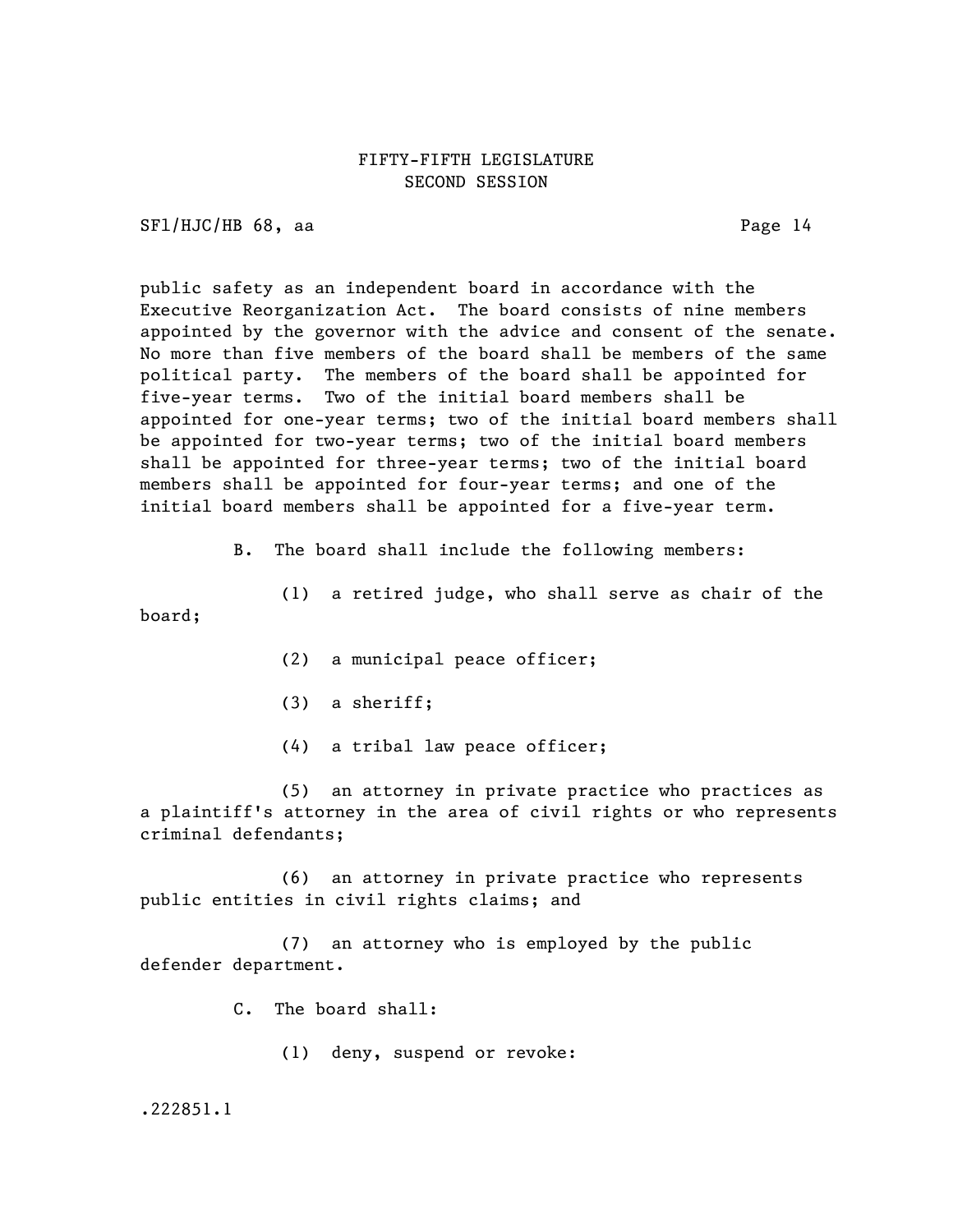SFl/HJC/HB 68, aa Page 15

(a) a peace officer's certification for just cause as provided in the Law Enforcement Training Act; and

(b) a telecommunicator's certification for just cause as provided in the Public Safety Telecommunicator Training Act; and

(2) conduct investigations, administer oaths and subpoena persons as necessary to make determination regarding fitness of a law enforcement officer to execute a law enforcement officer's duties.

D. The board may require by subpoena the attendance of witnesses or the production of records and other evidence relevant to an investigation and shall have such other powers and duties and administer or enforce such other acts as further provided by law.

E. The board shall appoint a chief executive officer to assist the board in carrying out its functions. The chief executive officer shall employ persons as necessary to assist the board in carrying out its functions.

F. The board shall adopt, publish and file, in accordance with the provisions of the State Rules Act, all rules concerning the implementation and enforcement of the Law Enforcement Training Act and Public Safety Telecommunicator Training Act except those sections enumerated in Subsection E of Section 29-7-4 NMSA 1978 for which rules shall be adopted, published and filed by the council.

G. The board shall issue or renew a certification to:

(1) graduates from an approved basic law enforcement training program who satisfy the qualifications for certification as set forth in Section 29-7-6 NMSA 1978; or

(2) graduates from an approved basic telecommunicator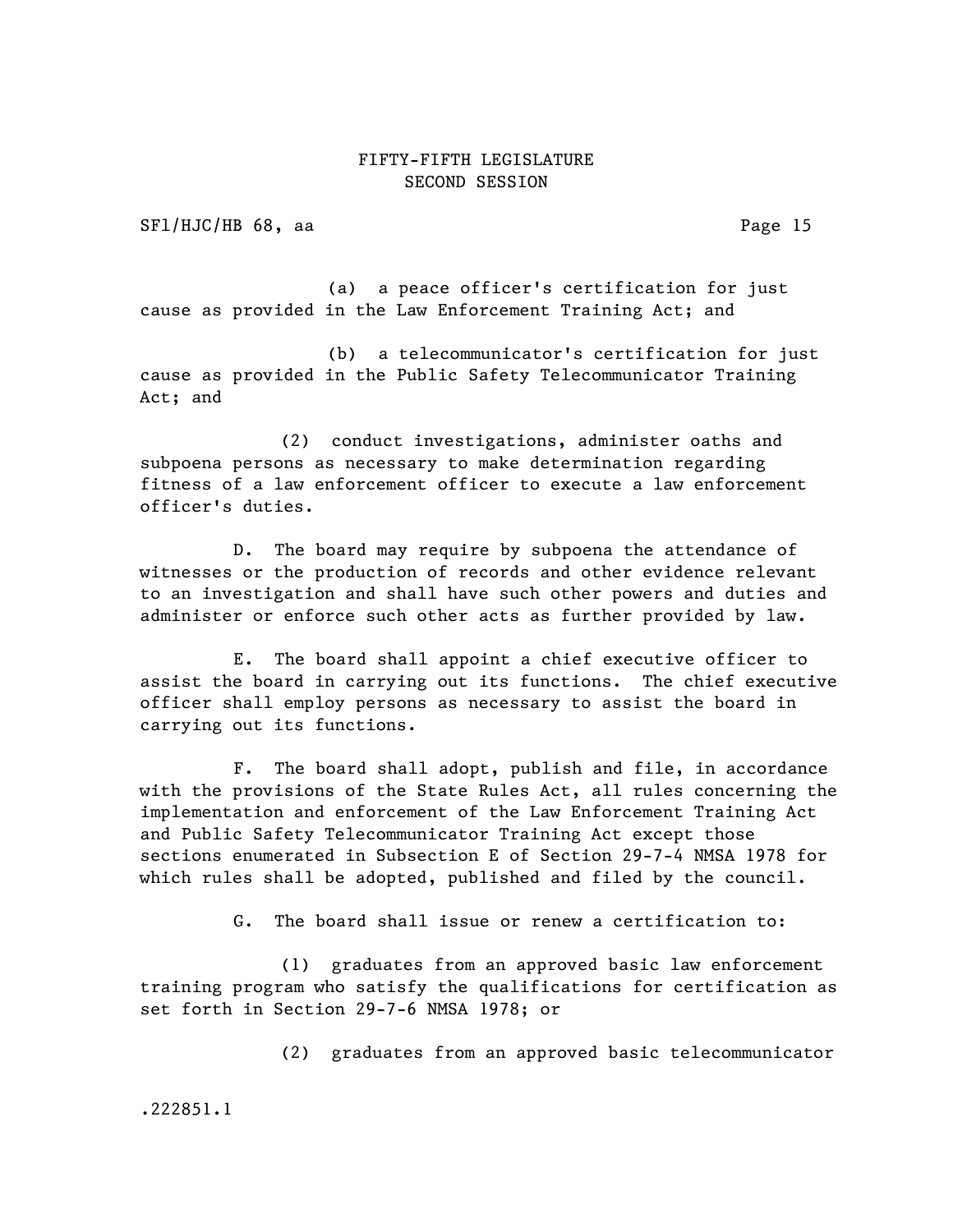SFl/HJC/HB 68, aa Page 16

training program who satisfy the qualifications for certification as set forth in the Public Safety Telecommunicator Training Act.

H. Members of the board shall receive, for their service as members of the board, per diem and mileage as provided in the Per Diem and Mileage Act."

SECTION 14. Section 29-7C-2 NMSA 1978 (being Laws 2003, Chapter 320, Section 4) is amended to read:

"29-7C-2. DEFINITIONS.--As used in the Public Safety Telecommunicator Training Act:

A. "board" means the [New Mexico] law enforcement [academy] certification board;

B. "certified" means meeting the training standards established by statute and rule as determined by the board;

C. "council" means the New Mexico law enforcement standards and training council;

 $[G<sub>r</sub>]$  D. "director" means the director of the New Mexico law enforcement academy;

 $[\frac{D-1}{2}]$  E. "dispatch" means the relay of information to public safety personnel by all forms of communication;

[E.] F. "safety agency" means a unit of state or local government, a special purpose district or a private business that provides police, firefighting or emergency medical services; and

[F.] G. "telecommunicator" means an employee or volunteer of a safety agency who:

(1) receives calls or dispatches the appropriate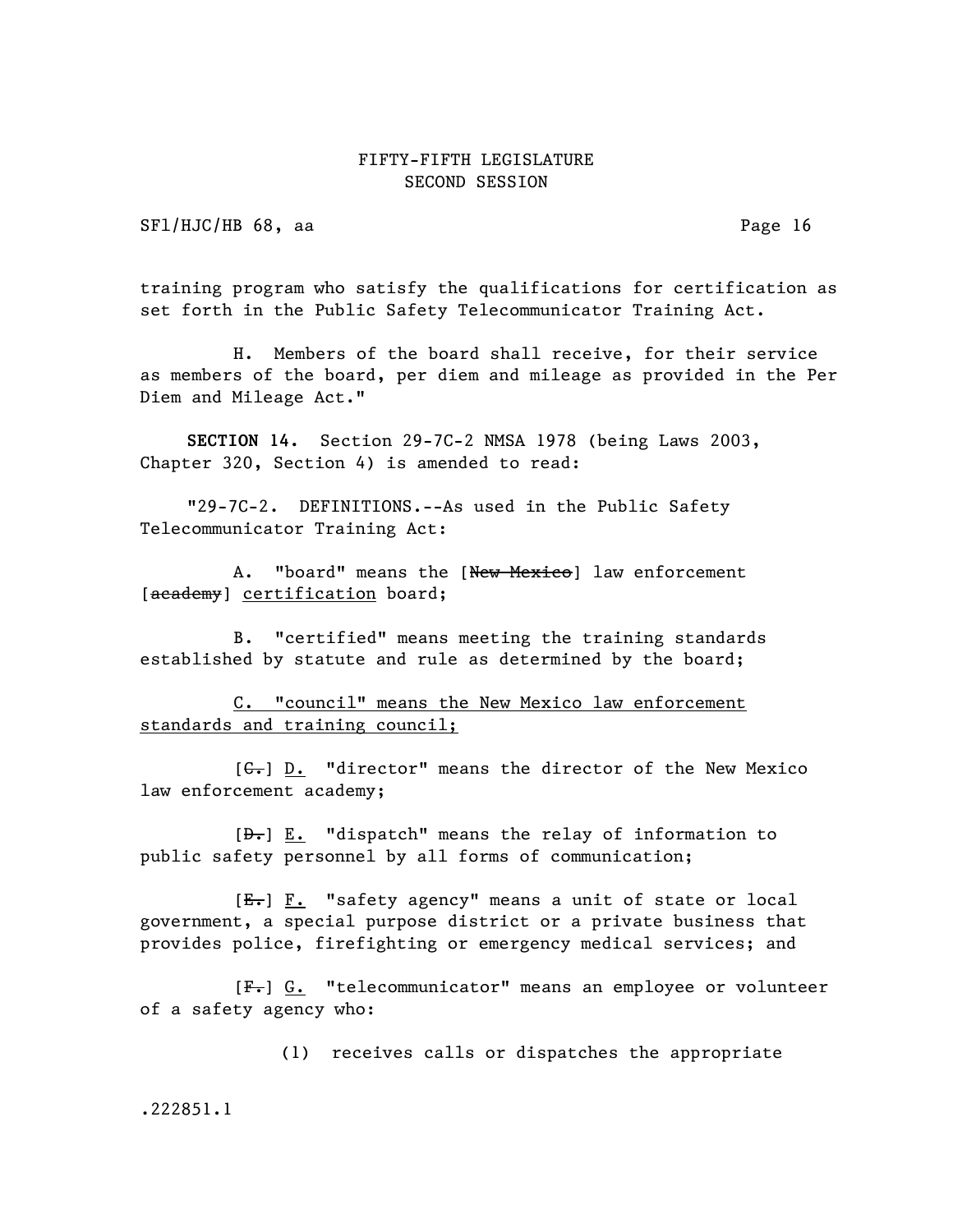SFl/HJC/HB 68, aa Page 17

personnel or equipment in response to calls for police, fire or medical services; and

(2) makes decisions affecting the life, health or welfare of the public or safety employees."

SECTION 15. Section 29-7C-4 NMSA 1978 (being Laws 2003, Chapter 320, Section 6) is amended to read:

"29-7C-4. BASIC TELECOMMUNICATOR TRAINING PROGRAM.--The [board] council shall develop and adopt a basic telecommunicator training program for telecommunicator certification. The program shall be constructed to meet the minimum basic needs of telecommunicators in New Mexico."

SECTION 16. Section 29-7C-5 NMSA 1978 (being Laws 2003, Chapter 320, Section 7) is amended to read:

"29-7C-5. MINIMUM TRAINING STANDARDS FOR CERTIFICATION.--

A. A telecommunicator shall satisfy the qualifications for certification set forth in the Public Safety Telecommunicator Training Act within twelve months after beginning employment and shall provide a certificate of completion to the director.

B. The director shall waive the training requirements set forth in Subsection A of this section for a police radio dispatcher who is certified as a police radio dispatcher and has met all other requirements set forth by the [board] council."

SECTION 17. Section 29-7C-6 NMSA 1978 (being Laws 2003, Chapter 320, Section 8) is amended to read:

"29-7C-6. CERTIFICATION BY WAIVER.--

A. The [director shall] board may, with the approval of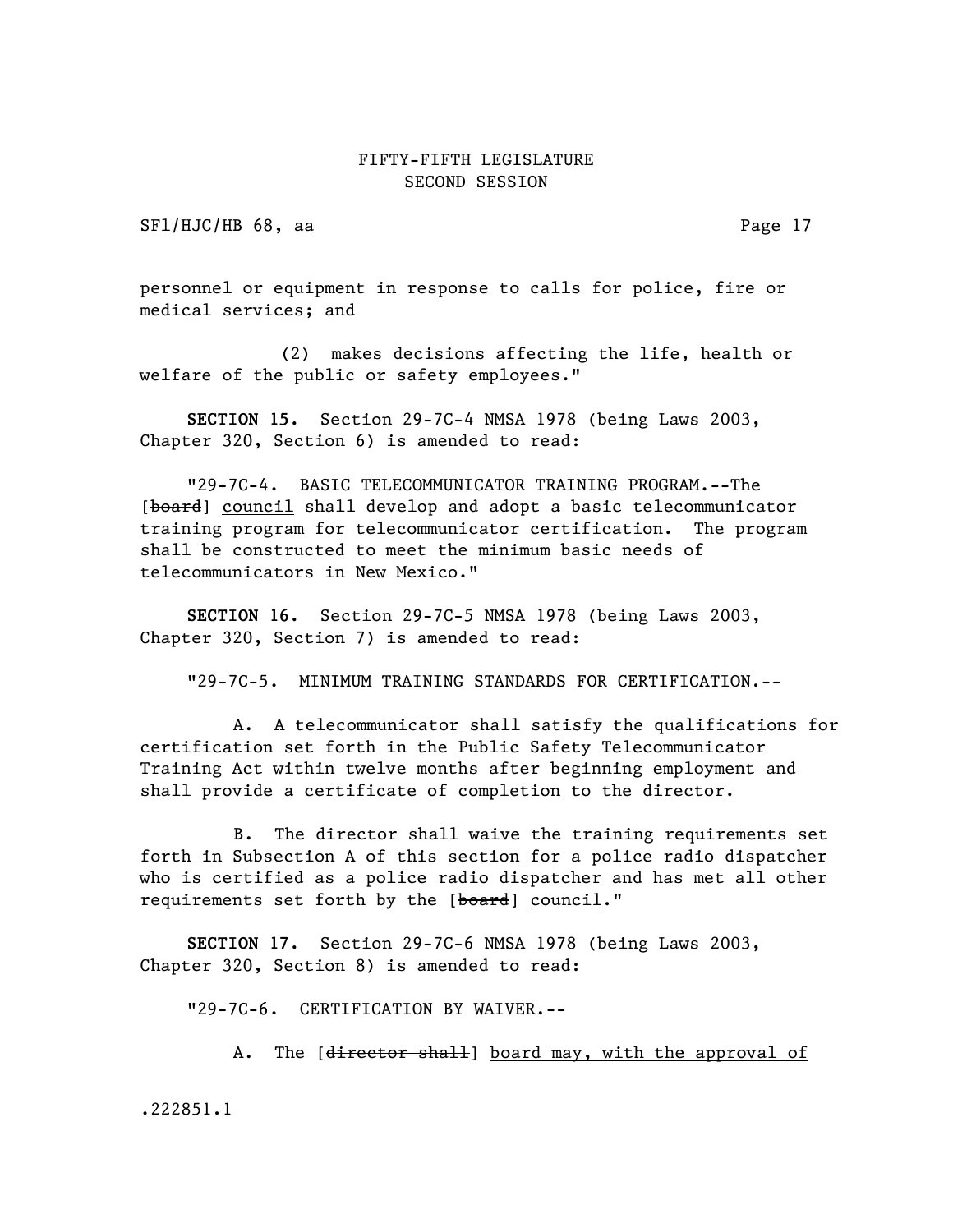SFl/HJC/HB 68, aa Page 18

the council, waive the basic telecommunicator training program and certify applicants who furnish evidence of satisfactory completion of a basic telecommunicator training program that, in the director's opinion, is substantially equivalent to the board's basic telecommunicator training program.

B. A telecommunicator granted a waiver under this section shall meet all other requirements set out in the Public Safety Telecommunicator Training Act."

SECTION 18. Section 29-7C-8 NMSA 1978 (being Laws 2003, Chapter 320, Section 10) is amended to read:

"29-7C-8. REPORTS AND ROSTERS.--

A. A safety agency that operates within the state shall submit a quarterly report to the director and the board on the status of each telecommunicator. The reporting forms and submittal dates shall be prescribed by the director.

B. The director and the board shall maintain a roster of all certified telecommunicators."

SECTION 19. A new section of the Public Safety Telecommunicator Training Act is enacted to read:

"[NEW MATERIAL] PUBLIC SAFETY TELECOMMUNICATOR TRAINING.--The curriculum of each basic telecommunicator training class and inservice training each year for telecommunicators shall include:

A. crisis management and intervention;

B. dealing with individuals who are experiencing mental health issues;

C. methods of de-escalation;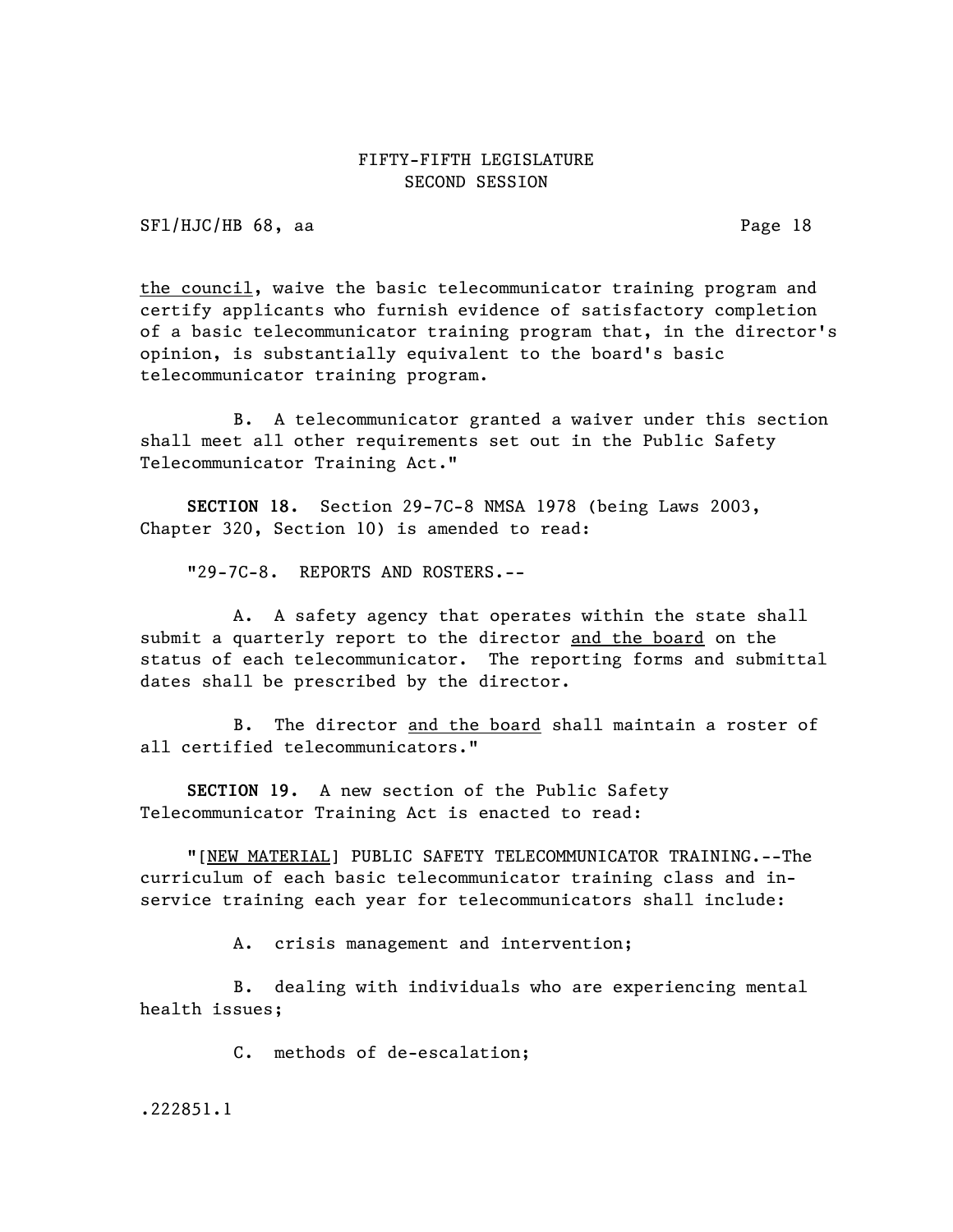SFl/HJC/HB 68, aa Page 19

D. peer-to-peer intervention;

- E. stress management;
- F. racial sensitivity; and
- G. reality-based situational training."

SECTION 20. Section 29-13-3 NMSA 1978 (being Laws 1983, Chapter 289, Section 3, as amended) is amended to read:

"29-13-3. DISTRIBUTION OF CERTAIN INSURANCE COLLECTIONS--LAW ENFORCEMENT PROTECTION FUND CREATED.--There is created in the state treasury the "law enforcement protection fund". Ten percent of all money received for fees, licenses and penalties from life, general casualty and title insurance business pursuant to the New Mexico Insurance Code shall be paid monthly to the state treasurer and credited to the fund. On or before June 30 of each year, the state treasurer shall transfer to the [general fund] law enforcement retention fund any balance in the law enforcement protection fund in excess of one hundred thousand dollars (\$100,000) that is not obligated for expenses in that current fiscal year."

SECTION 21. That version of Section 29-13-4 NMSA 1978 (being Laws 1993, Chapter 179, Section 6, as amended) that is to become effective July 1, 2022 is amended to read:

"29-13-4. DETERMINATION OF NEEDS AND RATE OF DISTRIBUTION.--

A. Annually on or before April 15, the division shall consider and determine the relative needs as requested by tribal, municipal, school district and university police departments, county sheriff's departments, the department of public safety and the academy for money in the fund in the succeeding fiscal year pursuant to the provisions of Subsections C and E of this section.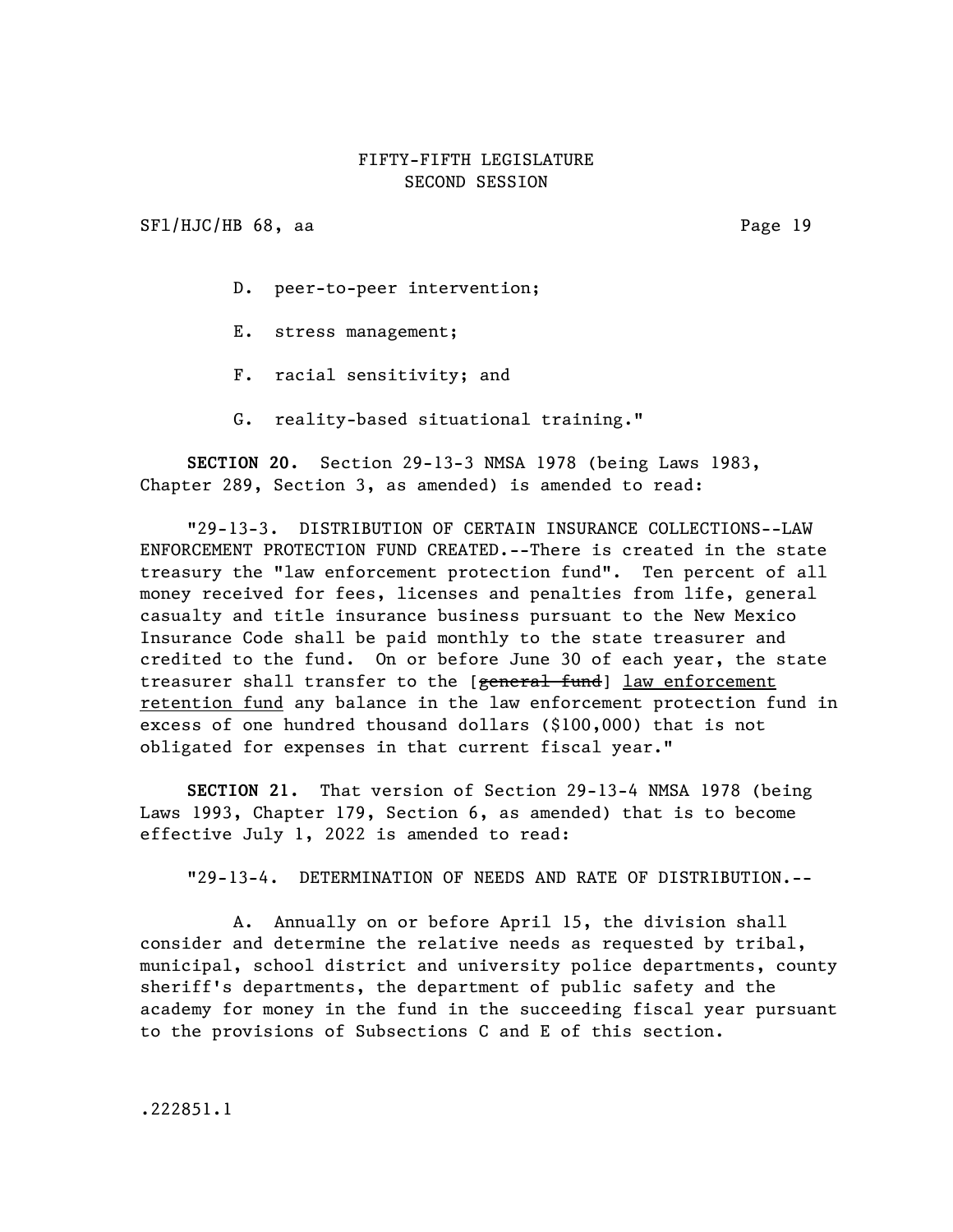SFl/HJC/HB 68, aa Page 20

B. As necessary during the year, the division shall transfer an amount from the fund to the peace officers', New Mexico mounted patrol members' and reserve police officers' survivors fund that enables the balance of the peace officers', New Mexico mounted patrol members' and reserve police officers' survivors fund to be maintained at a minimum balance of three hundred fifty thousand dollars (\$350,000) through fiscal year 2023 and one million dollars (\$1,000,000) thereafter.

C. The division shall determine the rate of distribution of money in the fund as follows:

(1) all municipal police, school district police and county sheriff's departments shall be entitled to a rate of distribution of forty-five thousand dollars (\$45,000) through fiscal year 2023 and ninety-five thousand dollars (\$95,000) thereafter;

(2) university police departments shall be entitled to a rate of distribution of forty-five thousand dollars (\$45,000) through fiscal year 2023 and ninety-five thousand dollars (\$95,000) thereafter;

(3) the academy shall be entitled to a rate of distribution of twenty-four thousand five hundred dollars (\$24,500) to carry out the purposes of Section 29-7-7.7 NMSA 1978 and to a rate of distribution of two hundred thousand dollars (\$200,000) to carry out the purposes of the Law Enforcement Training Act;

(4) tribal police departments shall be entitled, unless allocations are adjusted pursuant to the provisions of Subsection D of this section, to one thousand dollars (\$1,000) through fiscal year 2023 and one thousand five hundred dollars (\$1,500) thereafter for each commissioned peace officer in the tribe. To be counted as a commissioned peace officer for the purposes of this paragraph, a commissioned peace officer shall have been assigned to duty and have worked in New Mexico for no fewer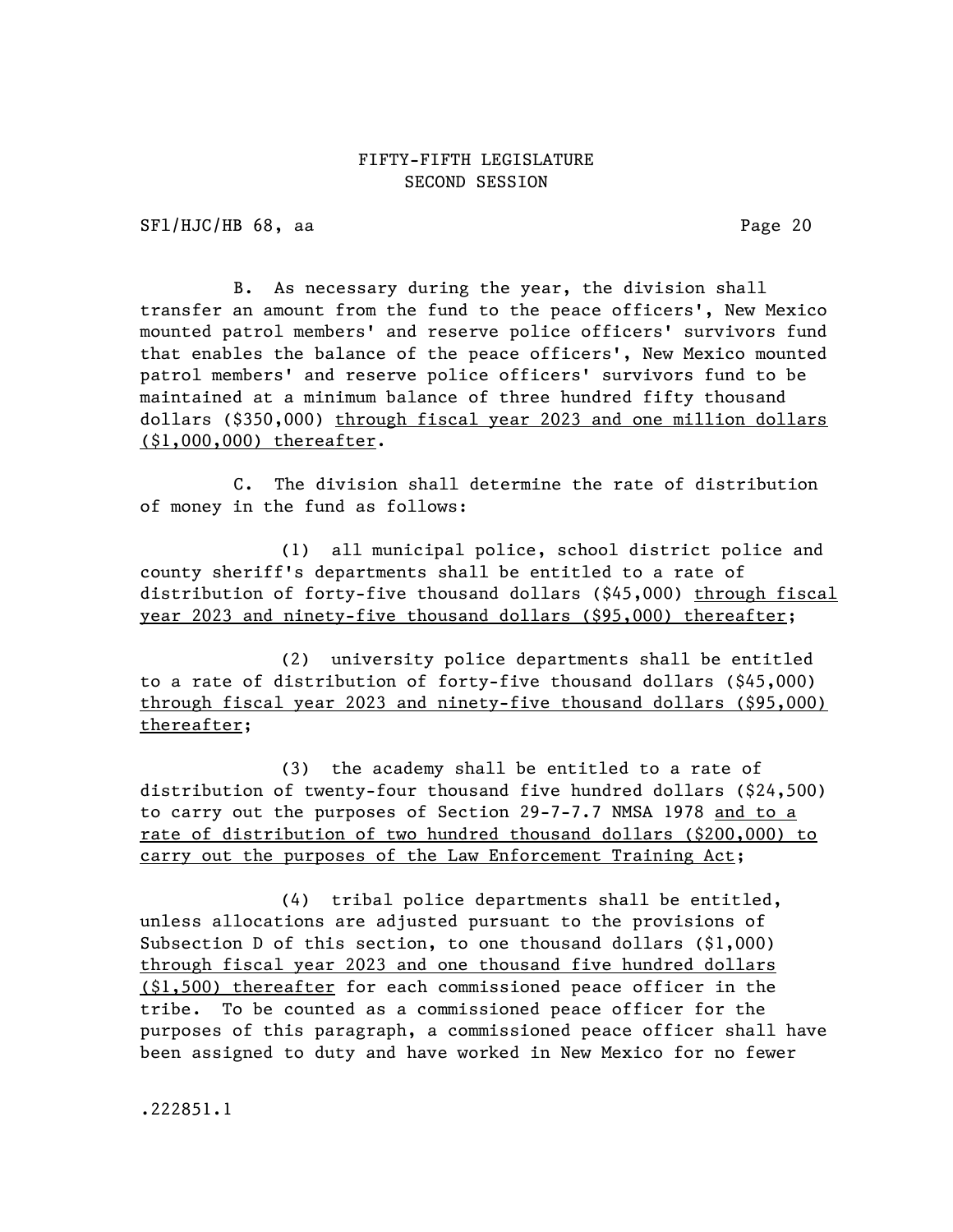SF1/HJC/HB 68, aa Page 21

than two hundred days in the calendar year immediately prior to the date of payment. Payments shall be made for only those divisions of the tribal police departments that perform services in New Mexico. A tribal police department shall not be eligible for any disbursement under the fund if commissioned peace officers cite non-Indians into the tribal court for civil or criminal citations;

(5) municipal, school district and university police and county sheriff's departments shall be entitled, unless allocations are adjusted pursuant to the provisions of Subsection D of this section, to one thousand dollars (\$1,000) through fiscal year 2023 and one thousand five hundred dollars (\$1,500) thereafter for each police officer or sheriff's deputy employed full time by that department who has been certified by the [academy, or by a regional law enforcement training facility in the state certified by the director of the academy] law enforcement certification board as a police officer or has been authorized to act as a New Mexico peace officer pursuant to the provisions of Section 29-1-11 NMSA 1978; and

(6) municipal police, sheriff's and school district police departments that assign officers as school resource officers shall be entitled to one thousand dollars (\$1,000) through fiscal year 2023 and one thousand five hundred dollars (\$1,500) thereafter for each assigned school resource officer's training pursuant to Section [<del>l of this 2020 act</del>] 29-7-14 NMSA 1978.

D. After distributions are determined in accordance with Subsection A, Subsection B and Paragraphs  $(1)$ ,  $(2)$ ,  $(3)$  and  $(6)$  of Subsection C of this section, if the balance in the fund is insufficient to permit the total allocations provided by Paragraphs (4) and (5) of Subsection C of this section, the division shall reduce that allocation to the maximum amount permitted by available money.

E. After all distributions have been made in accordance with Subsections A through D of this section, and if the balance in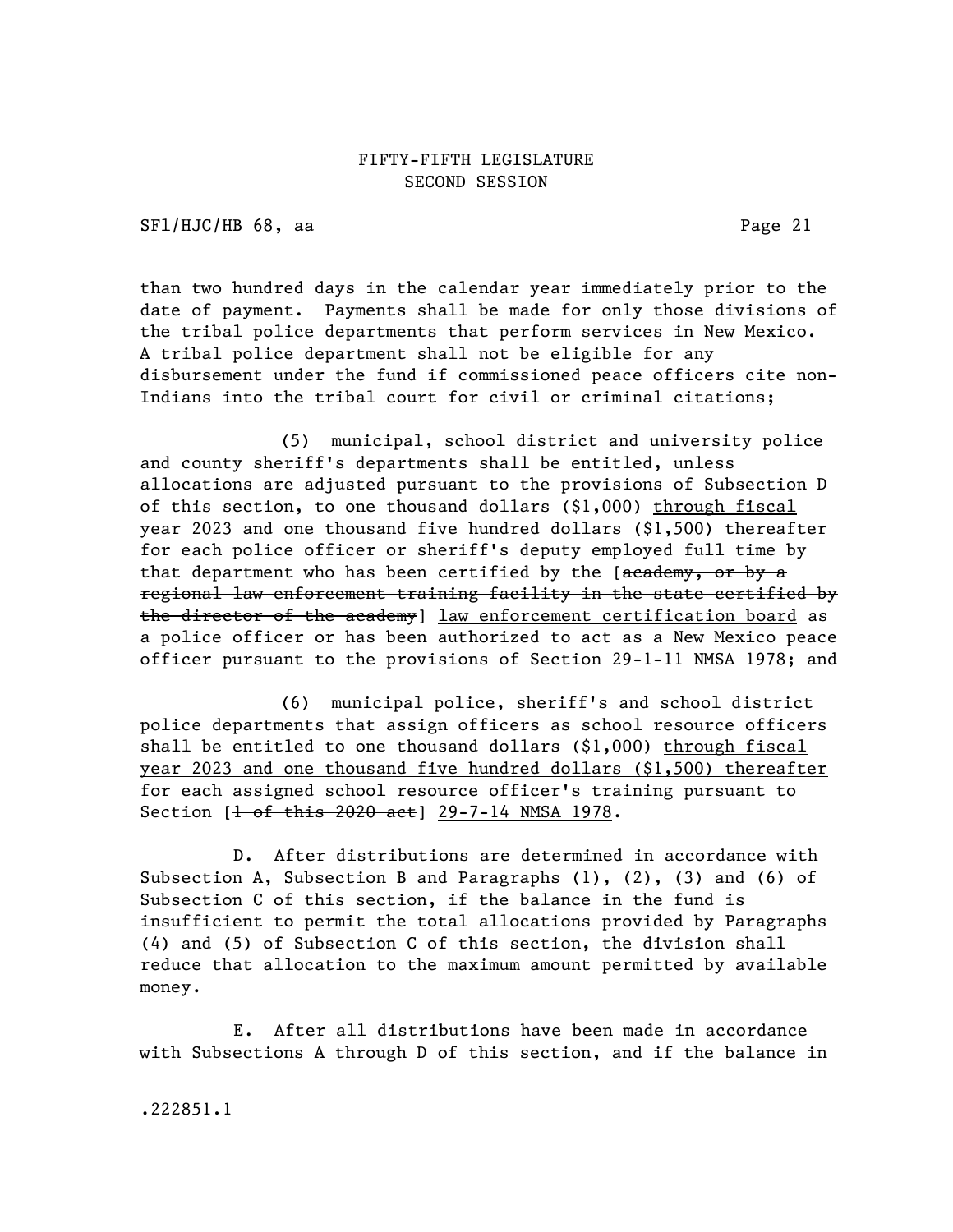SFl/HJC/HB 68, aa Page 22

the fund is sufficient, the department of public safety shall be entitled to a rate of distribution of not more than two million dollars (\$2,000,000).

F. The division shall confirm, before making any distribution under this section, that the beneficiary is in compliance with all of the beneficiary's statutory reporting requirements, including those described in Subsection C of Section 29-3-11 NMSA 1978, Subsection B of Section 29-7-7.1 NMSA 1978 and Sections 29-7-7.2, 29-7C-7 and 29-7C-8 NMSA 1978."

SECTION 22. That version of Section 29-13-7 NMSA 1978 (being Laws 1983, Chapter 289, Section 7, as amended by Laws 2020, Chapter 54, Section 1 and by Laws 2020, Chapter 67, Section 6) that is to become effective July 1, 2022 is amended to read:

"29-13-7. EXPENDITURE LIMITATION--CONTROL.--

A. Except as provided for the academy and the department of public safety in Subsections B and C of this section, amounts distributed from the fund shall be expended only for the following:

(1) the repair and purchase of law enforcement apparatus and equipment, including the financing and refinancing thereof, that meet minimum nationally recognized standards;

(2) the purchase of law enforcement equipment, including protective vests, for police dogs;

(3) expenses associated with advanced law enforcement planning and training;

(4) maintaining the balance of the peace officers', New Mexico mounted patrol members' and reserve police officers' survivors fund at a minimum amount of three hundred fifty thousand dollars (\$350,000) through fiscal year 2023 and one million dollars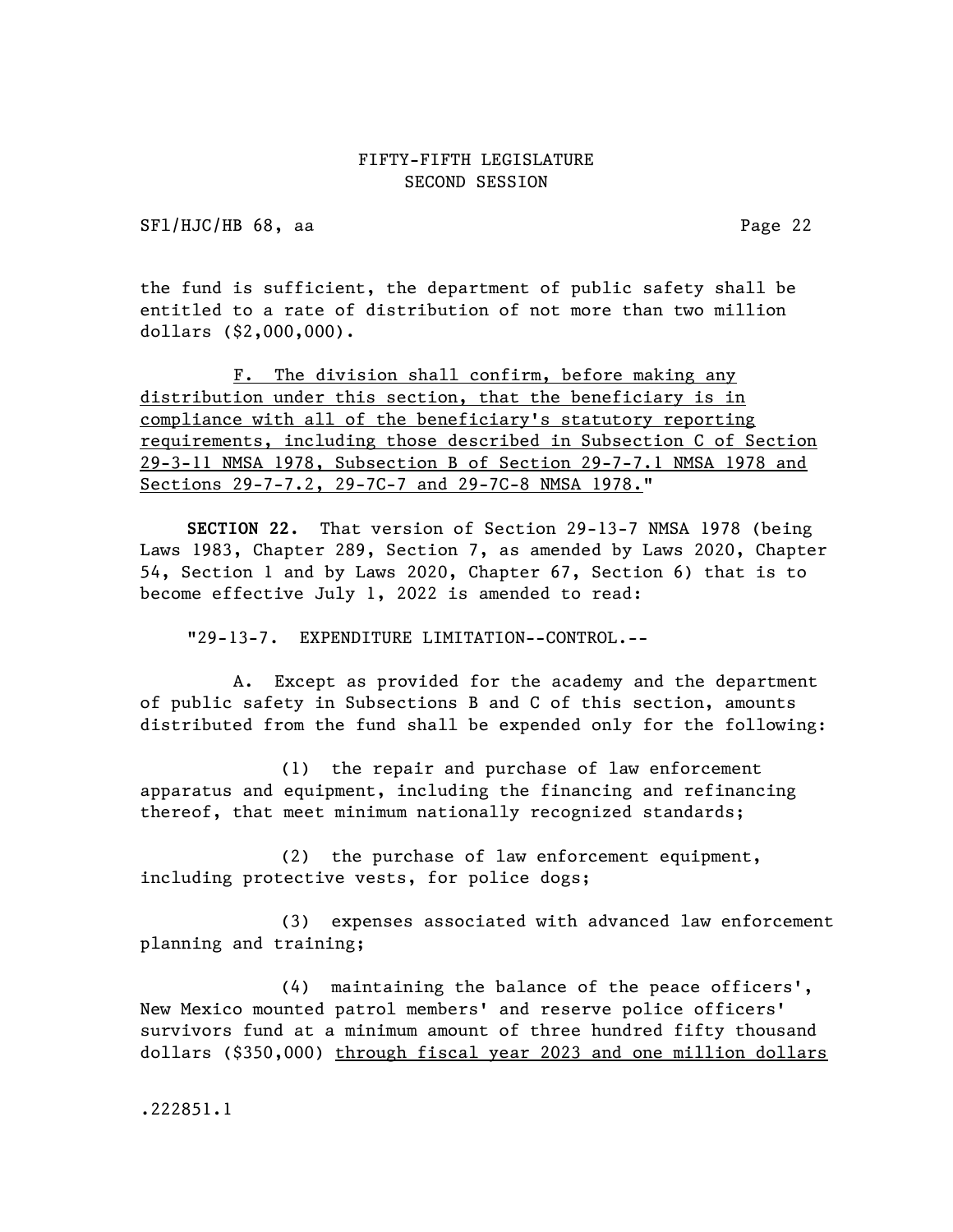SFl/HJC/HB 68, aa Page 23

#### (\$1,000,000) thereafter;

(5) complying with match or contribution requirements for the receipt of federal funds relating to criminal justice programs;

(6) no more than fifty percent of the replacement salaries of municipal and county law enforcement personnel of municipalities or counties participating in basic law enforcement training;

(7) a law enforcement officer retention  $[**payment**]$ differential in the amount of seven thousand five hundred dollars (\$7,500); provided that:

(a) the distribution is requested by a municipality or county law enforcement agency [that on January 1, 2018 had a staffing vacancy rate of at least ten percent] to retain a law enforcement officer who is certified in accordance with the Law Enforcement Training Act and has at least twenty years of actual service credit earned under a municipal police member coverage plan as determined by the public employees retirement association;

(b) the municipality or county law enforcement agency provides seven thousand five hundred dollars (\$7,500) in matching funds to the law enforcement officer; [and]

(c) the law enforcement officer remains employed with that municipality or county law enforcement agency for one additional year; and

 $[\text{e}]$  (d) the distribution and the matching funds paid to a law enforcement officer shall not constitute the officer's base salary or wages and shall not be considered to be salary or otherwise be used to determine a pension for the purposes of the Public Employees Retirement Act; and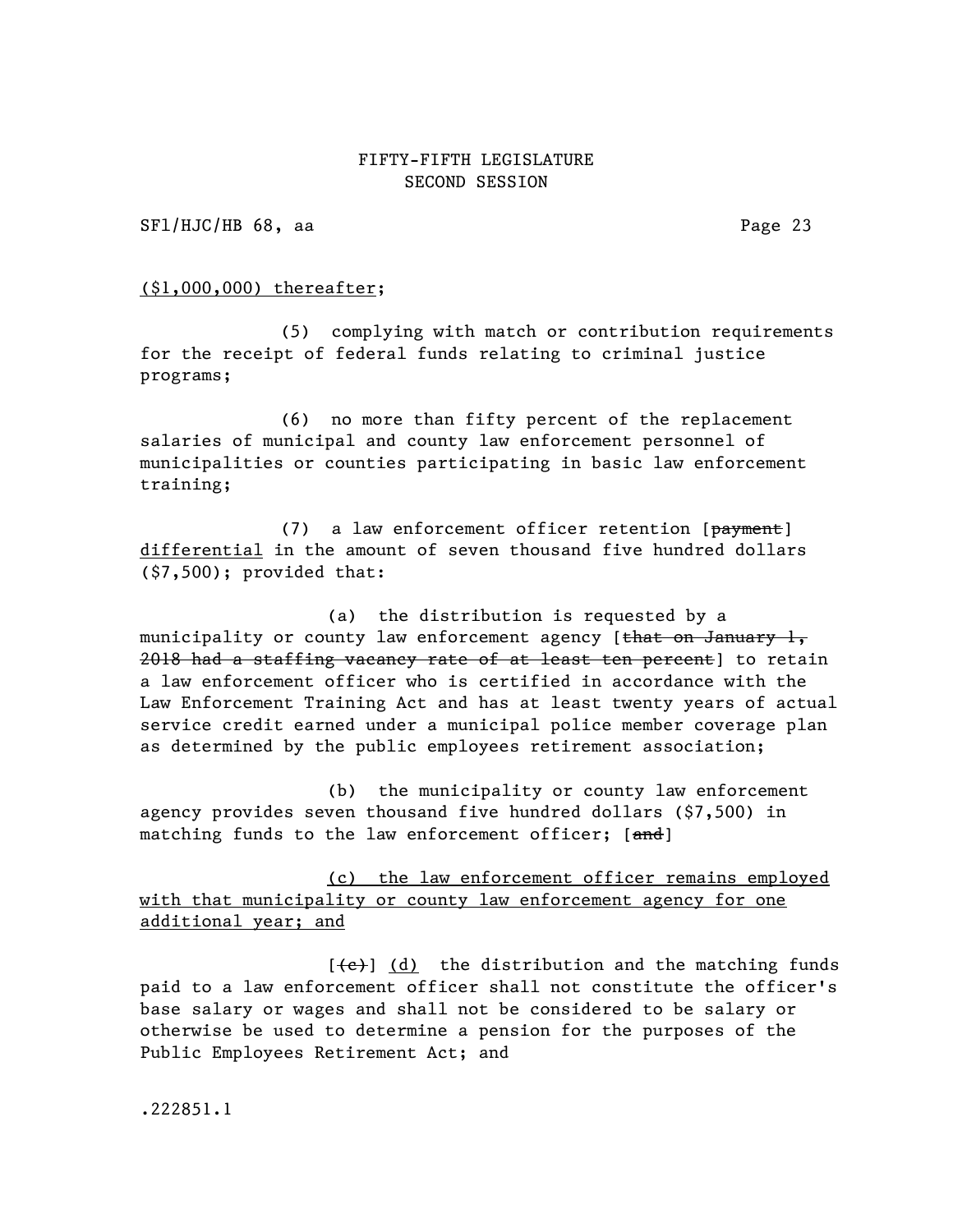SFl/HJC/HB 68, aa Page 24

(8) recruiting, providing [bonuses] stipends for and training law enforcement officers engaged in community-oriented policing; provided that any law enforcement officer who receives a stipend in accordance with this paragraph remains employed with the law enforcement agency providing the stipend for one additional year.

B. For the academy, amounts distributed from the fund shall be expended only for providing tourniquet and trauma kits and training on the use of tourniquet and trauma kits pursuant to Section 29-7-7.7 NMSA 1978 and to carry out the purposes of the Law Enforcement Training Act.

C. The amount distributed to the department of public safety:

(1) shall:

(a) be used only to offset overtime-pay-related expenses incurred directly by the department of public safety from the special deployment of state police officers or other emergency assistance to counties or municipalities in response to critical circumstances as authorized by the governor; and

(b) not be expended to hire new personnel; and

(2) may be expended for costs, including travel, fuel, overtime, per diem and ammunition.

D. Amounts distributed from the fund shall be expended only pursuant to approved budgets and upon duly executed vouchers approved as required by law."

SECTION 23. Section 30-1-8 NMSA 1978 (being Laws 1963, Chapter 303, Section 1-8, as amended) is amended to read: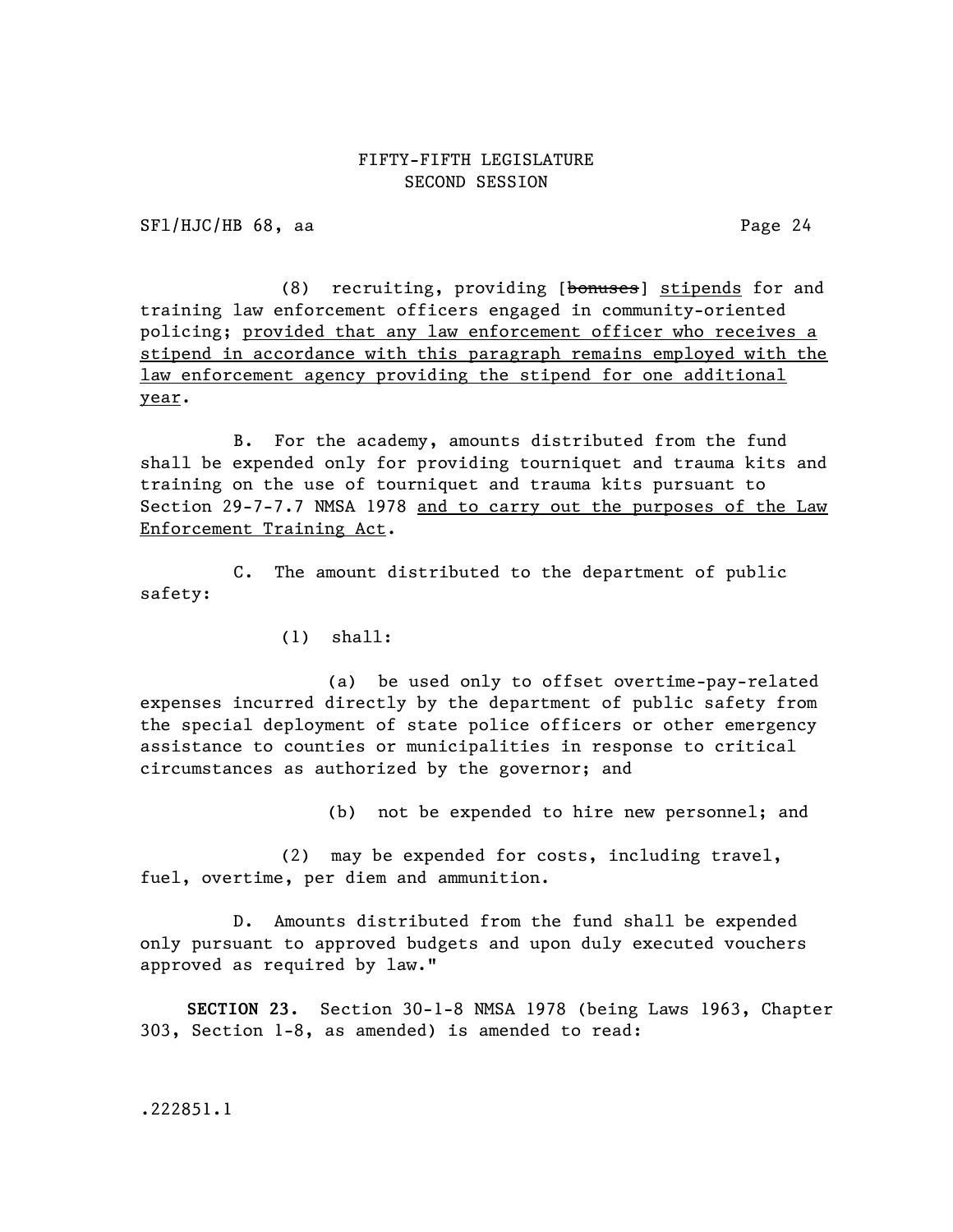SFl/HJC/HB 68, aa Page 25

"30-1-8. TIME LIMITATIONS FOR COMMENCING PROSECUTION.--A person shall not be prosecuted, tried or punished in any court of this state unless the indictment is found or information or complaint is filed within the time as provided:

A. for a second degree felony, within six years from the time the crime was committed;

B. for a third or fourth degree felony, within five years from the time the crime was committed;

C. for a misdemeanor, within two years from the time the crime was committed;

D. for a petty misdemeanor, within one year from the time the crime was committed;

E. for any crime against or violation of Section 51-1-38 NMSA 1978, within three years from the time the crime was committed;

F. for a felony pursuant to Section 7-1-71.3, 7-1-72 or 7-1-73 NMSA 1978, within five years from the time the crime was committed; provided that for a series of crimes involving multiple filing periods within one calendar year, the limitation shall begin to run on December 31 of the year in which the crimes occurred;

G. for an identity theft crime pursuant to Section 30-16-24.1 NMSA 1978, within five years from the time the crime was discovered;

H. for any crime not contained in the Criminal Code or where a limitation is not otherwise provided for, within three years from the time the crime was committed; and

I. for a capital felony  $[\theta^*]$ , a first degree violent felony or second degree murder pursuant to Subsection B of Section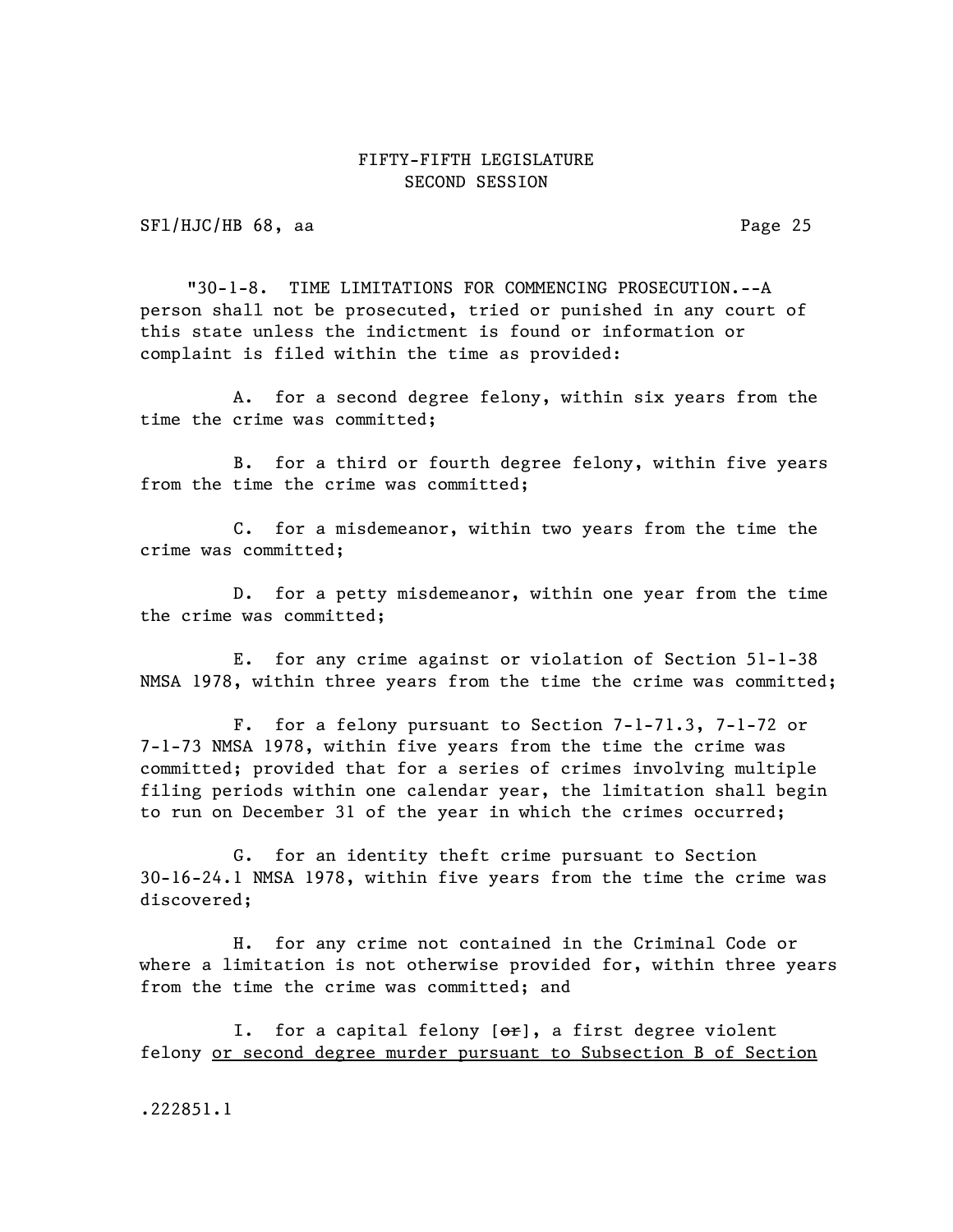SFl/HJC/HB 68, aa Page 26

30-2-1 NMSA 1978, no limitation period shall exist and prosecution for these crimes may commence at any time after the occurrence of the crime."

SECTION 24. Section 30-20-16 NMSA 1978 (being Laws 1975, Chapter 285, Section 1, as amended) is amended to read:

"30-20-16. BOMB SCARES AND SHOOTING THREATS UNLAWFUL.--

A. Making a bomb scare consists of falsely and maliciously stating to another person that a bomb or other explosive has been placed in such a position that property or persons are likely to be injured or destroyed.

B. Making a shooting threat consists of intentionally communicating to another person that the person making the threat intends to bring a firearm to a property or use the firearm with the intent to:

(1) place a person or group of persons in fear of great bodily harm;

(2) prevent or interrupt the occupation or use of a public building; or

(3) cause a response to the threat by a law enforcement official or volunteer agency organized to deal with emergencies.

 $[B<sub>r</sub>]$   $C<sub>r</sub>$  Whoever commits making a bomb scare is guilty of a fourth degree felony.

D. Whoever commits making a shooting threat is guilty of a misdemeanor.

 $[ $\leftarrow$ ]**E.** A court may order a person convinced for the$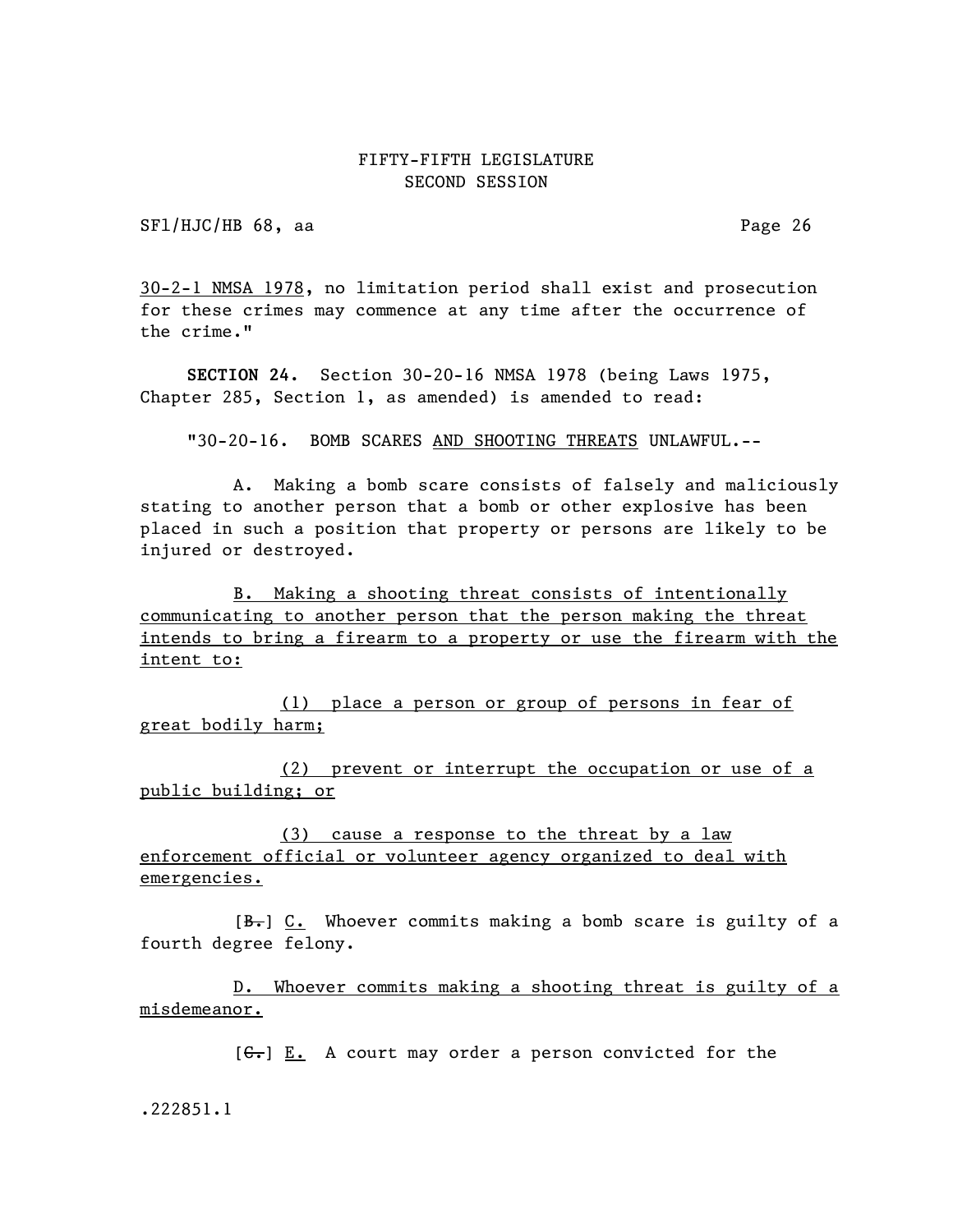SFl/HJC/HB 68, aa Page 27

offense of making a bomb scare or shooting threat to reimburse the victim of the offense for economic harm caused by that offense.

 $[\frac{D-1}{2}]$  F. As used in this section, "economic harm" means all direct, incidental and consequential financial harm suffered by a victim of the offense of making a bomb scare or shooting threat. "Economic harm" includes:

(1) wages, salaries or other compensation lost as a result of the commission of the offense of making a bomb scare or shooting threat;

(2) the cost of all wages, salaries or other compensation paid to employees for time that those employees are prevented from working as a result of the commission of the offense of making a bomb scare or shooting threat; and

(3) overhead costs incurred for the period of time that a business is shut down as a result of the commission of the offense of making a bomb scare or shooting threat.

[E. This section shall not be construed to limit a court's authority to order restitution to a victim of the offense of making a bomb scare pursuant to other provisions of law.]"

SECTION 25. Section 30-7-2.2 NMSA 1978 (being Laws 1994, Chapter 22, Section 2) is amended to read:

"30-7-2.2. UNLAWFUL POSSESSION OF A HANDGUN BY A PERSON-- EXCEPTIONS--PENALTY.--

A. Unlawful possession of a handgun by a person consists of a person knowingly having a handgun in [his] the person's possession or knowingly transporting a handgun, except when the person is: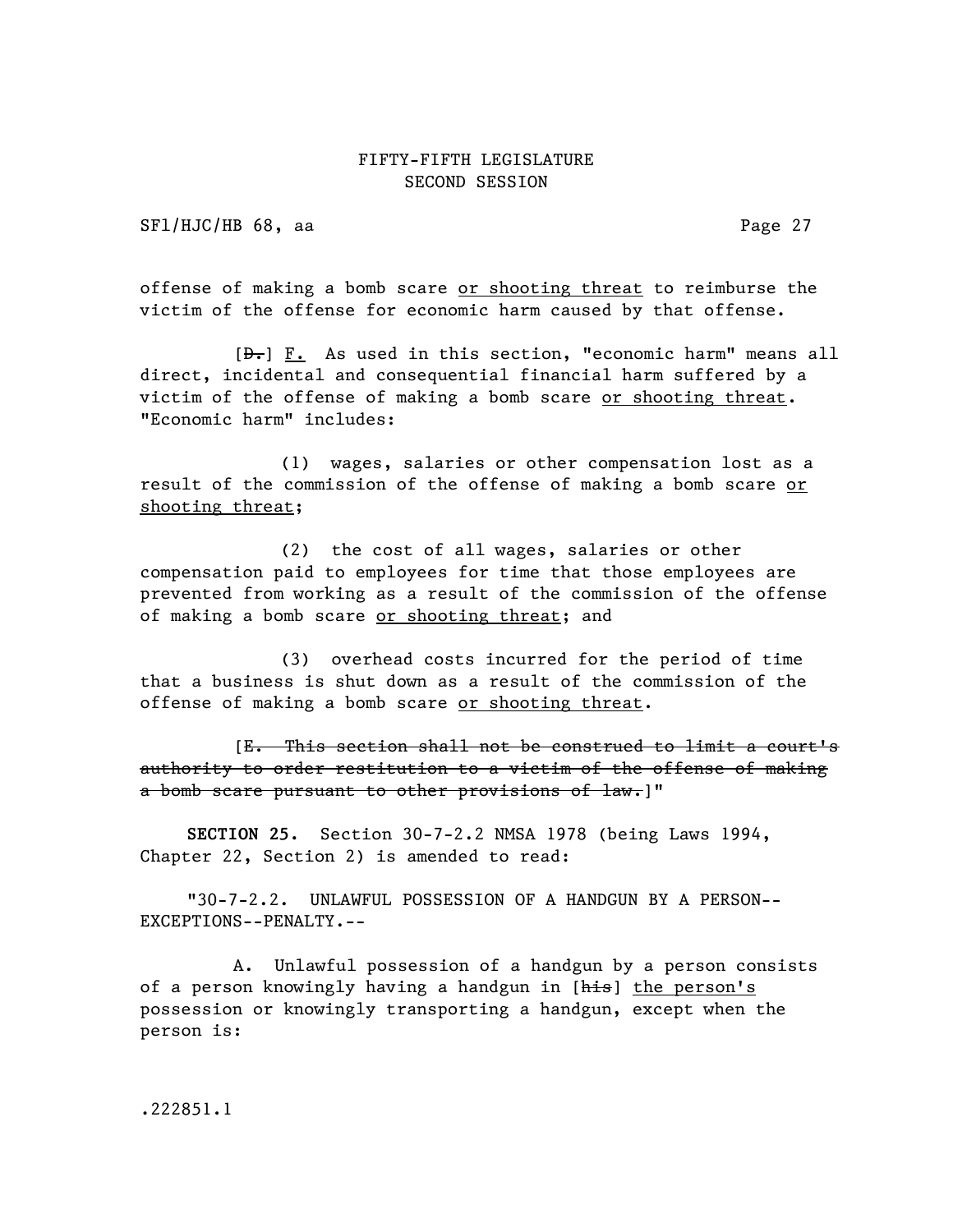SFl/HJC/HB 68, aa Page 28

(1) in attendance at a hunter's safety course or  $[a]$ handgun safety course or participating in a lawful shooting activity;

(2) engaging in the use of a handgun for target shooting at an established range authorized by the governing body of the jurisdiction in which the range is located or in an area where the discharge of a handgun without legal justification is not prohibited by law;

(3) engaging in an organized competition involving the use of a handgun;

(4) participating in or practicing for a performance by an organization that has been granted exemption from federal income tax by the United States commissioner of internal revenue as an organization described in Section  $501(c)(3)$  of the United States Internal Revenue Code of [1954] 1986, as amended or renumbered;

(5) engaging in legal hunting or trapping activities;

(6) traveling, with an unloaded handgun in [his] the person's possession, to or from an activity described in Paragraph (1), (2), (3), (4) or (5) of this subsection; or

(7) on real property under the control of the person's parent, grandparent or legal guardian and the person is being supervised by [his] a parent, grandparent or legal guardian.

B. A person who commits unlawful possession of a handgun by a person is guilty of a misdemeanor.

C. As used in this section:

(1) "person" means an individual who is less than nineteen years old; and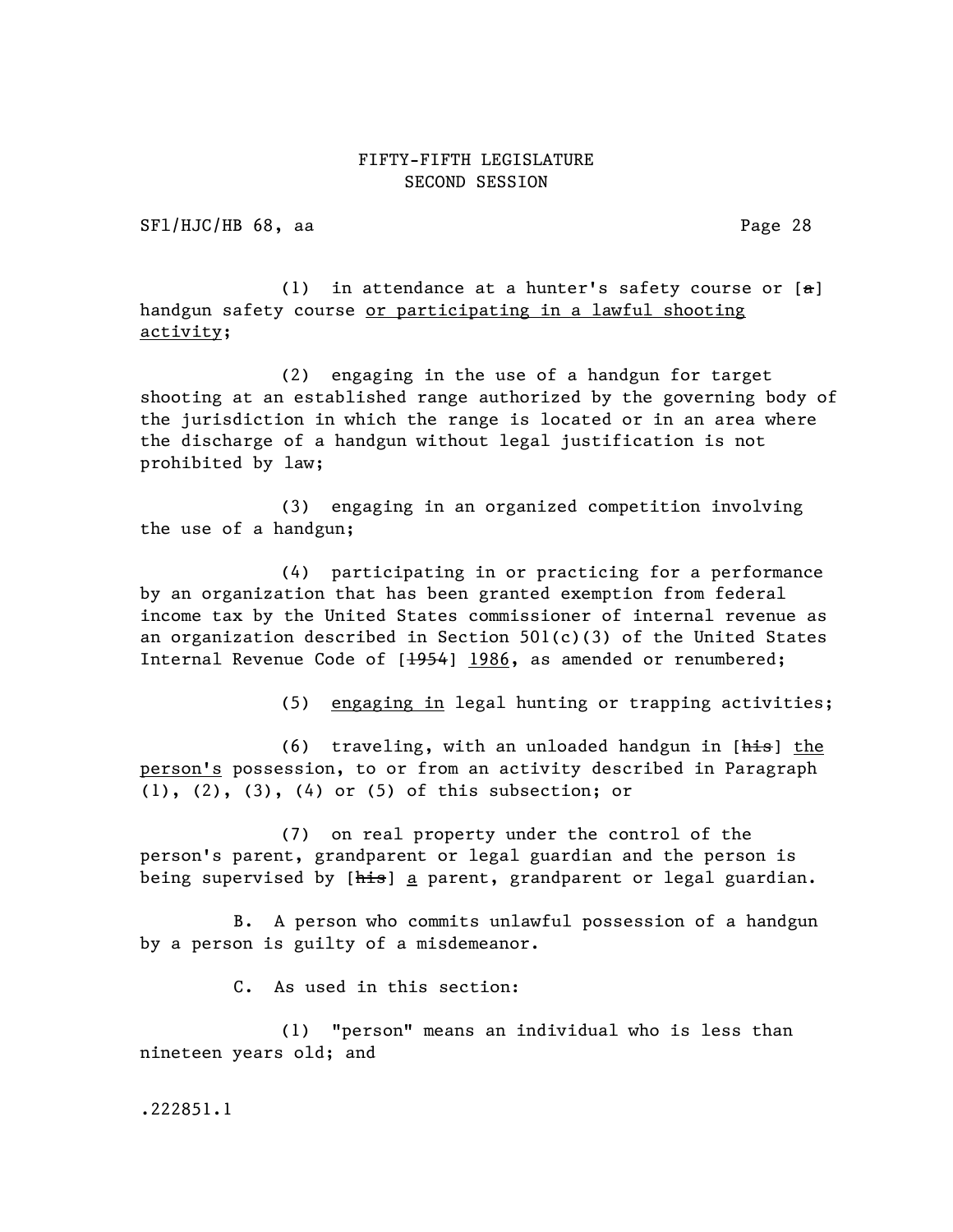SFl/HJC/HB 68, aa Page 29

(2) "handgun" means a loaded or unloaded pistol, revolver or firearm [which] that will or is designed to or may readily be converted to expel a projectile by the action of an explosion and the barrel length of which, not including a revolving, detachable or magazine breech, does not exceed twelve inches."

SECTION 26. Section 30-7-16 NMSA 1978 (being Laws 1981, Chapter 225, Section 1, as amended) is amended to read:

"30-7-16. FIREARMS OR DESTRUCTIVE DEVICES--RECEIPT, TRANSPORTATION OR POSSESSION BY CERTAIN PERSONS--PENALTY.--

A. It is unlawful for the following persons to receive, transport or possess a firearm or destructive device in this state:

(1) a felon;

(2) a person subject to an order of protection pursuant to Section 40-13-5 or 40-13A-5 NMSA 1978; or

(3) a person convicted of any of the following crimes:

(a) battery against a household member pursuant to Section 30-3-15 NMSA 1978;

(b) criminal damage to property of a household member pursuant to Section 30-3-18 NMSA 1978;

(c) a first offense of stalking pursuant to Section 30-3A-3 NMSA 1978; or

(d) a crime listed in 18 U.S.C. 921.

B. A felon found in possession of a firearm shall be guilty of a third degree felony [and shall be sentenced in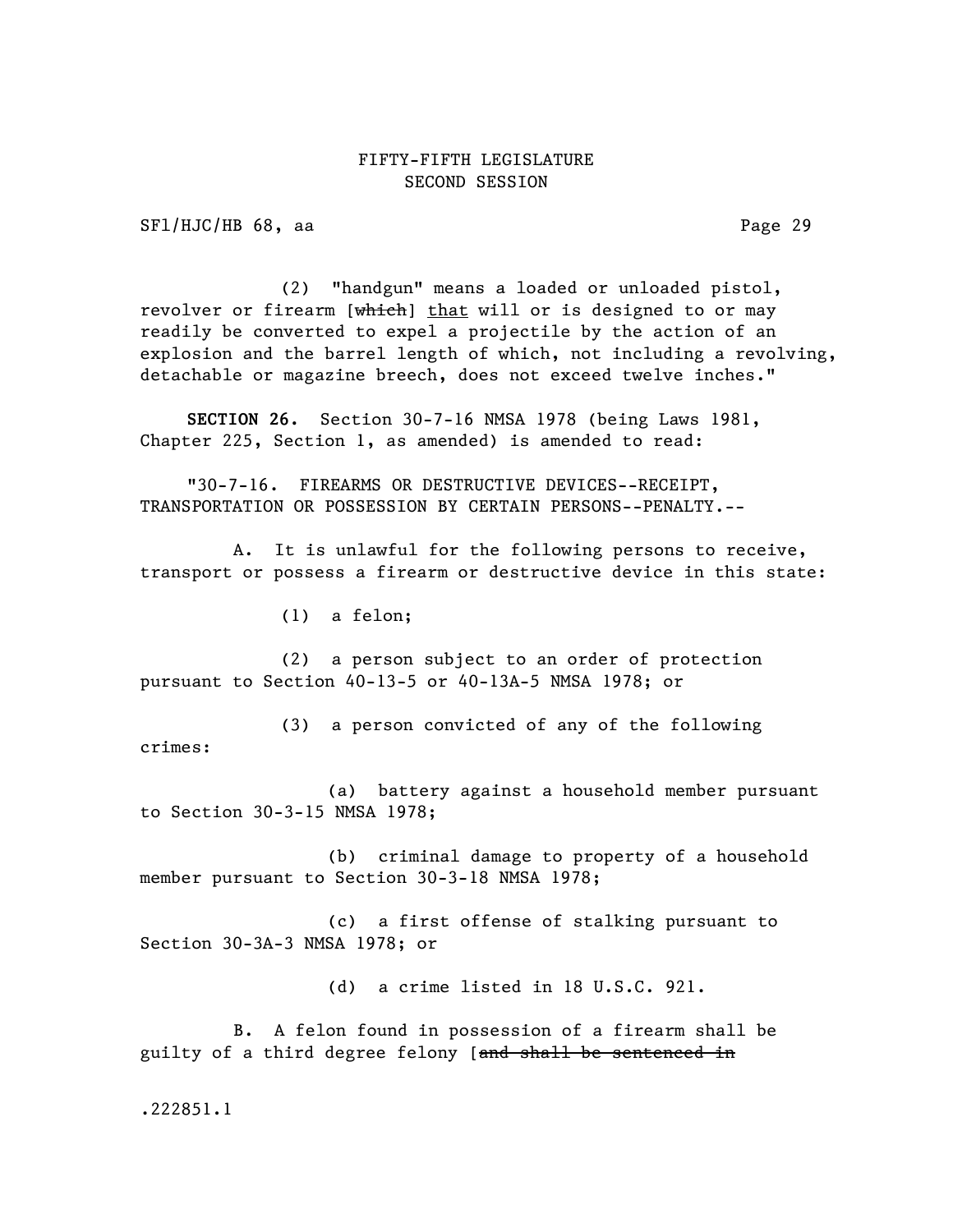SFl/HJC/HB 68, aa Page 30

accordance with the provisions of the Criminal Sentencing Act].

C. A serious violent felon that is found to be in possession of a firearm shall be guilty of a third degree felony, and notwithstanding the provisions of Section 31-18-15 NMSA 1978, shall be sentenced to a basic term of six years imprisonment.

 $[G<sub>r</sub>]$  D. Any person subject to an order of protection pursuant to Section 40-13-5 or 40-13A-5 NMSA 1978 or convicted of a crime listed in Paragraph (3) of Subsection A of this section who receives, transports or possesses a firearm or destructive device is guilty of a misdemeanor.

 $[\frac{D-1}{2}]$  E. As used in this section:

(1) except as provided in Paragraph (2) of this subsection, "destructive device" means:

(a) any explosive, incendiary or poison gas: 1) bomb; 2) grenade; 3) rocket having a propellant charge of more than four ounces; 4) missile having an explosive or incendiary charge of more than one-fourth ounce; 5) mine; or 6) similar device;

(b) any type of weapon by whatever name known that will, or that may be readily converted to, expel a projectile by the action of an explosive or other propellant, the barrel or barrels of which have a bore of more than one-half inch in diameter, except a shotgun or shotgun shell that is generally recognized as particularly suitable for sporting purposes; or

(c) any combination of parts either designed or intended for use in converting any device into a destructive device as defined in this paragraph and from which a destructive device may be readily assembled;

(2) the term "destructive device" does not include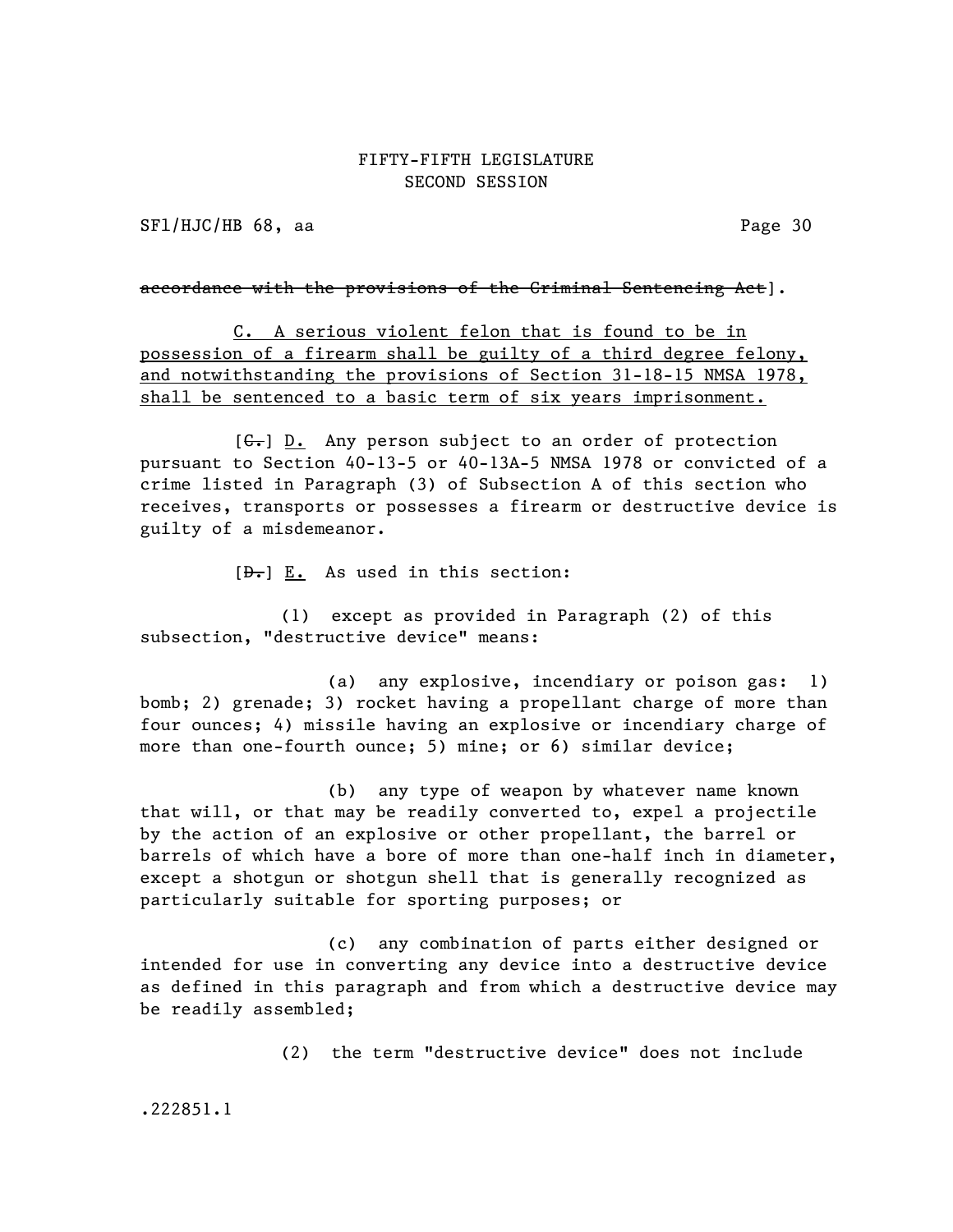SFl/HJC/HB 68, aa Page 31

any device that is neither designed nor redesigned for use as a weapon or any device, although originally designed for use as a weapon, that is redesigned for use as a signaling, pyrotechnic, line throwing, safety or similar device;

(3) "felon" means a person convicted of a felony offense by a court of the United States or of any state or political subdivision thereof and:

(a) less than ten years have passed since the person completed serving a sentence or period of probation for the felony conviction, whichever is later;

(b) the person has not been pardoned for the felony conviction by the proper authority; and

(c) the person has not received a deferred sentence; [<del>and</del>]

(4) "firearm" means any weapon that will or is designed to or may readily be converted to expel a projectile by the action of an explosion or the frame or receiver of any such weapon; and

(5) "serious violent felon" means a person convicted of an offense enumerated in Subparagraphs (a) through (n) of Paragraph (4) of Subsection L of Section 33-2-34 NMSA 1978; provided that:

(a) less than ten years have passed since the person completed serving a sentence or a period of probation for the felony conviction, whichever is later;

(b) the person has not been pardoned for the felony conviction by the proper authority; and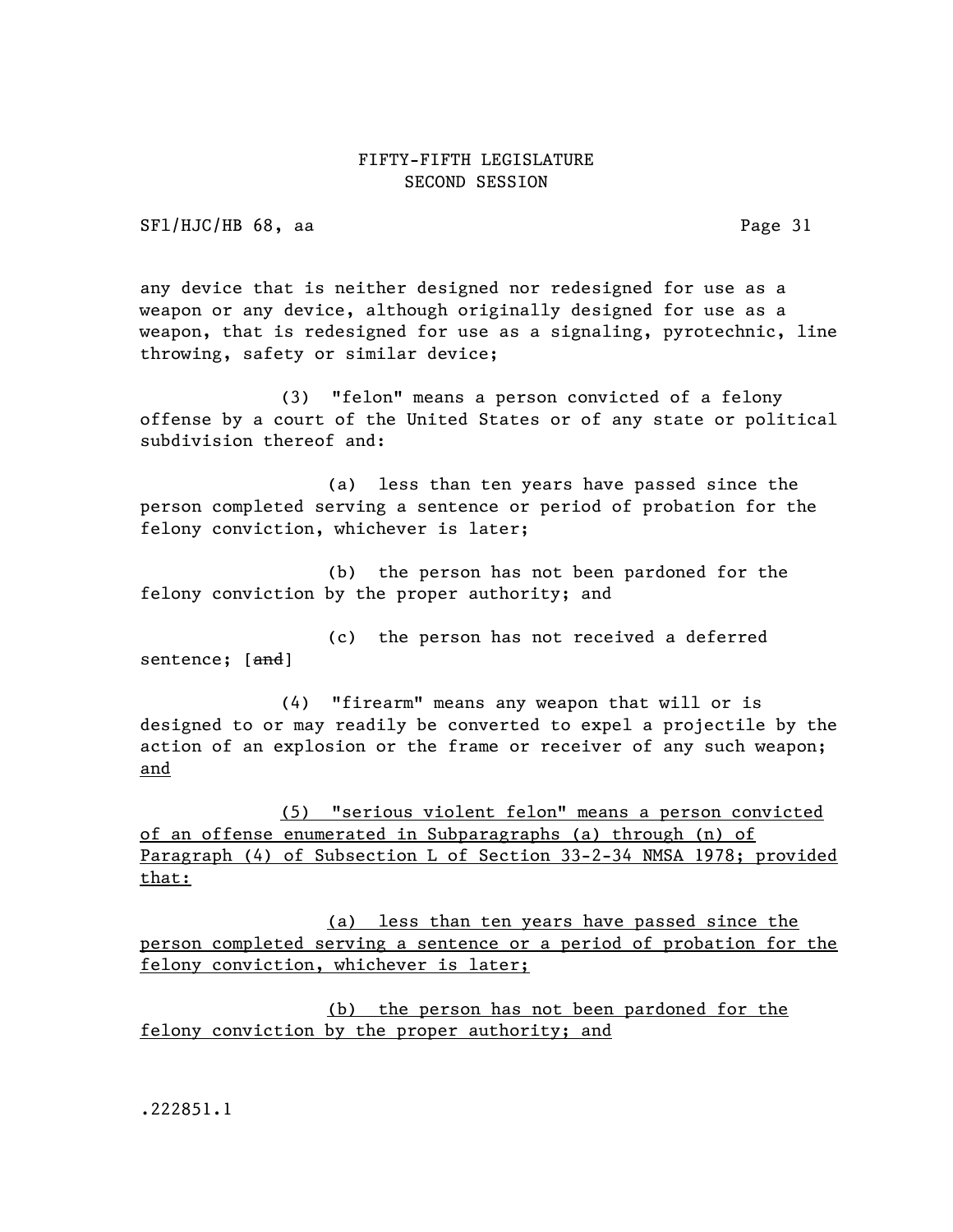SFl/HJC/HB 68, aa Page 32

(c) the person has not received a deferred sentence and completed the total term of deferment as provided in Section 31-20-9 NMSA 1978."

SECTION 27. Section 30-22-1.1 NMSA 1978 (being Laws 2003, Chapter 260, Section 5) is amended to read:

"30-22-1.1. AGGRAVATED FLEEING A LAW ENFORCEMENT OFFICER.--

A. Aggravated fleeing a law enforcement officer consists of a person willfully and carelessly driving [his] a vehicle in a manner that endangers the life of another person after being given a visual or audible signal to stop, whether by hand, voice, emergency light, flashing light, siren or other signal, by a uniformed law enforcement officer in an [appropriately marked law enforcement vehicle] authorized emergency vehicle pursuant to Section 66-7-6 NMSA 1978 in pursuit in accordance with the provisions of the Law Enforcement Safe Pursuit Act.

B. Whoever commits aggravated fleeing a law enforcement officer that does not result in injury or great bodily harm to another person is guilty of a fourth degree felony.

C. Whoever commits aggravated fleeing a law enforcement officer that results in injury to another person is guilty of a third degree felony."

SECTION 28. A new section of Chapter 31, Article 3 NMSA 1978 is enacted to read:

"[NEW MATERIAL] AVAILABILITY OF GLOBAL POSITIONING SYSTEM DATA ON DEFENDANTS ON PRETRIAL RELEASE.--Any public entity that possesses or controls global positioning system data with respect to a defendant on pretrial release shall make that data available without a warrant to a law enforcement officer pursuant to an ongoing and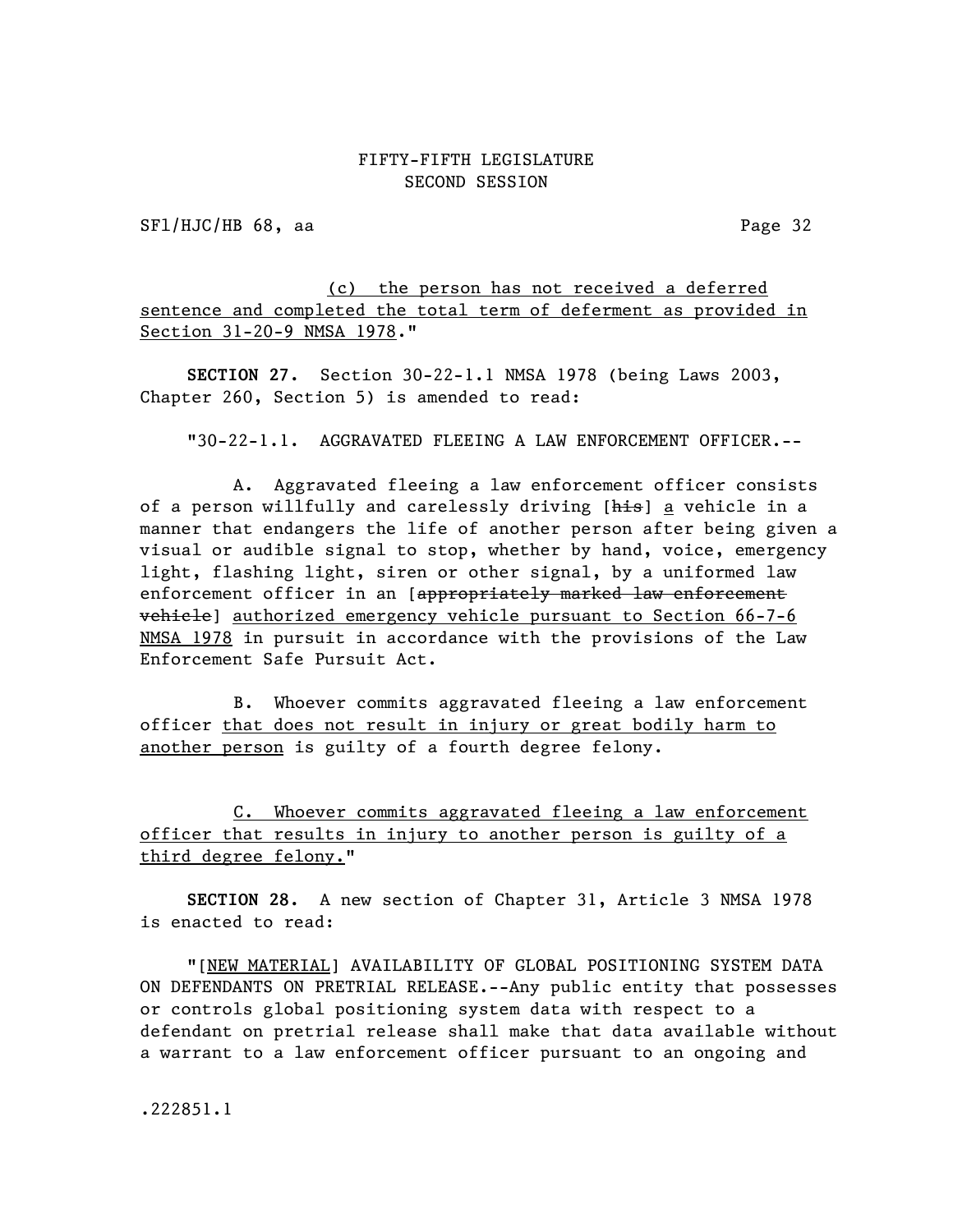SFl/HJC/HB 68, aa Page 33

pending criminal investigation for which there is reasonable suspicion to believe the data will be probative. Any data provided to the law enforcement officer shall be limited to data that relates to the criminal investigation and is not more than one year old. The data shall not be made a part of any public record unless admitted as evidence during a criminal trial. The law enforcement officer may request immediate access to the data if it involves an investigation of:

A. any of the following serious violent felony offenses:

(1) murder in the first degree;

(2) first or second degree felony human trafficking of a child;

(3) first degree felony abuse of a child;

(4) sexual exploitation of a child constituting at least a second degree felony; or

(5) a serious violent felony offense as provided in Subparagraphs (a) through (n) of Paragraph (4) of Subsection L of Section 33-2-34 NMSA 1978;

B. a felony offense during which a firearm was brandished pursuant to Section 31-18-16 NMSA 1978 or during which a firearm was discharged; or

C. a felony offense during which great bodily harm was inflicted as defined in Section 30-1-12 NMSA 1978 or that caused the death of a person."

SECTION 29. Section 31-18-15 NMSA 1978 (being Laws 1977, Chapter 216, Section 4, as amended) is amended to read: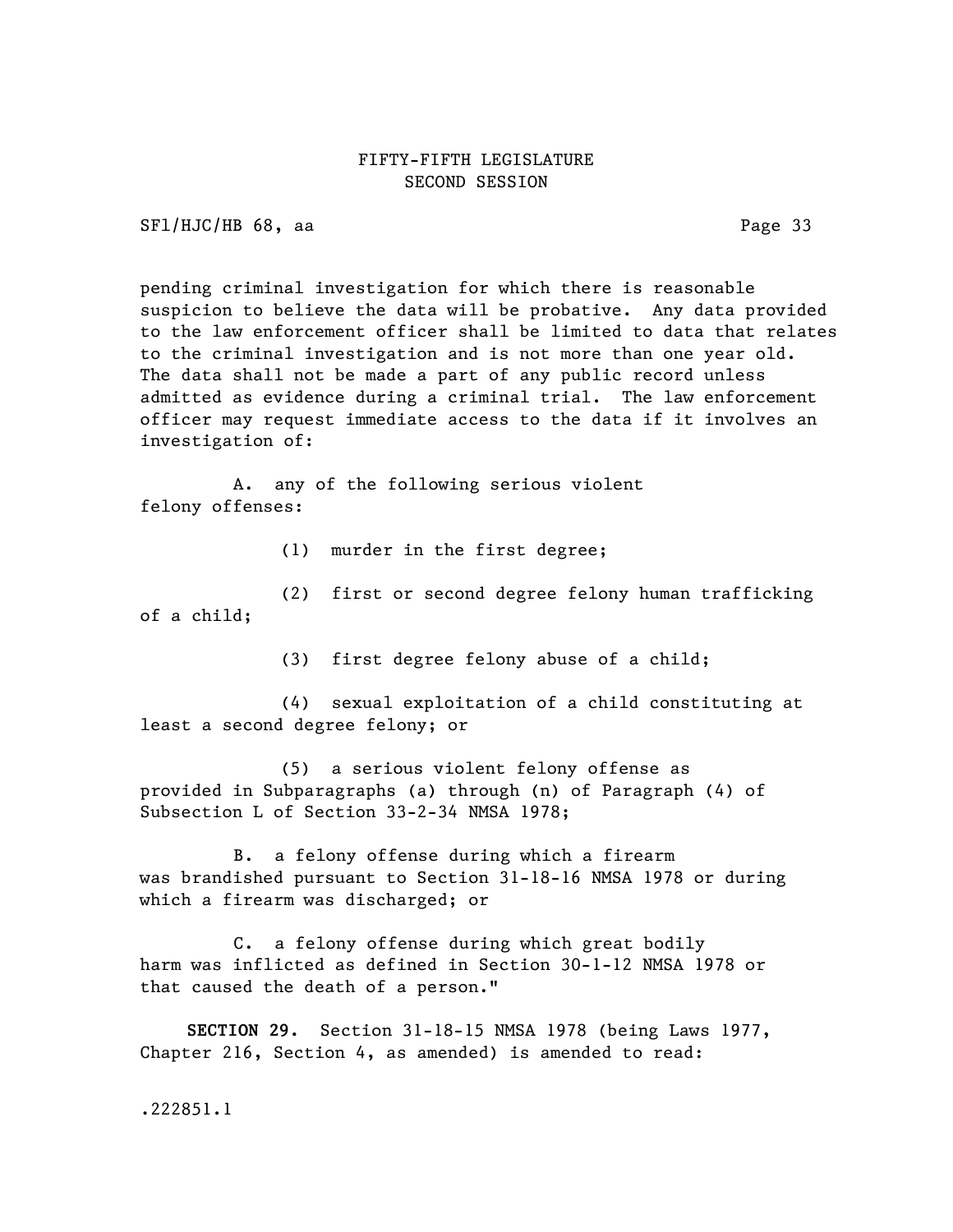SFl/HJC/HB 68, aa Page 34

"31-18-15. SENTENCING AUTHORITY--NONCAPITAL FELONIES--BASIC SENTENCES AND FINES--PAROLE AUTHORITY--MERITORIOUS DEDUCTIONS.--

A. [<del>If a person is convicted of</del>] As used in a statute that establishes a noncapital felony, the following defined felony classifications and associated basic [sentence] sentences of imprisonment  $[i\text{--}s]$  are as follows:

[(1) for a first degree felony resulting in the death of a child, life imprisonment;

(2) for a first degree felony for aggravated criminal sexual penetration, life imprisonment;

(3) for a first degree felony, eighteen years imprisonment;

(4) for a second degree felony resulting in the death of a human being, fifteen years imprisonment;

(5) for a second degree felony for a sexual offense against a child, fifteen years imprisonment;

(6) for a second degree felony for sexual exploitation of children, twelve years imprisonment;

(7) for a second degree felony, nine years

imprisonment;

(8) for a third degree felony resulting in the death of a human being, six years imprisonment;

(9) for a third degree felony for a sexual offense against a child, six years imprisonment;

(10) for a third degree felony for sexual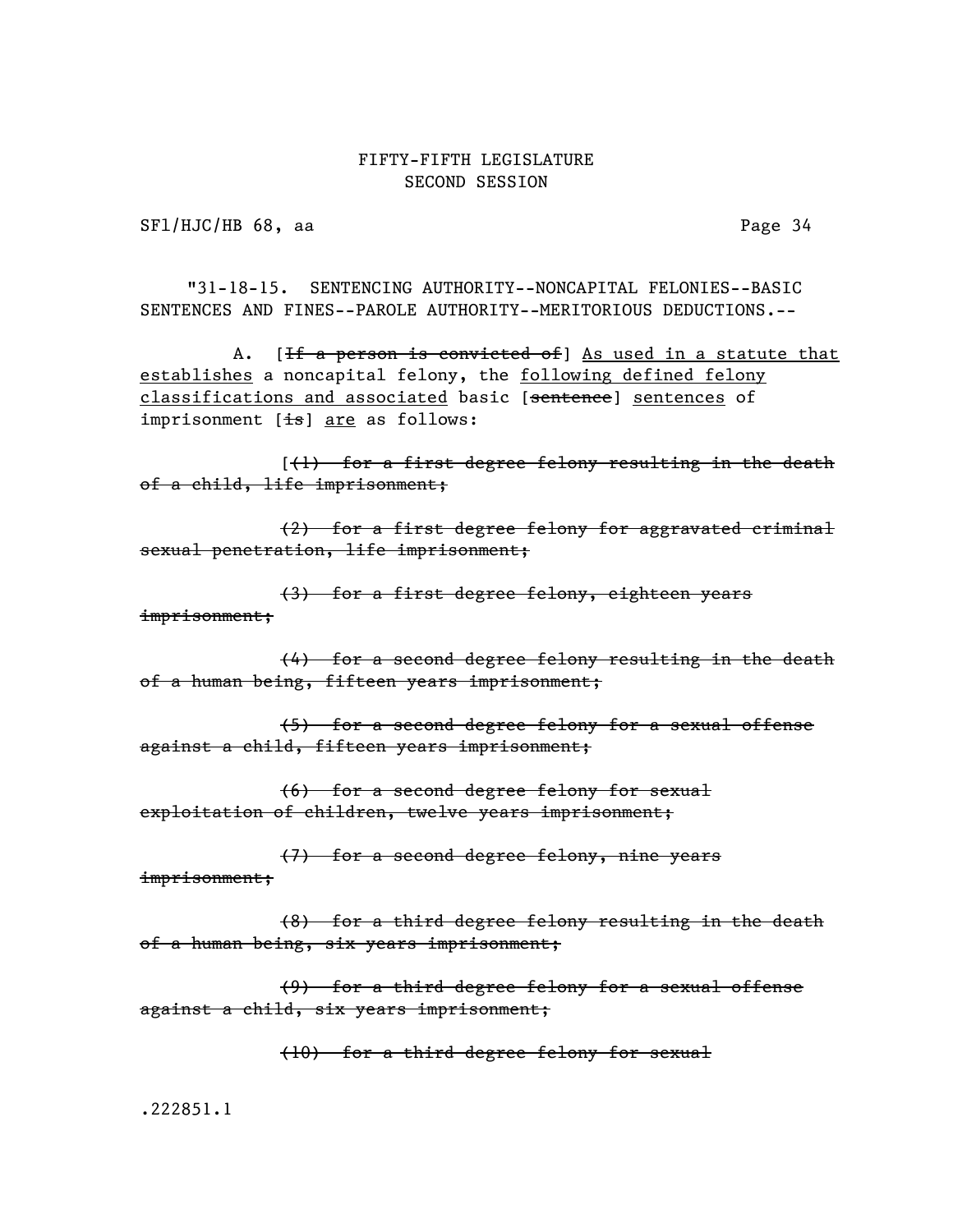SFl/HJC/HB 68, aa Page 35

exploitation of children, eleven years imprisonment;

(11) for a third degree felony, three years imprisonment;

(12) for a fourth degree felony for sexual exploitation of children, ten years imprisonment; or

(13) for a fourth degree felony, eighteen months imprisonment.]

FELONY CLASSIFICATION BASIC SENTENCE

first degree felony resulting in the death of a child and life imprisonment

first degree felony for aggravated criminal sexual penetration and life imprisonment

first degree felony eighteen years

imprisonment

second degree felony resulting in the death of a human being fifteen years

imprisonment

second degree felony for a sexual offense against a child fifteen years

imprisonment

second degree felony for sexual exploitation of children twelve years imprisonment

second degree felony and the vears imprisonment

third degree felony resulting in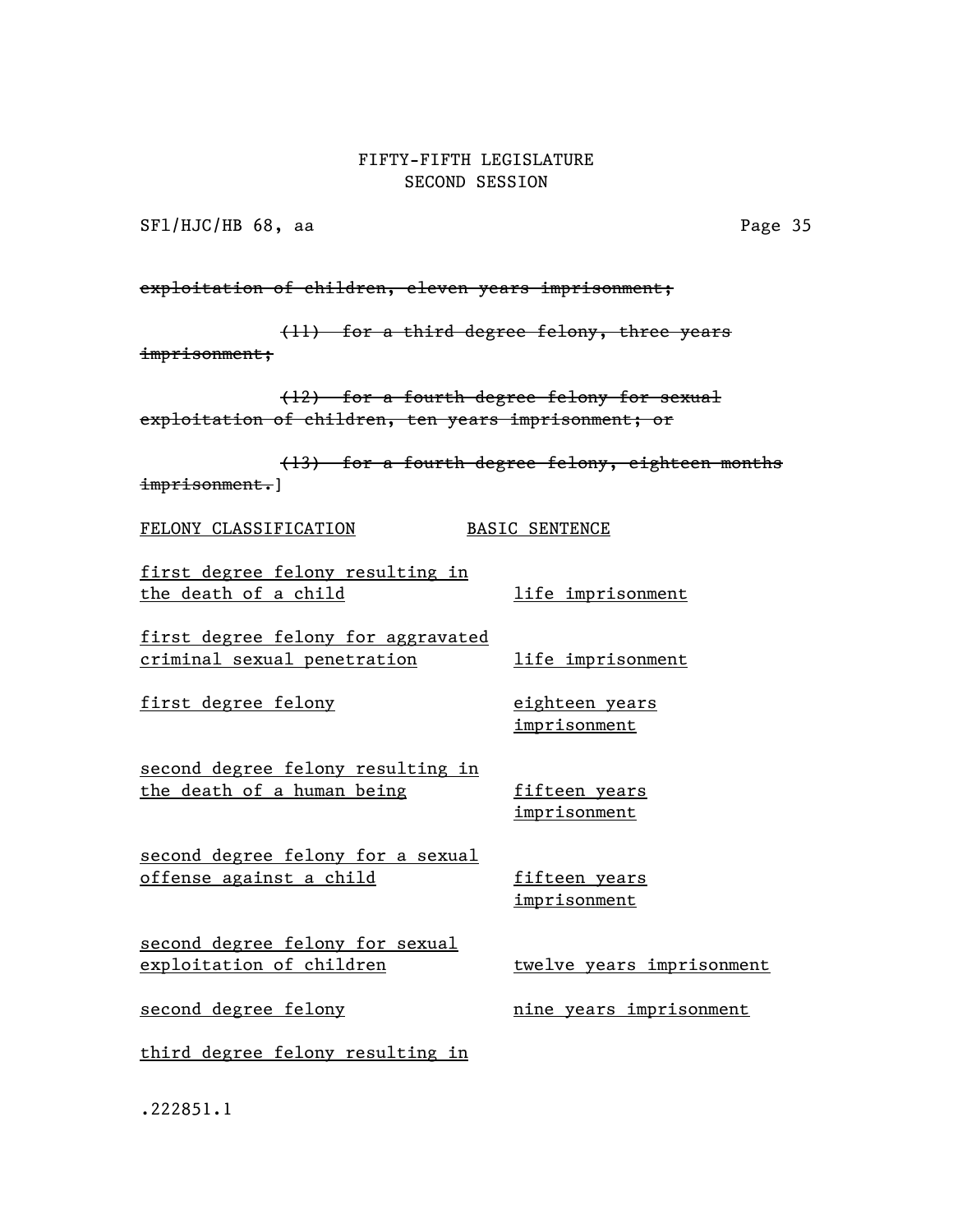SFl/HJC/HB 68, aa Page 36

the death of a human being six years imprisonment third degree felony for a sexual offense against a child six years imprisonment third degree felony for sexual exploitation of children eleven years imprisonment third degree felony three years imprisonment fourth degree felony for sexual exploitation of children ten years imprisonment fourth degree felony eighteen months imprisonment.

B. The appropriate basic sentence of imprisonment shall be imposed upon a person convicted and sentenced pursuant to Subsection A of this section, unless the court alters the sentence pursuant to the provisions of the Criminal Sentencing Act.

C. A period of parole shall be imposed only for felony convictions wherein a person is sentenced to imprisonment of more than one year, unless the parties to a proceeding agree that a period of parole should be imposed. If a period of parole is imposed, the court shall include in the judgment and sentence of each person convicted and sentenced to imprisonment in a corrections facility designated by the corrections department authority for a period of parole to be served in accordance with the provisions of Section 31-21-10 NMSA 1978 after the completion of any actual time of imprisonment and authority to require, as a condition of parole, the payment of the costs of parole services and reimbursement to a law enforcement agency or local crime stopper program in accordance with the provisions of that section. If imposed, the period of parole shall be deemed to be part of the sentence of the convicted person in addition to the basic sentence imposed pursuant to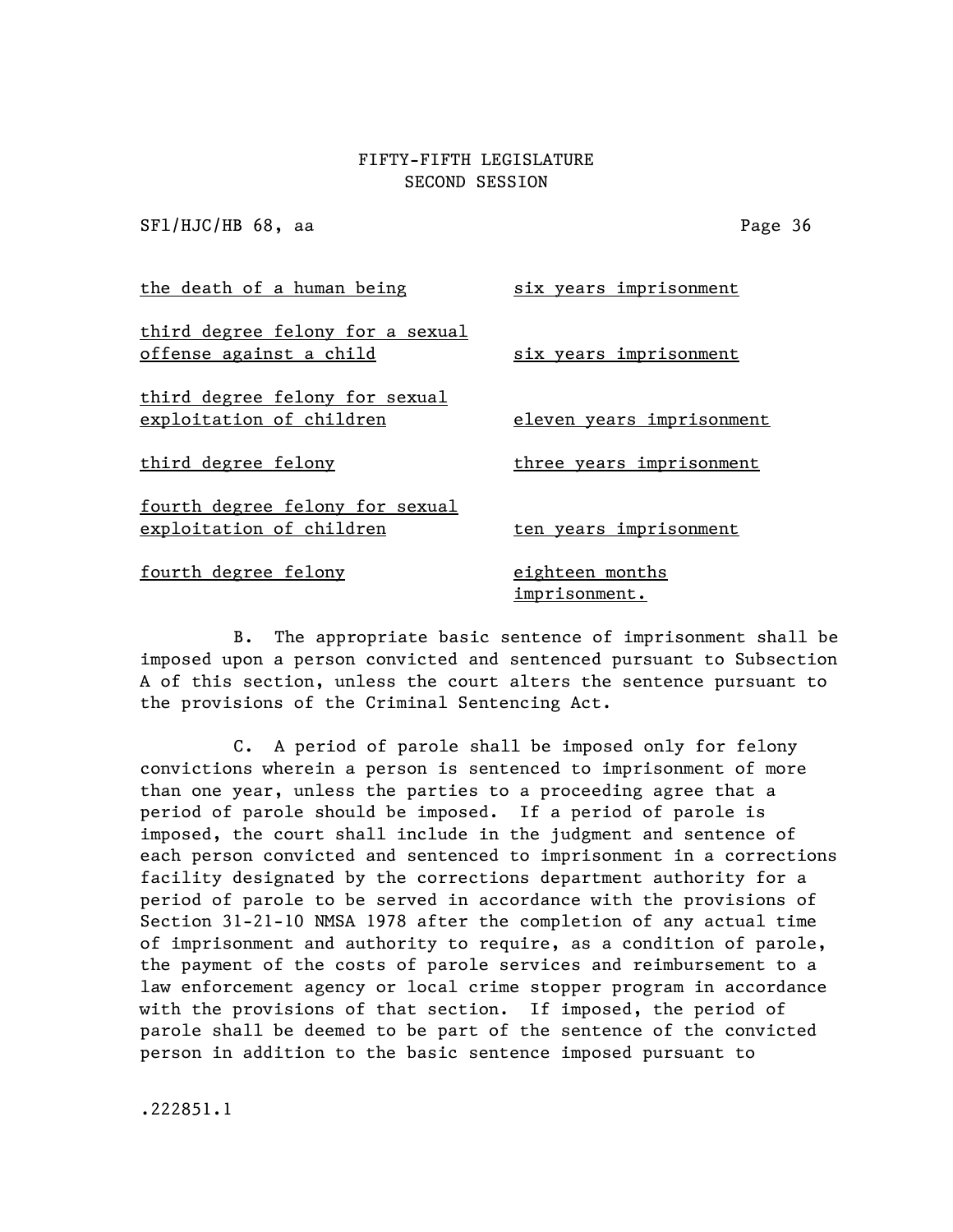SFl/HJC/HB 68, aa Page 37

Subsection A of this section together with alterations, if any, pursuant to the provisions of the Criminal Sentencing Act.

D. When a court imposes a sentence of imprisonment pursuant to the provisions of Section 31-18-15.1, 31-18-16 or 31-18-17 NMSA 1978 and suspends or defers the basic sentence of imprisonment provided pursuant to the provisions of Subsection A of this section, the period of parole shall be served in accordance with the provisions of Section 31-21-10 NMSA 1978 for the degree of felony for the basic sentence for which the inmate was convicted. For the purpose of designating a period of parole, a court shall not consider that the basic sentence of imprisonment was suspended or deferred and that the inmate served a period of imprisonment pursuant to the provisions of the Criminal Sentencing Act.

E. The court may, in addition to the imposition of a basic sentence of imprisonment, impose a fine not to exceed:

(1) for a first degree felony resulting in the death of a child, seventeen thousand five hundred dollars (\$17,500);

(2) for a first degree felony for aggravated criminal sexual penetration, seventeen thousand five hundred dollars (\$17,500);

(3) for a first degree felony, fifteen thousand dollars (\$15,000);

(4) for a second degree felony resulting in the death of a human being, twelve thousand five hundred dollars (\$12,500);

(5) for a second degree felony for a sexual offense against a child, twelve thousand five hundred dollars (\$12,500);

(6) for a second degree felony for sexual exploitation of children, five thousand dollars (\$5,000);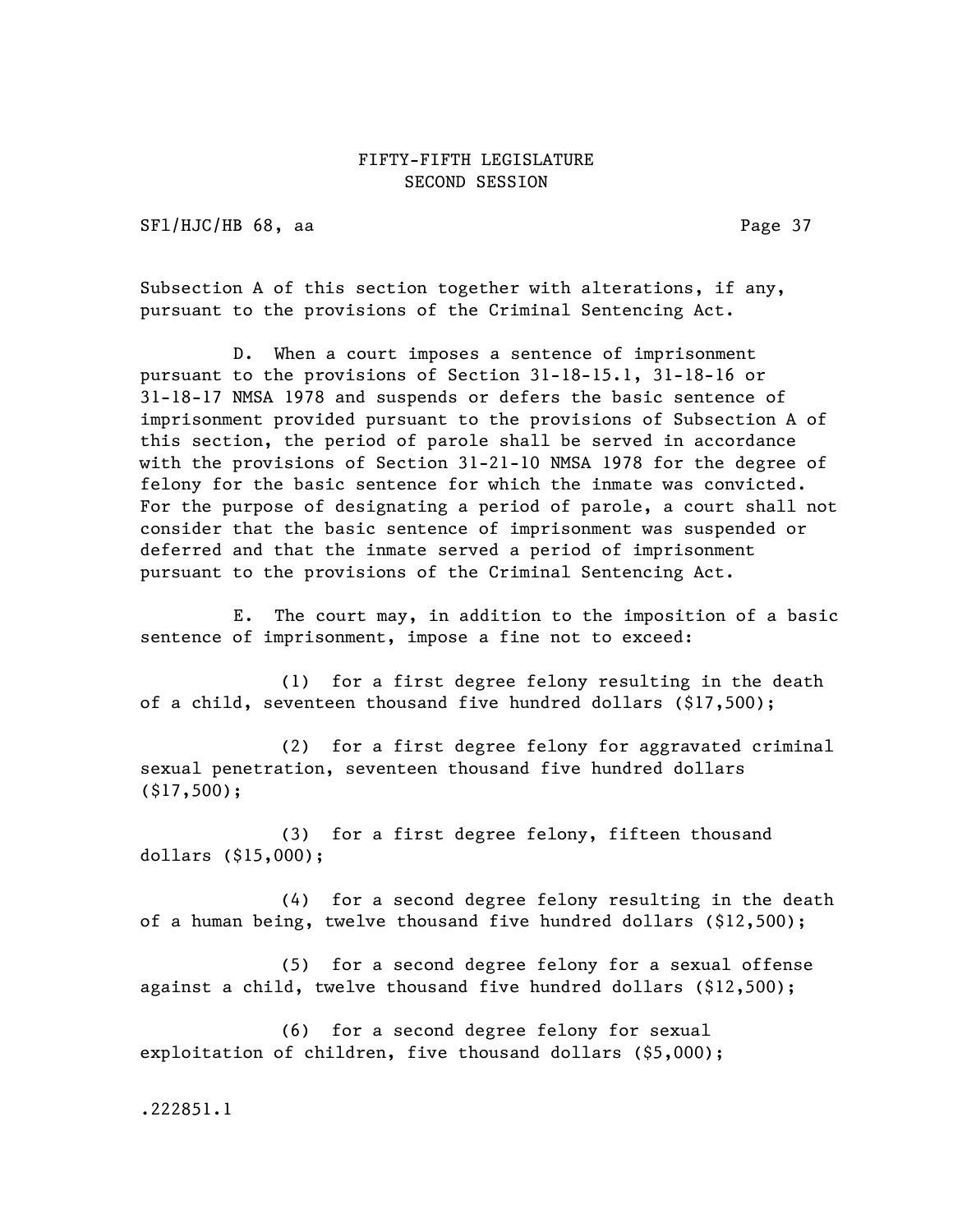SF1/HJC/HB 68, aa Page 38

(7) for a second degree felony, ten thousand dollars (\$10,000);

(8) for a third degree felony resulting in the death of a human being, five thousand dollars (\$5,000);

(9) for a third degree felony for a sexual offense against a child, five thousand dollars (\$5,000);

(10) for a third degree felony for sexual exploitation of children, five thousand dollars (\$5,000);

(11) for a third or fourth degree felony, five thousand dollars (\$5,000); or

(12) for a fourth degree felony for sexual exploitation of children, five thousand dollars (\$5,000).

F. When the court imposes a sentence of imprisonment for a felony offense, the court shall indicate whether or not the offense is a serious violent offense as defined in Section 33-2-34 NMSA 1978. The court shall inform an offender that the offender's sentence of imprisonment is subject to the provisions of Sections 33-2-34, 33-2-36, 33-2-37 and 33-2-38 NMSA 1978. If the court fails to inform an offender that the offender's sentence is subject to those provisions or if the court provides the offender with erroneous information regarding those provisions, the failure to inform or the error shall not provide a basis for a writ of habeas corpus.

G. No later than October 31 of each year, the New Mexico sentencing commission shall provide a written report to the secretary of corrections, all New Mexico criminal court judges, the administrative office of the district attorneys and the chief public defender. The report shall specify the average reduction in the sentence of imprisonment for serious violent offenses and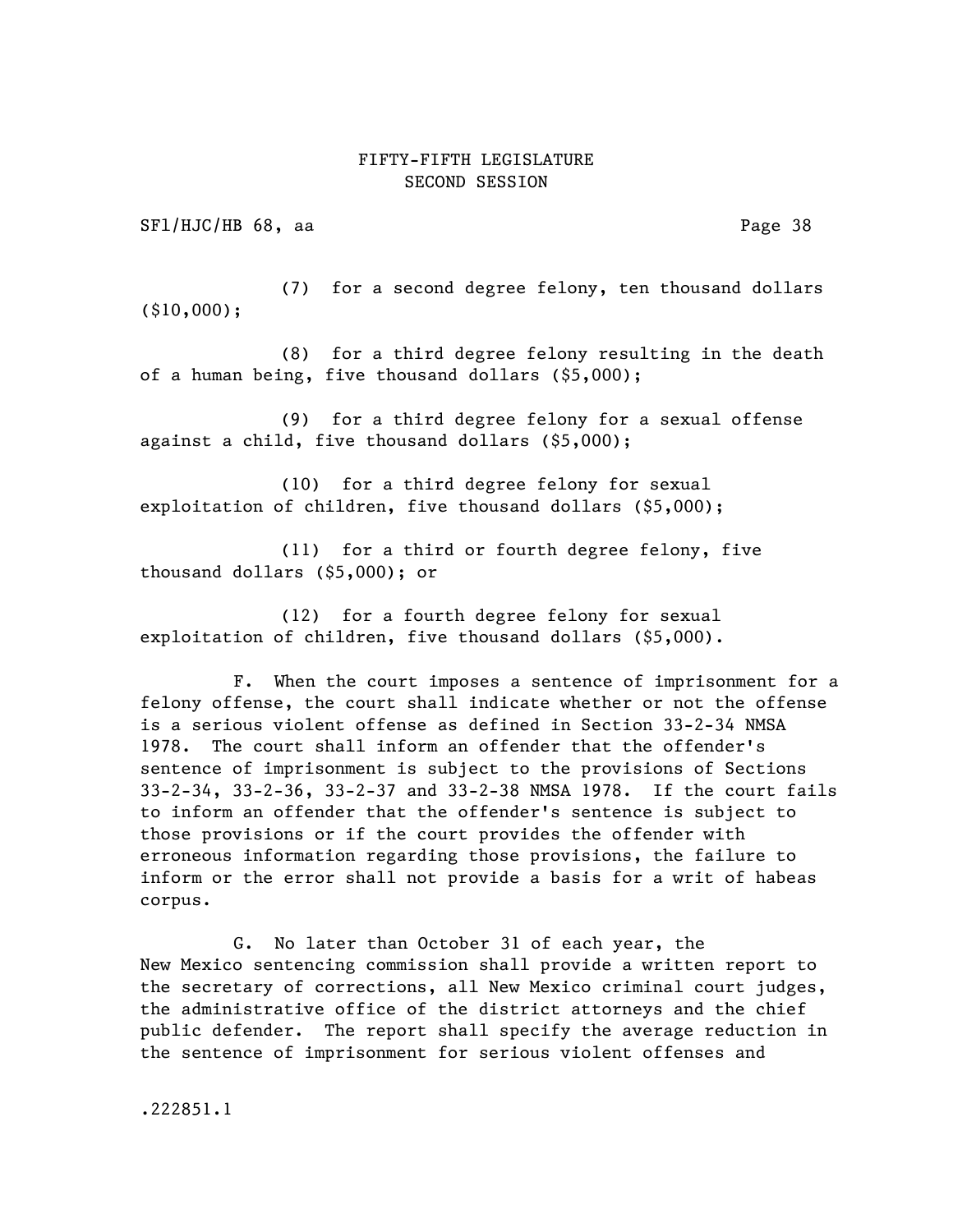SFl/HJC/HB 68, aa Page 39

nonviolent offenses, as defined in Section 33-2-34 NMSA 1978, due to meritorious deductions earned by prisoners during the previous fiscal year pursuant to the provisions of Sections 33-2-34, 33-2-36, 33-2-37 and 33-2-38 NMSA 1978. The corrections department shall allow the commission access to documents used by the department to determine earned meritorious deductions for prisoners."

SECTION 30. Section 31-18-16 NMSA 1978 (being Laws 1977, Chapter 216, Section 5, as amended) is amended to read:

"31-18-16. USE, BRANDISHING OR DISCHARGE OF FIREARM-- ALTERATION OF BASIC SENTENCE--SUSPENSION AND DEFERRAL LIMITED.--

A. When a separate finding of fact by the court or jury shows that a firearm was used in relation to a drug transaction or during the commission of aggravated burglary pursuant to Section 30-16-4 NMSA 1978 or a serious violent offense, the basic sentence of imprisonment prescribed for the offense in Section 31-18-15 NMSA 1978 shall be increased by one year, except that when the offender is a serious youthful offender or a youthful offender who received an adult sentence, the sentence imposed by this subsection may be increased by one year.

 $[A<sub>1</sub>]$  B. When a separate finding of fact by the court or jury shows that a firearm was brandished in the commission of a noncapital felony, the basic sentence of imprisonment prescribed for the offense in Section 31-18-15 NMSA 1978 shall be increased by three years, except that when the offender is a serious youthful offender or a youthful offender that received an adult sentence, the sentence imposed by this subsection may be increased by one year.

C. When a separate finding of fact by the court or jury shows that a firearm was discharged in the commission of a noncapital felony, the basic sentence of imprisonment prescribed for the offense in Section 31-18-15 NMSA 1978 shall be increased by five years, except that when the offender is a serious youthful offender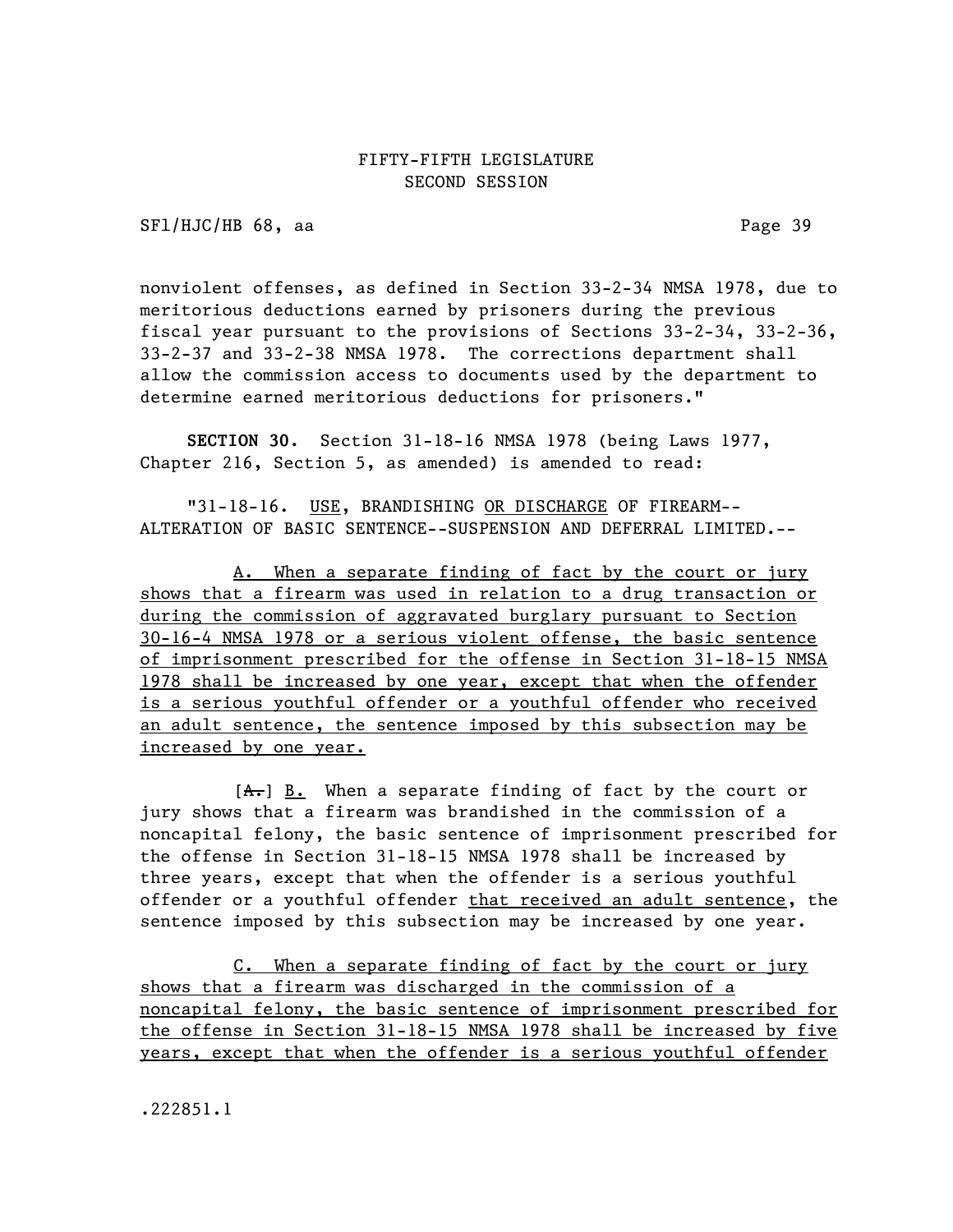SFl/HJC/HB 68, aa Page 40

or a youthful offender who received an adult sentence, the sentence imposed by this subsection may be increased by three years.

[B.] D. For a [second or subsequent noncapital felony in which a firearm is brandished] separate offense resulting in a second or subsequent finding of fact by the court or jury of use, brandishing or discharge of a firearm in relation to a drug transaction or during the commission of aggravated burglary pursuant to Section 30-16-4 NMSA 1978 or a serious violent offense, the [basie] sentence [of imprisonment prescribed in Section 31-18-15 NMSA 1978] shall be increased by [five] three years, except that when the offender is a serious youthful offender or a youthful offender, the sentence imposed by this subsection may be increased by three years.

 $[G<sub>z</sub>]$  E. If the case is tried before a jury and if a prima facie case has been established showing that a firearm was used, brandished [in the commission of the offense] or discharged in relation to a drug transaction or during the commission of aggravated burglary pursuant to Section 30-16-4 NMSA 1978 or a serious violent offense, the court shall submit the issue to the jury by special interrogatory. If the case is tried by the court [and if a prima facie case has been established showing that a firearm was brandished in the commission of the offense], the court shall decide the issue and shall make a separate finding of fact thereon.

F. When a separate finding of fact by the court or jury shows that a firearm was used, brandished or discharged in relation to a drug transaction or during the commission of aggravated burglary pursuant to Section 30-16-4 NMSA 1978 or a serious violent offense, the firearm is subject to seizure and forfeiture as an instrumentality pursuant to the provisions of the Forfeiture Act.

 $[\theta_{\bullet}]$  G. As used in this section: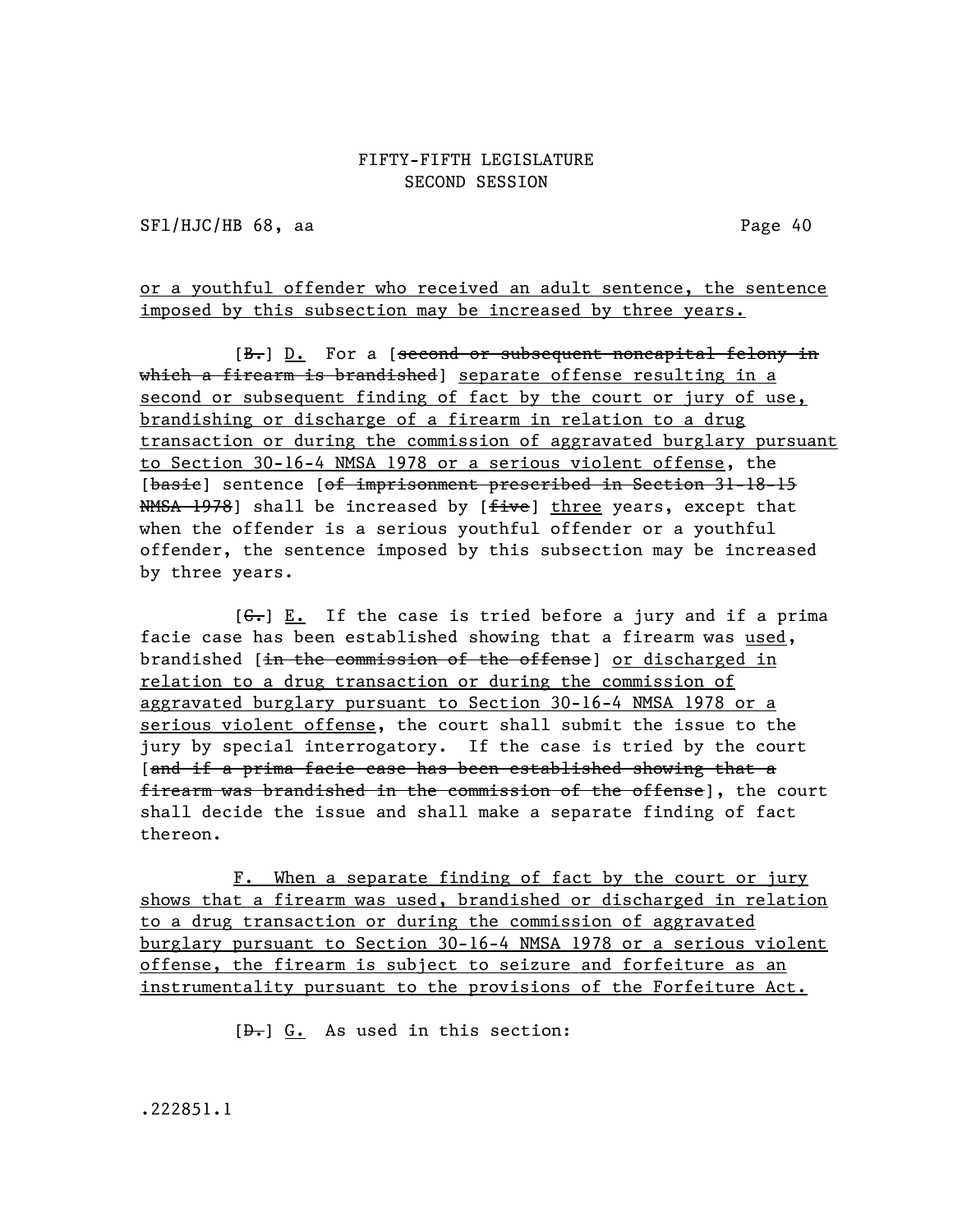SFl/HJC/HB 68, aa Page 41

(1) "brandished" means displaying or making a firearm known to another person while the firearm is present on the person of the offending party with intent to intimidate or injure a person;

(2) "in relation to a drug transaction" means participating or attempting to participate in the trafficking of a controlled substance pursuant to Section 30-31-20 NMSA 1978, distribution of a controlled substance to a minor pursuant to Section 30-31-21 NMSA 1978 or distribution of a controlled or counterfeit substance pursuant to Section 30-31-22 NMSA 1978 as a seller, purported seller or as an accomplice; and

(3) "serious violent offense" means an offense enumerated in Subparagraphs (a) through (n) of Paragraph (4) of Subsection L of Section 33-2-34 NMSA 1978."

SECTION 31. Section 31-28-1 NMSA 1978 (being Laws 2019, Chapter 192, Section 5) is amended to read:

"31-28-1. SHORT TITLE.--[<del>Sections 5 through 10 of this act</del>] Chapter 31, Article 28 NMSA 1978 may be cited as the "Crime Reduction Grant Act"."

SECTION 32. Section 31-28-4 NMSA 1978 (being Laws 2019, Chapter 192, Section 8) is amended to read:

"31-28-4. APPLICATIONS FOR GRANTS--PURPOSES--CONDITIONS.--

A. A member of a criminal justice coordinating council with the consent of the council may apply to a grant administration agency for a grant to accomplish any of the enumerated purposes provided in Subsection B of this section.

B. Crime reduction grants may be made to:

(1) develop, expand and improve evidence-based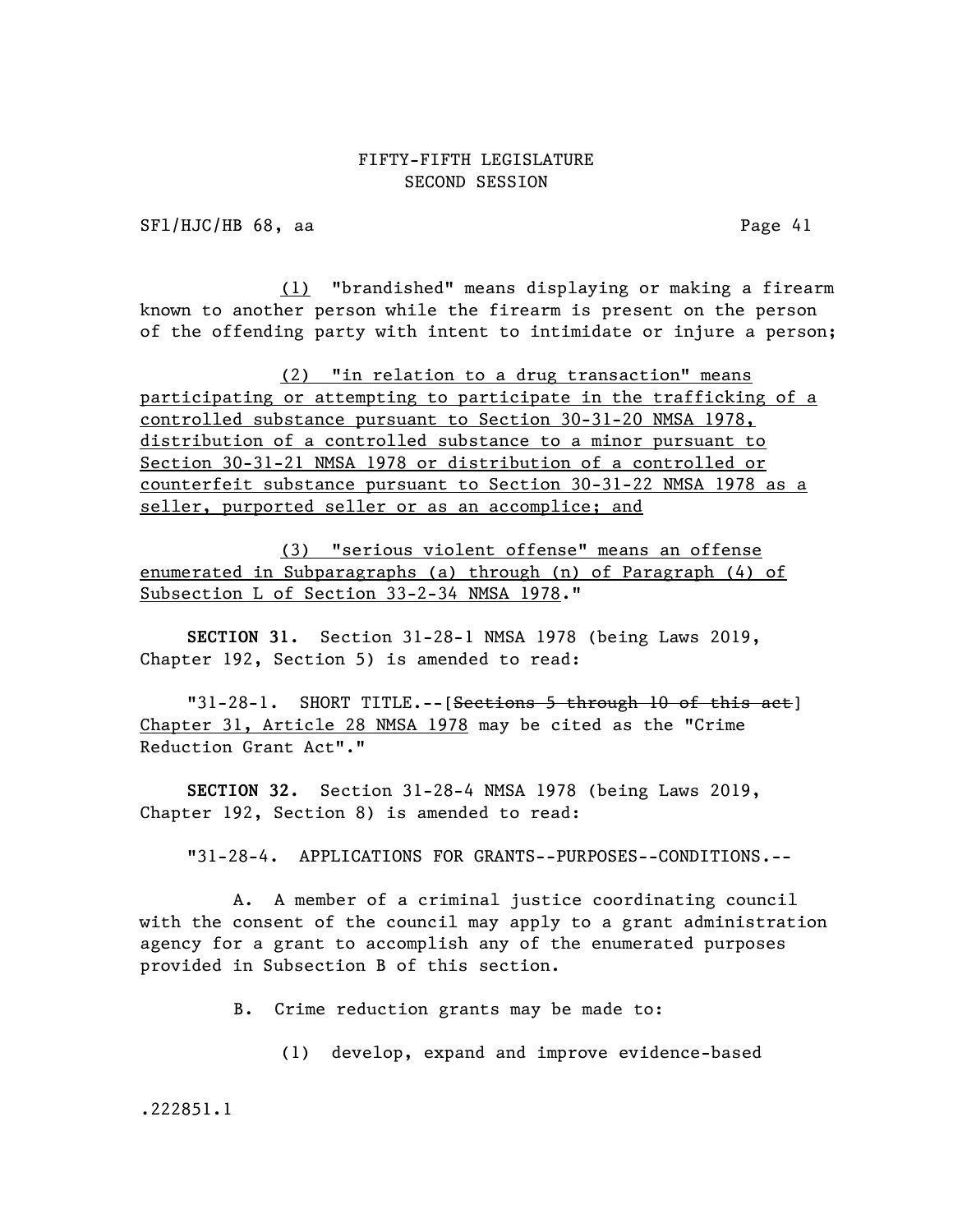SFl/HJC/HB 68, aa Page 42

treatment and supervision alternatives to incarceration;

(2) reduce barriers to participation by criminal offenders in preprosecution diversion or specialty court programs;

(3) develop or improve pretrial service programs;

 $\lceil$  and  $\rceil$ 

(4) develop or improve coordination of services between law enforcement agencies and treatment programs;

(5) establish law enforcement crisis intervention teams;

(6) coordinate access to programs for transitional or reentry homes for individuals recently released from incarceration;

(7) recruit or retain law enforcement officers, prosecutors, public defenders, corrections officers and mental health workers;

(8) develop or expand data-driven policing programs and pretrial services;

(9) staff a criminal justice coordinating council;

and

 $[$   $(4)$ ]  $(10)$  purchase equipment or provide training to support any of the purposes provided in this section.

C. Crime reduction grants shall be conditioned on the criminal justice coordinating council and the recipient member complying with the following:

(1) using not more than five percent of a grant for administrative costs of the recipient;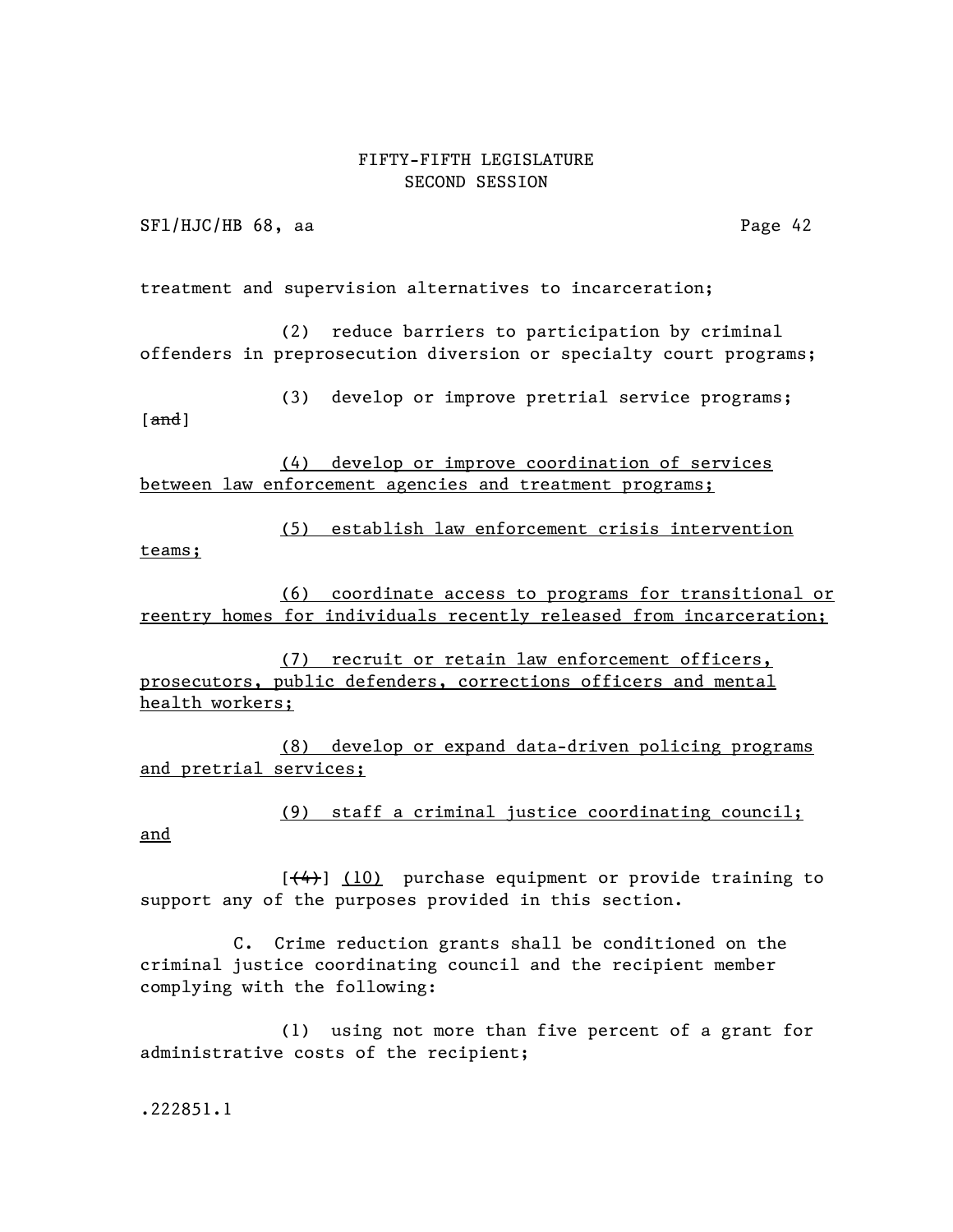SFl/HJC/HB 68, aa Page 43

(2) in consultation with the commission, developing data-sharing agreements and methods of data sharing among criminal justice agencies and with the commission to allow system-wide analysis of criminal justice operations within the judicial district and statewide;

(3) using or developing evidence-based best practices for any programs operated with crime reduction grants;

(4) developing performance measures in consultation with the commission and the grant administration agency relevant to the grantee's application;

(5) collecting data to evaluate the effectiveness of programs operated with crime reduction grants;

(6) evaluating quarterly the process, outputs, outcomes and other performance measures of programs funded with grants for compliance with all provisions of the Crime Reduction Grant Act;

(7) providing a quarterly report to the commission for review and comparison with other programs receiving grants for similar purposes; and

(8) providing an annual report to the grant administration agency by October 1 of each year regarding program outcomes from use of the grant.

D. The commission shall assist with the implementation of data-sharing agreements to ensure compliance with crime reduction grants.

E. Each grant administration agency shall identify and require the use or development of evidence-based best practices for programs operated with crime reduction grants distributed by that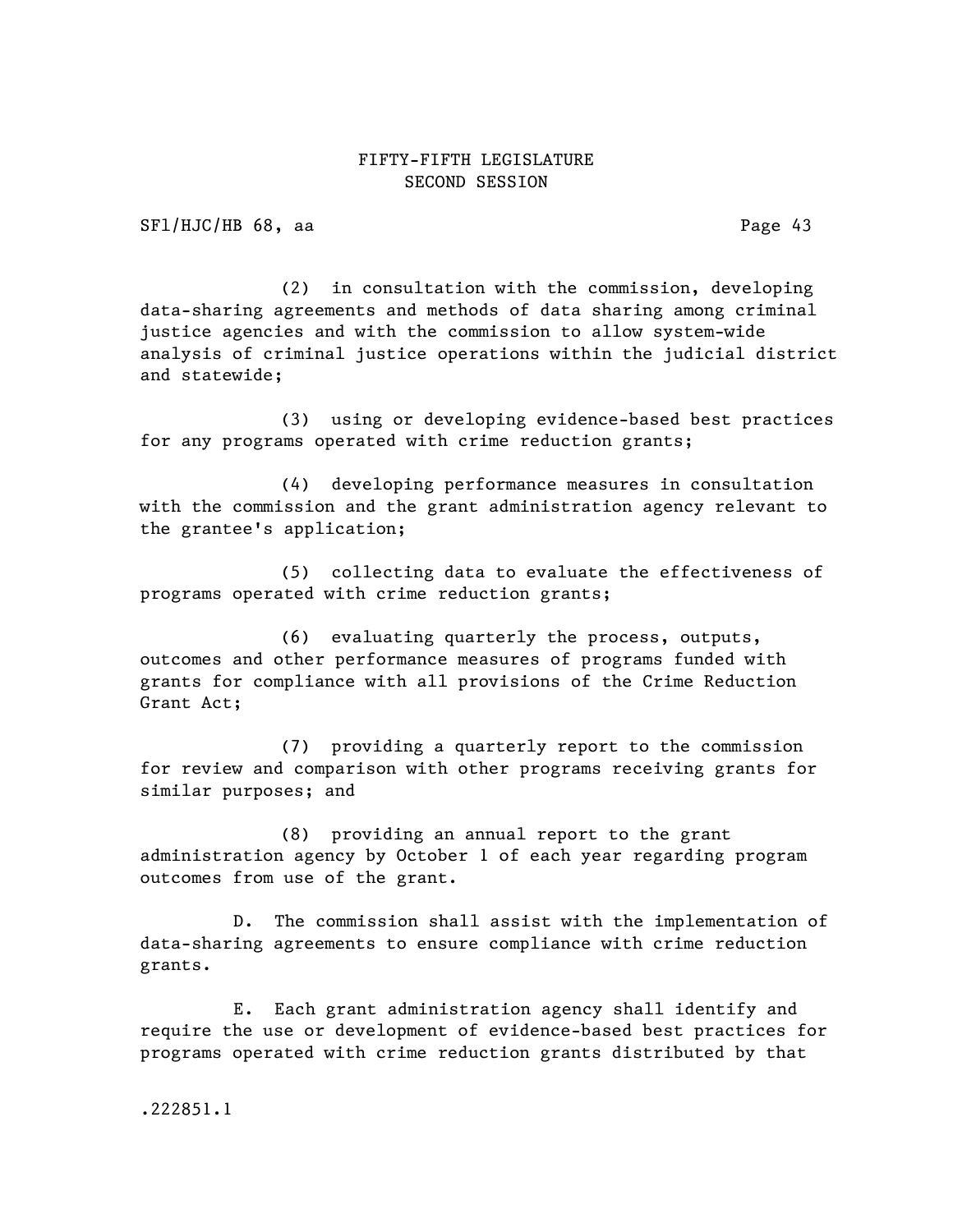SFl/HJC/HB 68, aa Page 44

grant administration agency.

F. A grant administration agency may consider any outcome reported to it by a grant recipient from a previous year in making a determination of whether to make subsequent grants or the amount of a subsequent grant."

SECTION 33. Section 34-6-5 NMSA 1978 (being Laws 1968, Chapter 69, Section 8, as amended) is amended to read:

"34-6-5. JUDGES--SECOND JUDICIAL DISTRICT.--There shall be [twenty-nine] thirty district judges in the second judicial district."

SECTION 34. Section 34-6-8 NMSA 1978 (being Laws 1968, Chapter 69, Section 11, as amended) is amended to read:

"34-6-8. JUDGES--FIFTH JUDICIAL DISTRICT.--There shall be [eleven] twelve district judges in the fifth judicial district."

SECTION 35. Section 34-6-16 NMSA 1978 (being Laws 1971, Chapter 52, Section 3, as amended) is amended to read:

"34-6-16. JUDGES--THIRTEENTH JUDICIAL DISTRICT.--There shall be [eight] nine district judges in the thirteenth judicial district."

SECTION 36. A new section of the Department of Public Safety Act is enacted to read:

"[NEW MATERIAL] LAW ENFORCEMENT RETENTION FUND--CREATED-- RETENTION DIFFERENTIAL DISBURSEMENT--REPORTING.--

A. The "law enforcement retention fund" is created in the state treasury. The fund consists of money appropriated by the legislature, federal money granted to the state for the purposes of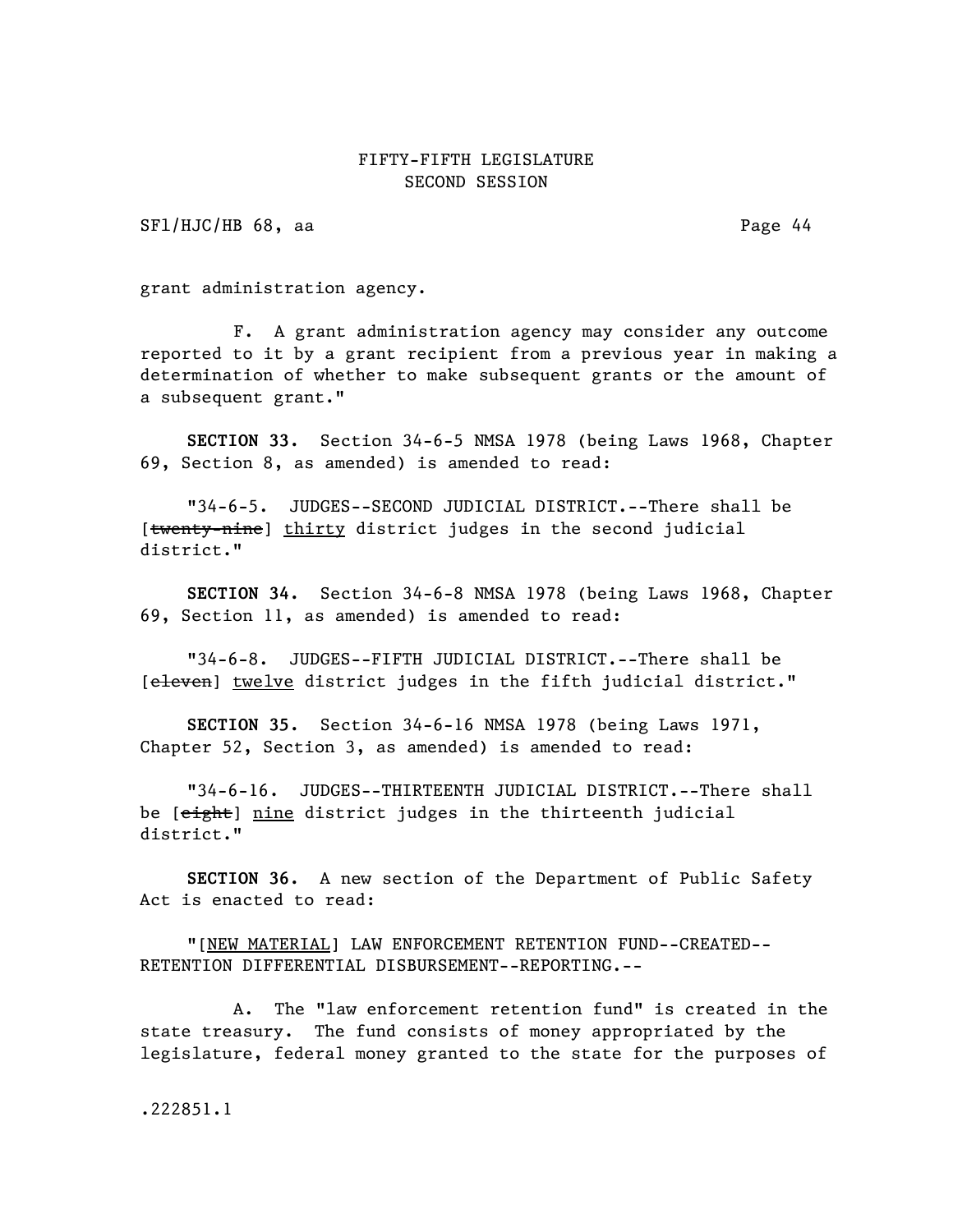SFl/HJC/HB 68, aa Page 45

the fund, income from investment of the fund and money otherwise accruing to the fund. Money in the fund shall not revert to any other fund at the end of a fiscal year. The department shall administer the fund to provide:

(1) retention differential disbursements for law enforcement officers meeting certain levels of tenure; and

(2) support for disbursement administration processes and reporting compliance.

B. Money in the fund shall be disbursed on warrants signed by the secretary of finance and administration pursuant to vouchers signed by the secretary of public safety.

C. Contingent on the completion of reporting requirements provided in Subsection G of this section, the department shall determine and distribute annually the amount necessary to provide to a law enforcement agency for the purpose of providing a retention differential disbursement to law enforcement officers employed by that law enforcement agency. A law enforcement agency shall expend funding received for no other purpose than that permitted by this section, and any unexpended balance received by a law enforcement agency pursuant to this section at the end of a fiscal year shall revert to the law enforcement retention fund. The department shall monitor the use of funding and ensure the proper reversions to the law enforcement retention fund.

D. A law enforcement officer shall receive a retention differential disbursement in the amount of five percent of the law enforcement officer's salary upon reaching four, nine, fourteen and nineteen years of service from the anniversary of the law enforcement officer's date of hire with that law enforcement agency; provided that:

(1) the law enforcement officer remains employed as a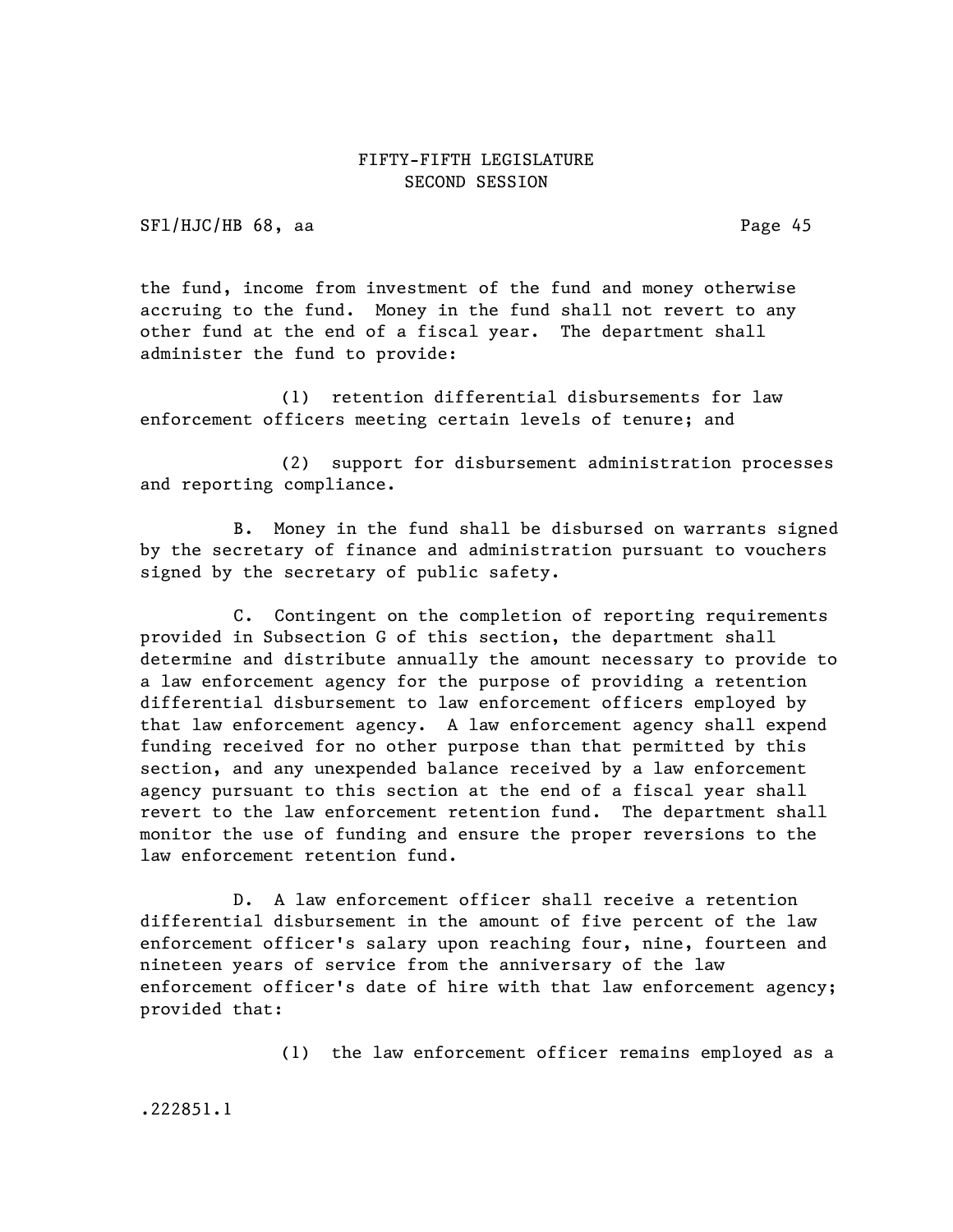SFl/HJC/HB 68, aa Page 46

law enforcement officer with that same law enforcement agency for one additional year; and

(2) the retention differential disbursement shall be calculated based on the salary of the law enforcement officer on those dates.

E. After the calculations for retention differential disbursements are made in accordance with Subsection D of this section, if the balance in the fund is insufficient to permit the total disbursements provided by Subsection D of this section, the department shall reduce that allocation to the maximum amount permitted by available money in the fund.

F. The amount provided for a retention differential disbursement shall include the amount of employer tax liabilities, which shall be paid by the employer at the time the retention differential disbursement is provided to the law enforcement officer.

G. To receive funding pursuant to Subsection C of this section, a law enforcement agency shall make that request to the department prior to June 1 of each fiscal year, and in that request, the agency shall report the following:

(1) the number of officers that are projected to become eligible for a retention differential disbursement in the upcoming fiscal year and the projected amount of the retention differential disbursement, including any employer tax liabilities;

(2) the number of law enforcement officers employed by the law enforcement agency for the last five years;

(3) the number of years of service of each law enforcement officer employed by the law enforcement agency;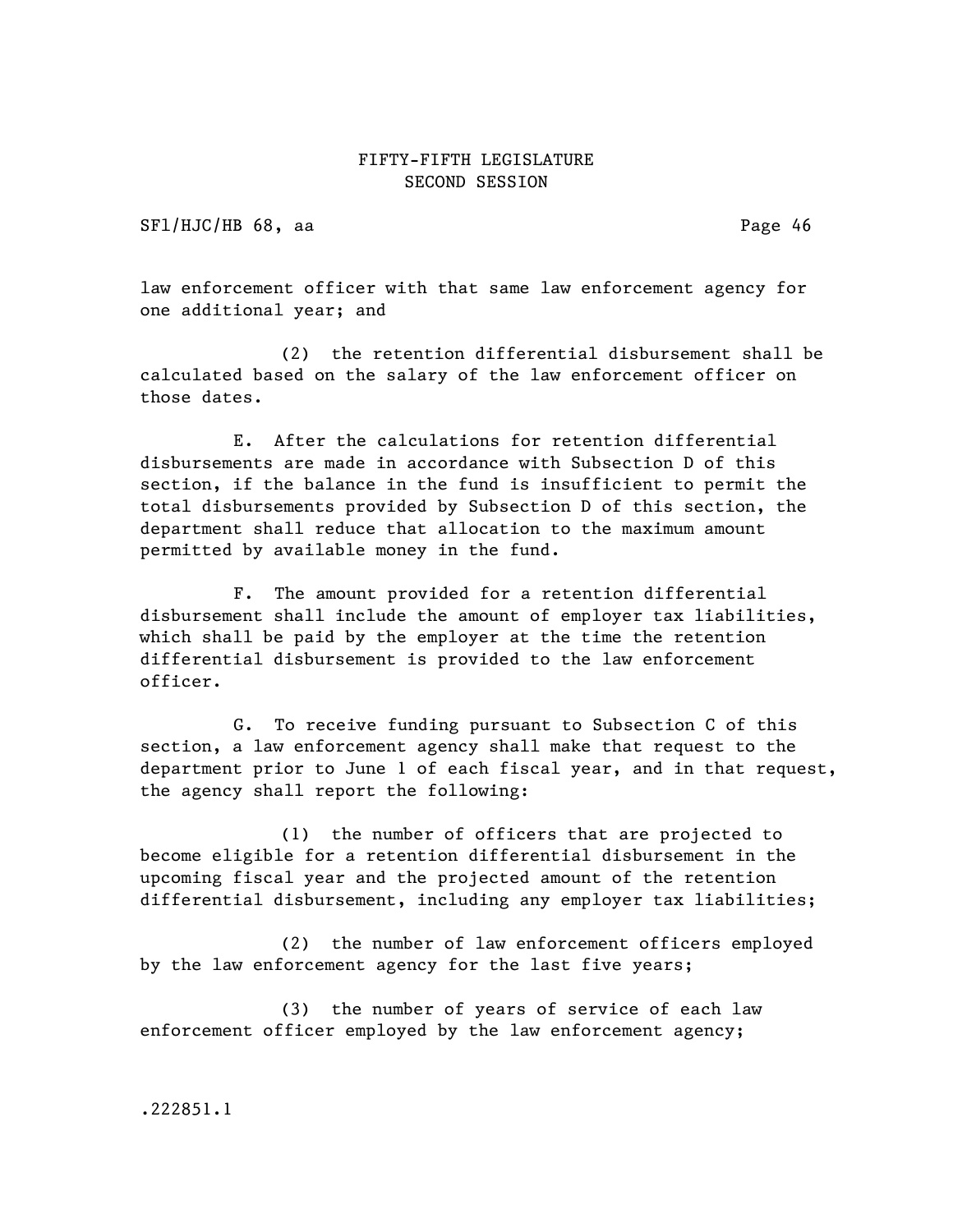SFl/HJC/HB 68, aa Page 47

(4) the number of law enforcement officers that left the employ of the law enforcement agency in the last year and the stated reasons why each law enforcement officer left the employ of the law enforcement agency;

(5) the number of years of service of each law enforcement officer that left the employ of the law enforcement agency in the last year;

(6) the number of applicants to the law enforcement agency in the last year;

(7) the number of applicants to the law enforcement agency in the last year that attended a law enforcement academy;

(8) the number of law enforcement officers that received one or more certifications in the last year;

(9) the number of law enforcement officers added to the law enforcement agency via lateral transfer and the years of service of each law enforcement officer at each previous law enforcement agency;

(10) any changes to compensation, recruiting, retention or benefits implemented by the law enforcement agency in the last year; and

(11) any other information that is used for determining retention rates unless disclosure of such information is otherwise prohibited by law.

H. The department shall:

(1) provide forms, standards and procedures and related training to law enforcement agencies as necessary for the agencies to report retention information;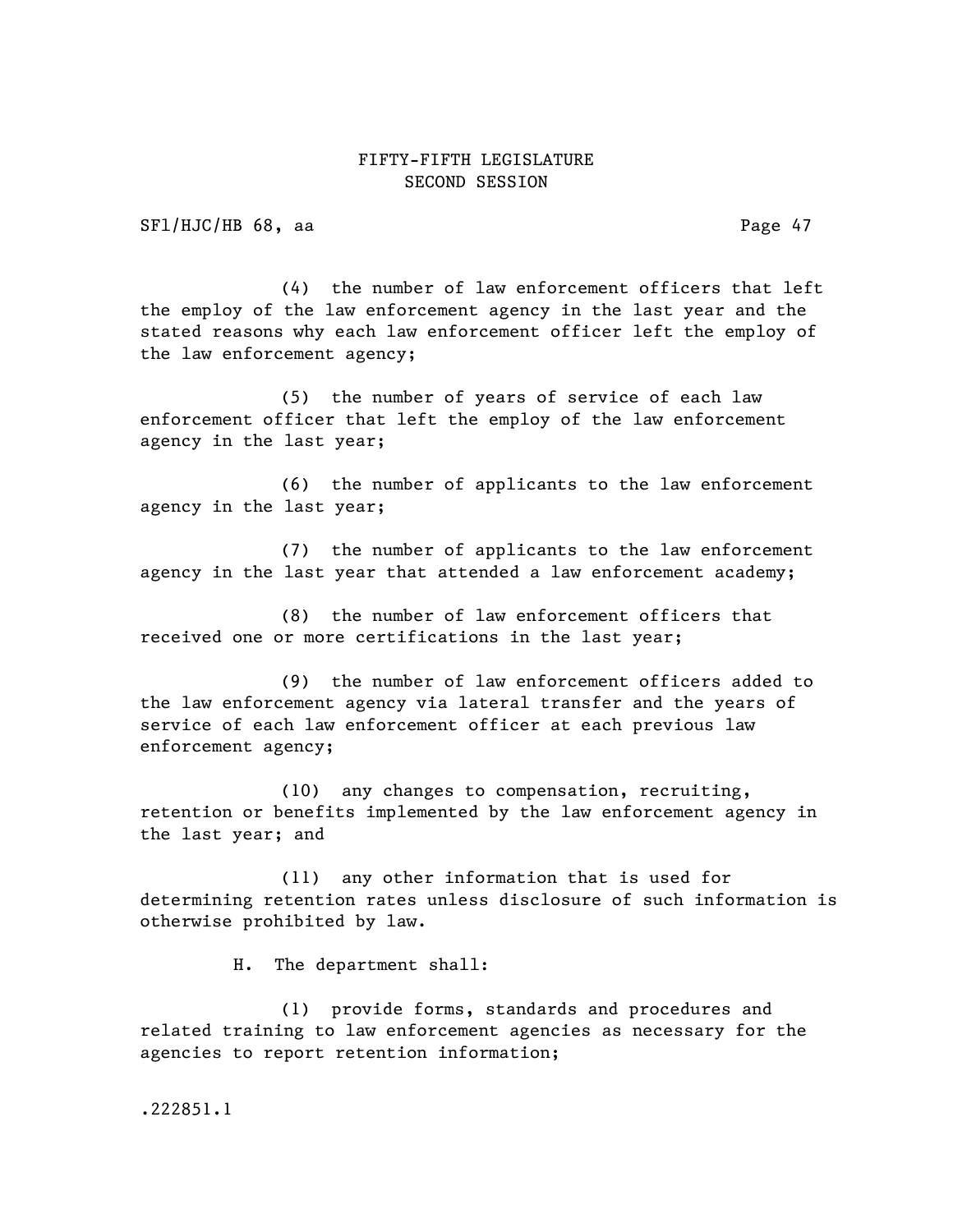SFl/HJC/HB 68, aa Page 48

(2) maintain the privacy and security of information in accordance with applicable state and federal laws; and

(3) adopt and promulgate rules as necessary to implement the provisions of this section.

I. The annual report and other statistical data reports generated by the department shall include an evaluation of a program's efficacy in law enforcement retention and shall be made available to law enforcement agencies and the public.

J. The department shall provide monthly reports to the department of finance and administration and the legislative finance committee about expenditures from the law enforcement retention fund, including an itemized list of expenditures and the balance remaining in the fund.

K. The department may waive reporting information required by a law enforcement agency pursuant to Subsection G of this section; provided that the department shall provide an explanation of its decision in writing.

L. The department shall submit an annual report providing information collected pursuant to Subsection G of this section to the governor and the legislature no later than December 15 of each year.

M. As used in this section:

(1) "law enforcement agency" means an agency of the state or local political subdivision of the state that employs certified law enforcement officers or the police department of a tribe that has entered into an agreement with the department pursuant to Section 29-1-11 NMSA 1978;

(2) "law enforcement officer" means a full- time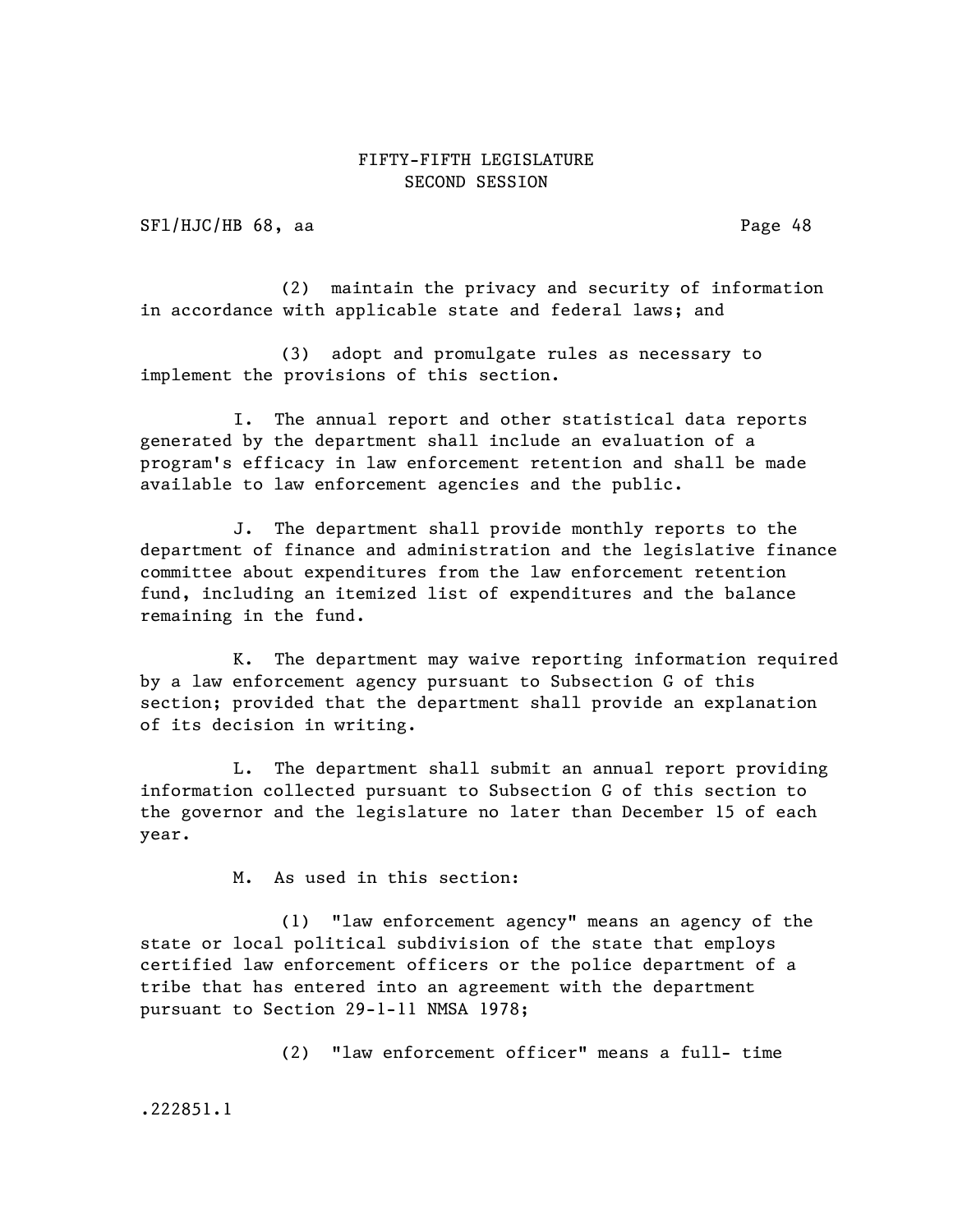SFl/HJC/HB 68, aa Page 49

salaried public employee of a law enforcement agency, or a certified part-time salaried police officer employed by a law enforcement agency, whose principal duties under law are to hold in custody any person accused of a criminal offense, to maintain public order or to make arrests for crimes; and

(3) "retention differential disbursement" means the amount disbursed from the law enforcement retention fund based on a law enforcement officer's service at a law enforcement agency but is not considered salary for the purpose of calculating retirement benefits."

SECTION 37. A new section of Chapter 34, Article 9 NMSA 1978 is enacted to read:

"[NEW MATERIAL] CRITERIA FOR DISTRIBUTION OF GRANTS.--The administrative office of the courts shall establish criteria for the distribution of grants supporting pretrial services statewide and develop a framework for the standardization of pretrial services and supervision, including performance measurement and reporting. The framework and criteria for grant distribution shall incorporate national best practices and modify them as needed and shall explore the use of electronic location monitoring or other modes of pretrial services to enhance the certainty and celerity of punishment of lowlevel offenses with minimal impact on correctional institutions."

SECTION 38. [NEW MATERIAL] SHORT TITLE.--Sections 38 through 46 of this act may be cited as the "Violence Intervention Program Act".

SECTION 39. [NEW MATERIAL] DEFINITIONS.--As used in the Violence Intervention Program Act:

A. "commission" means the New Mexico sentencing commission;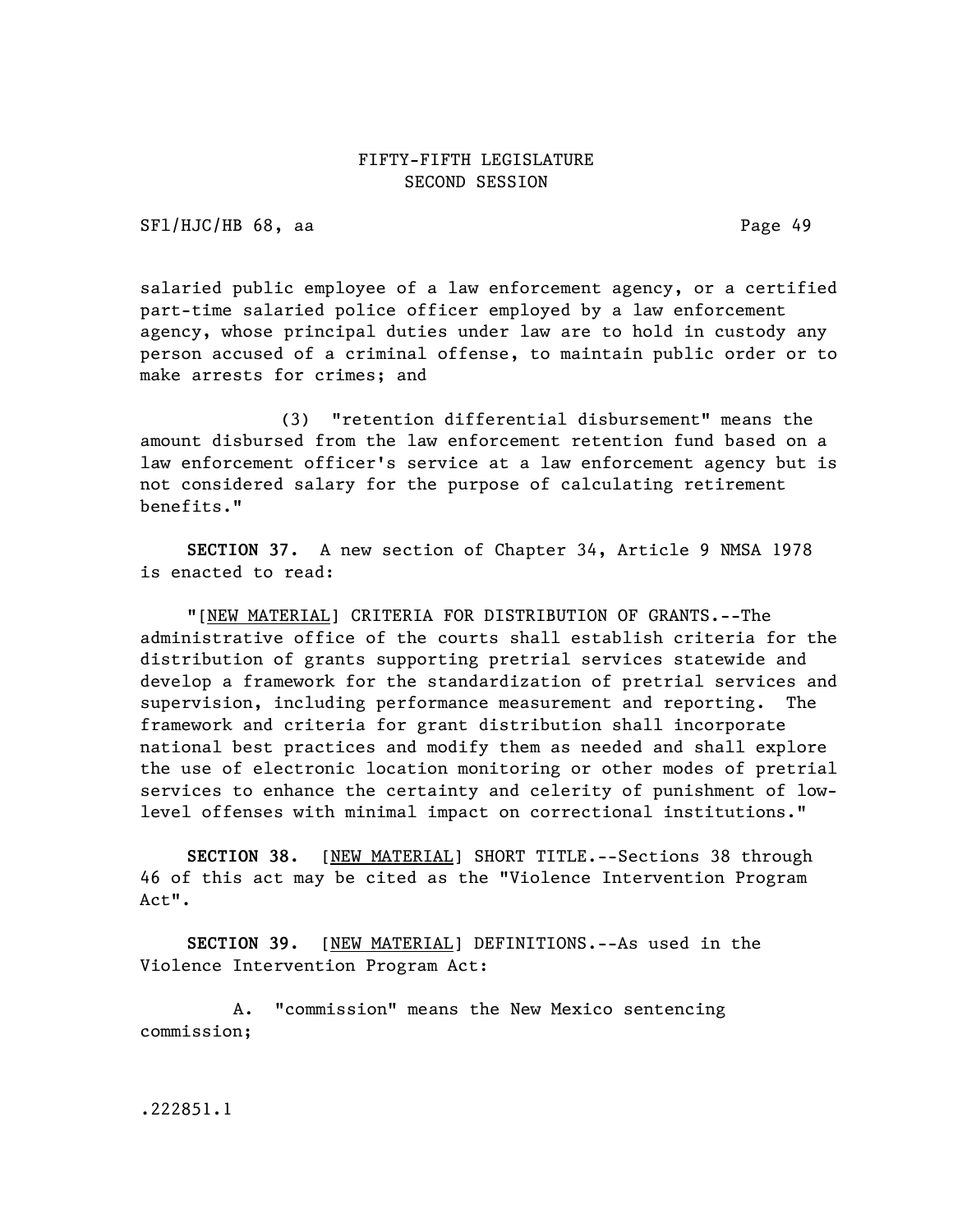SFl/HJC/HB 68, aa Page 50

B. "community-based service provider" means an entity that is eligible to be awarded a contract to provide services that accomplish the purposes of the Violence Intervention Program Act;

C. "department" means the department of health; and

D. "grantee" means a state agency, county, municipality or tribal government that has applied for and received funding pursuant to the Violence Intervention Program Act for the purposes of addressing gun violence and aggravated assaults in a locally focused geographic area.

SECTION 40. [NEW MATERIAL] VIOLENCE INTERVENTION PROGRAM FUND--CREATED--PURPOSE.--The "violence intervention program fund" is created as a nonreverting fund in the state treasury. The fund consists of appropriations, gifts, grants and donations. The department shall administer the fund, and money in the fund is appropriated to the department to administer the provisions of the Violence Intervention Program Act and award violence intervention program grants to state agencies, counties, municipalities or tribal governments that the department finds are disproportionately impacted by violent crimes, including homicides, shootings and aggravated assaults. Expenditures from the fund shall be made on warrant of the secretary of finance and administration pursuant to vouchers signed by the secretary of health. The department may expend no more than three percent of the balance of the fund each fiscal year for administering the Violence Intervention Program Act. No money in the fund may be expended in any way except as provided by the Violence Intervention Program Act.

SECTION 41. [NEW MATERIAL] VIOLENCE INTERVENTION PROGRAM REQUIREMENTS.--A violence intervention program shall:

A. use an evidence- or research-based public health approach to reduce gun violence and aggravated assaults;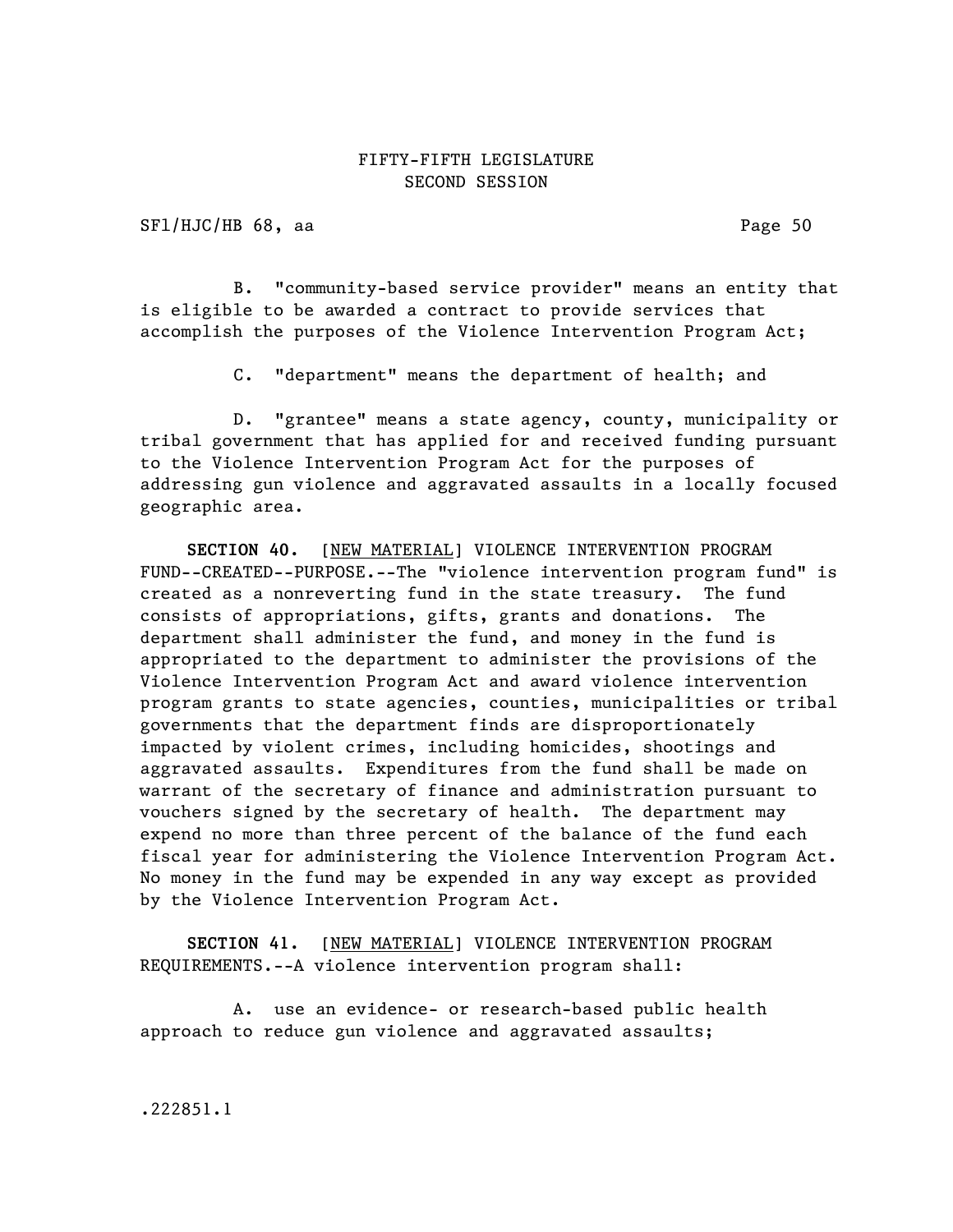SFl/HJC/HB 68, aa Page 51

B. use focused deterrence, problem-oriented policing and proven law enforcement strategies to reduce gun violence and aggravated assaults;

C. target a population that is at high risk for victimization or retaliation that results from gun violence or aggravated assault through engaging in the cycles of violence in the community;

D. use data-driven methods for program development; and

E. use program funding in a manner that is directly related to the reduction of gun violence and aggravated assaults.

SECTION 42. [NEW MATERIAL] GRANT AWARDS.--

A. On or after July 1, 2022, the department shall receive and review applications for grants from the violence intervention program fund. The department may make grants from the fund to state agencies, counties, municipalities or tribal governments that the department finds are disproportionately impacted by violent crimes, including homicides, shootings and aggravated assaults.

B. The department shall make awards of grants from the fund in accordance with the following limitations:

(1) grant awards shall be made to at least two counties, municipalities or tribal governments with a population of fifty thousand or less according to the most recent annual university of New Mexico intercensal population estimate;

(2) at least twenty percent of the total annual amount appropriated to the fund shall be awarded to counties or municipalities with a population of five hundred forty thousand or greater according to the most recent federal decennial census; and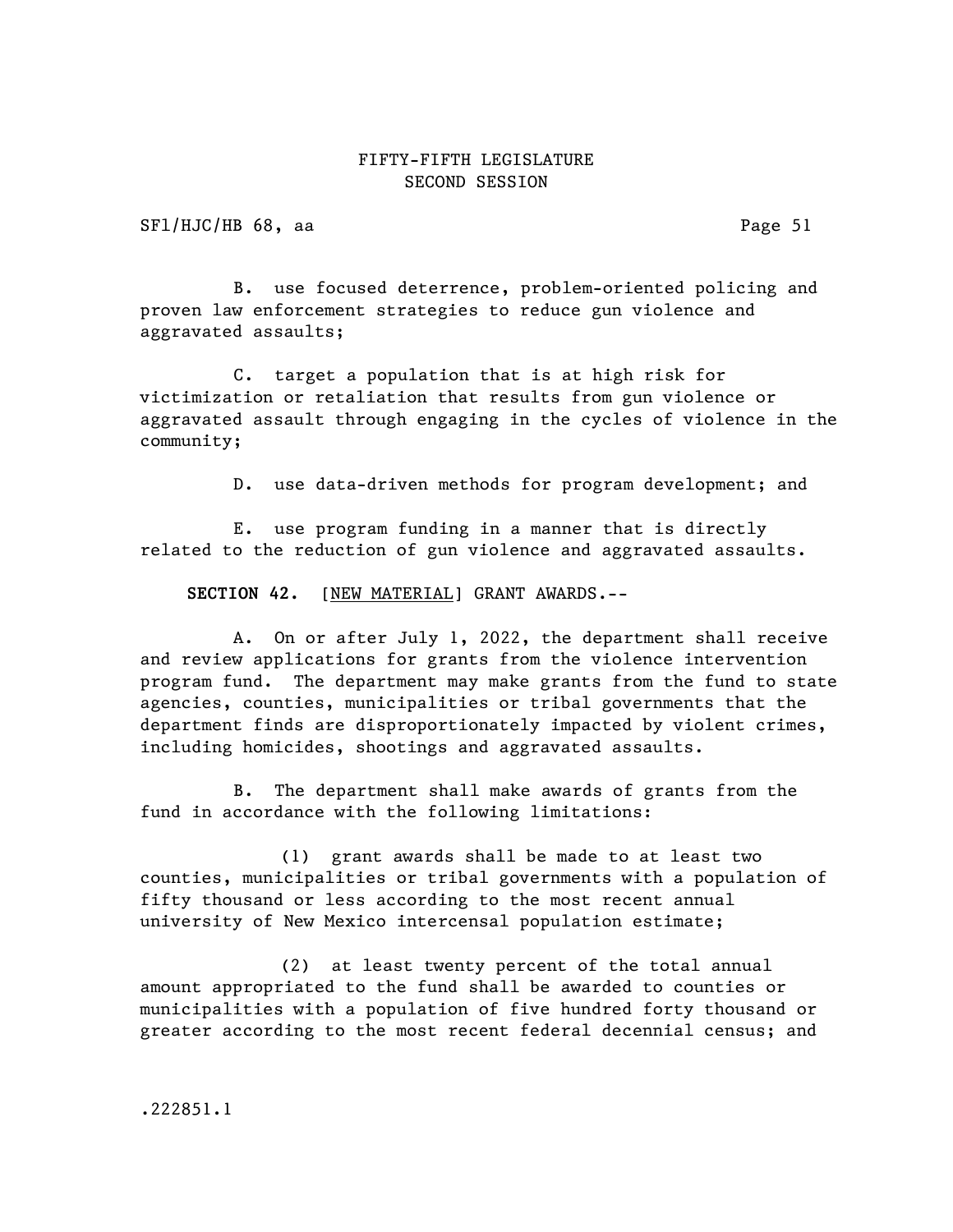SFl/HJC/HB 68, aa Page 52

(3) the department of health shall utilize the funds in accordance with department of finance and administration guidelines.

SECTION 43. [NEW MATERIAL] APPLICATION REQUIREMENTS.--

A. Each application for a grant from the violence intervention program fund shall include:

(1) clearly defined, measurable objectives for a proposal to improve public health and safety through evidence-based violence reduction interventions;

(2) a comprehensive violence reduction strategic plan, including consistent quality improvement and quality assurance measures, and a description of the strategies and tasks developed by a state agency, county, municipality or tribal government describing the goals of the plan, including community-based services or joint community-based services and law enforcement intervention strategies;

(3) a description of how a grant award would be used if awarded; and

(4) a list of community-based service providers in the locally focused geographic area in which the grant funds would be used, including those with an expressed commitment to participating in a violence intervention program.

B. The commission shall provide state agencies, counties, municipalities and tribal governments with data relevant to grant applications.

C. An applicant shall notify the appropriate criminal justice coordinating council established pursuant to Section 31-28-3 NMSA 1978 of its grant application.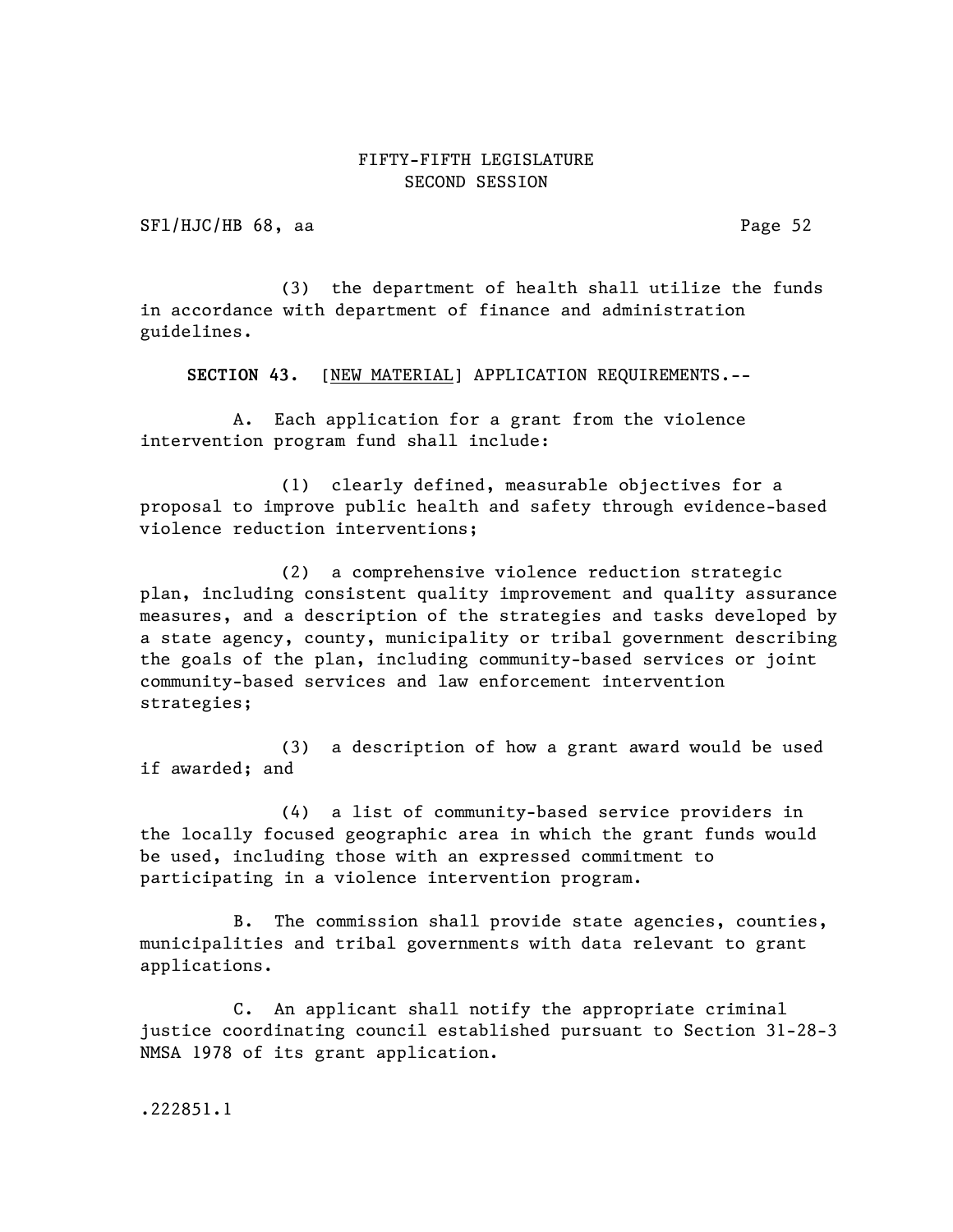SFl/HJC/HB 68, aa Page 53

SECTION 44. [NEW MATERIAL] CONDITIONS OF GRANT.--

A. As a condition of each grant made pursuant to the Violence Intervention Program Act, the department shall require each grantee to use at least fifty percent of its grant for the purpose of entering into contracts with one or more community-based service providers.

B. Each grantee shall report to the appropriate criminal justice coordinating council established pursuant to Section 31-28-3 NMSA 1978 regarding outcomes of the grant.

C. A grant may be awarded to a county or municipality, but shall not be awarded to both a county and a municipality falling within the county.

SECTION 45. [NEW MATERIAL] RULES.--The department shall adopt rules necessary to administer the provisions of the Violence Intervention Program Act, including standardized rules pertaining to the collection and sharing of data by grantees.

SECTION 46. [NEW MATERIAL] REPORTS.--

A. Each grantee shall report to the department and the commission by November 1 of each year regarding the:

(1) purpose and amount of each grant received by the grantee for the previous fiscal year; and

(2) processes, outputs and outcomes resulting from each grant approved by the department for the previous fiscal year, including relevant data as required by department rules.

B. Each year through 2027, the department and the commission shall report to the legislature by December 1 regarding the awards and outcomes of each grantee.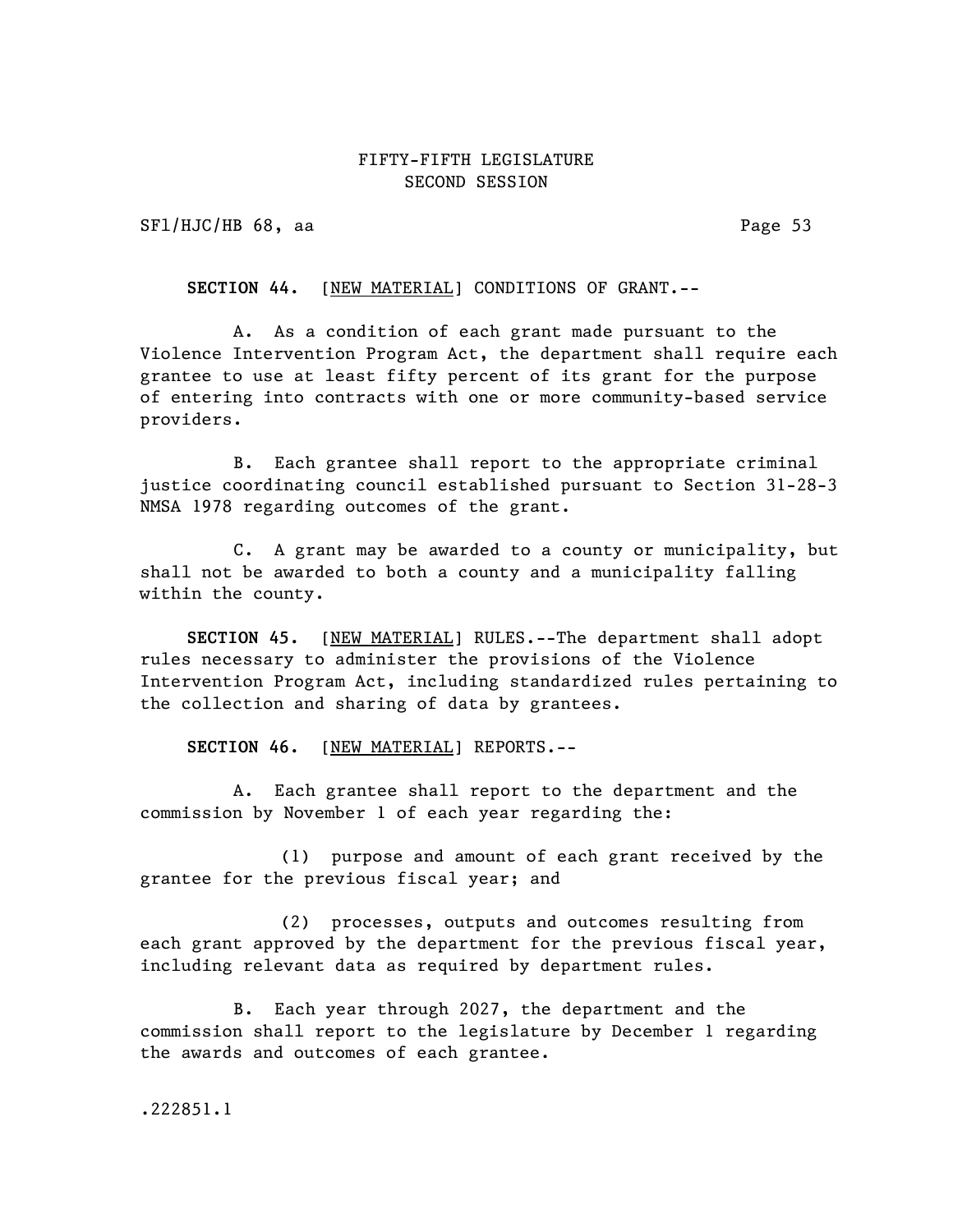SFl/HJC/HB 68, aa Page 54

SECTION 47. A new section of the Criminal Code is enacted to read:

"[NEW MATERIAL] THREATENING A JUDGE OR AN IMMEDIATE FAMILY MEMBER OF A JUDGE--PENALTY.--

A. No person shall threaten a judge or the immediate family member of a judge with the intent to:

(1) place the judge or the immediate family member of a judge in fear of great bodily harm to the judge or to an immediate family member of the judge;

(2) prevent or interrupt the ability to carry out the judge's job duties; or

(3) retaliate against a judge on account of the performance of the judge's official duties during the judge's term of service.

B. A person who violates the provisions of this section is guilty of a fourth degree felony.

C. As used in this section:

(1) "immediate family member" means a spouse, child, sibling, parent, grandparent or grandchild, and "immediate family member" includes a stepparent, a stepchild, a stepsibling and an adoptive relationship;

(2) "judge" means a current or former justice, judge, magistrate, domestic violence special commissioner or hearing officer; and

(3) "retaliate" means intentionally threatening bodily injury to or damage to the property of a judge or a family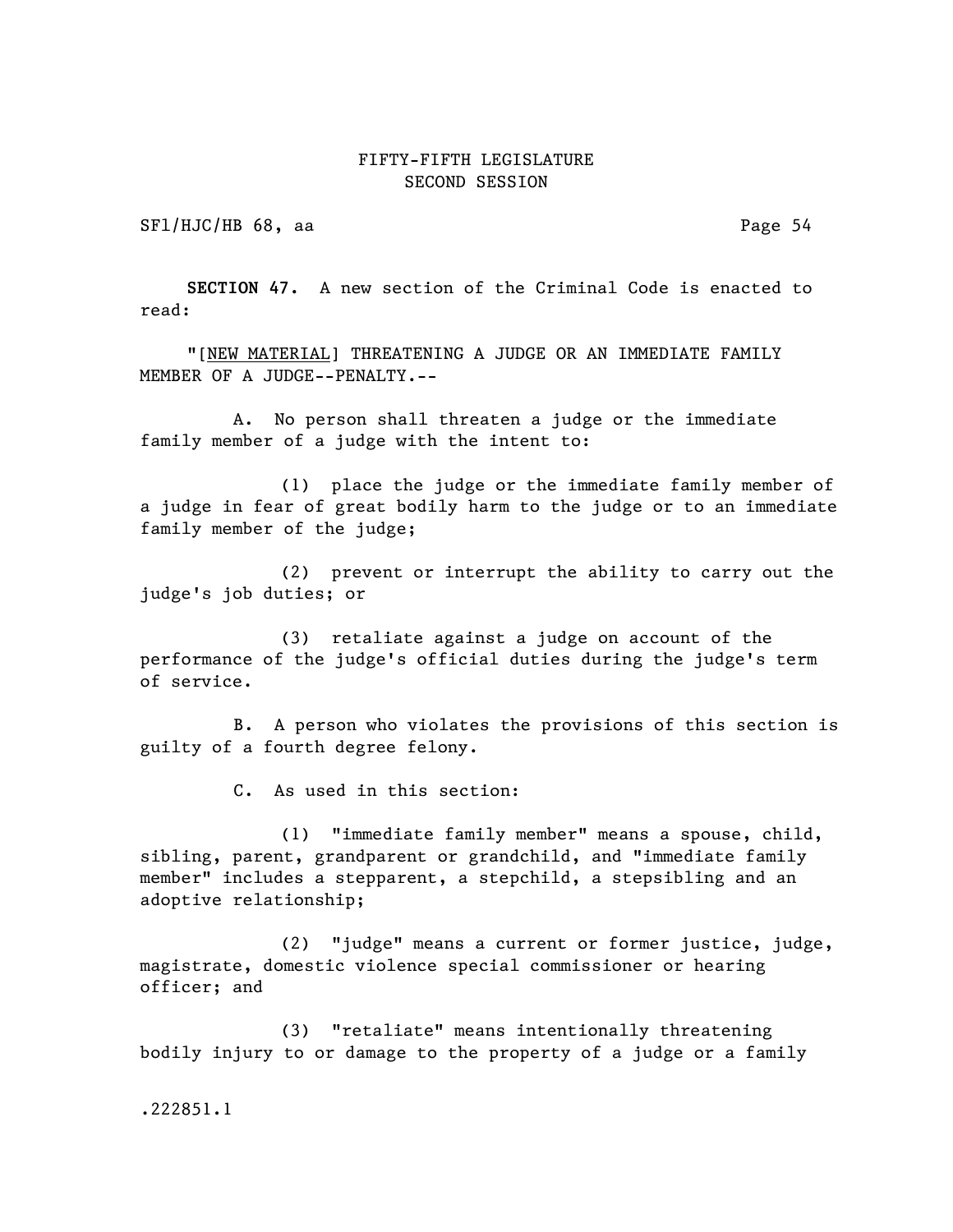SFl/HJC/HB 68, aa Page 55

member of a judge with the intent to retaliate against the judge for the judge's exercise of the judge's judicial duties and causing the judge or the family member to reasonably believe that the judge's or the family member's person or property is in danger."

SECTION 48. A new section of the Criminal Code is enacted to read:

"[NEW MATERIAL] MALICIOUS SHARING OF PERSONAL INFORMATION OF A JUDGE OR AN IMMEDIATE FAMILY MEMBER OF A JUDGE--PENALTY.--

A. No person shall share the personal information of a judge or an immediate family member of a judge with the intent to:

(1) cause harm to the judge or an immediate family member of a judge;

(2) place the judge or an immediate family member of a judge in fear of great bodily harm to the judge or to an immediate family member of the judge; or

(3) prevent or interrupt the ability to carry out the judge's job duties.

B. A person who violates the provisions of this section is guilty of a misdemeanor.

C. As used in this section:

(1) "immediate family member" means a spouse, child, sibling, parent, grandparent or grandchild, and "immediate family member" includes a stepparent, a stepchild, a stepsibling and an adoptive relationship;

(2) "judge" means a current or former justice, judge, magistrate, domestic violence special commissioner or hearing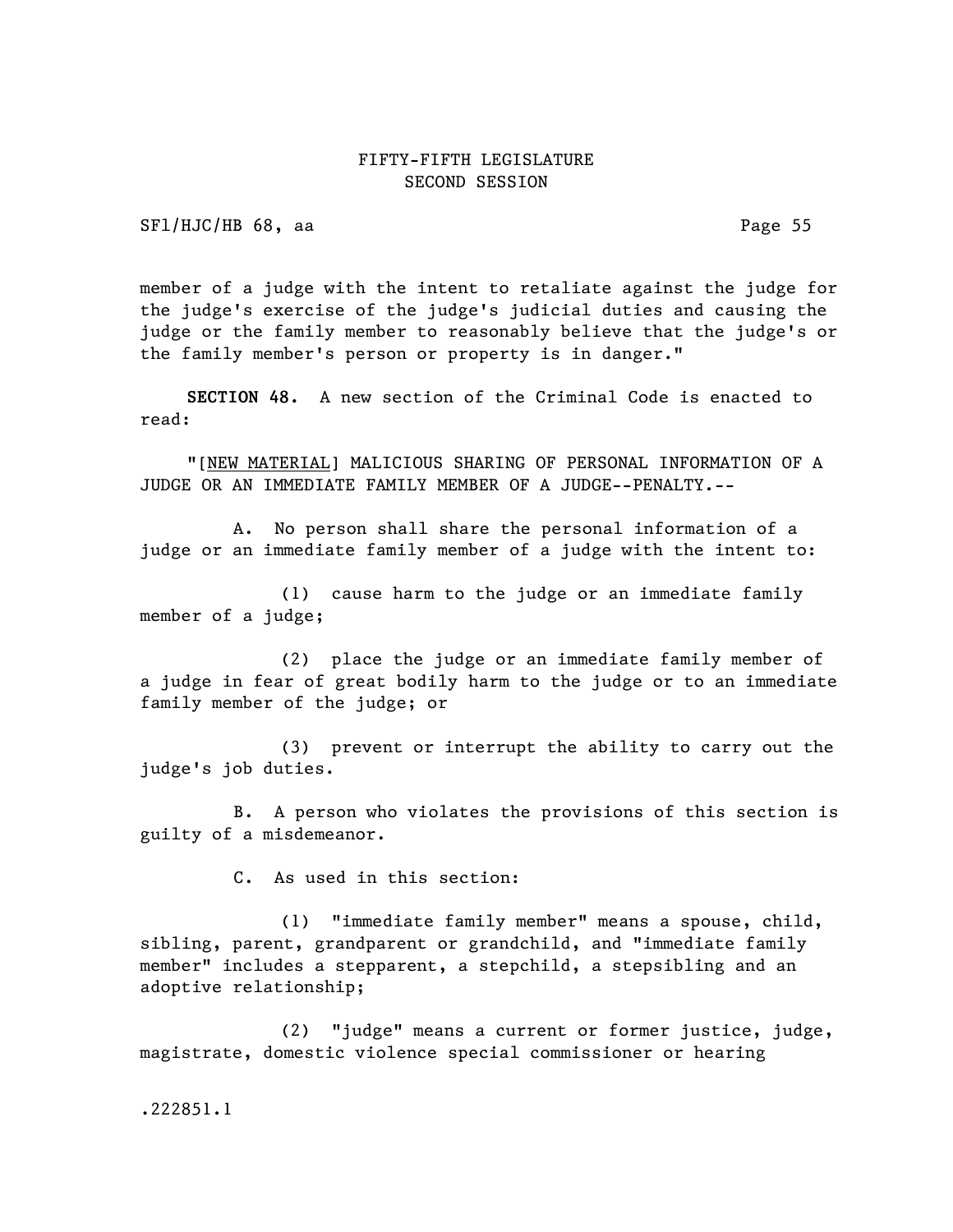SFl/HJC/HB 68, aa Page 56

officer; and

(3) "personal information" means a person's personal physical address, personal phone number or physical location."

SECTION 49. A new section of the Criminal Code is enacted to read:

"[NEW MATERIAL] OPERATING A CHOP SHOP--PENALTY.--

A. Operating a chop shop consists of a person owning, operating, maintaining, controlling or conducting operations in a chop shop, who knows or should have known that it is a chop shop.

B. Whoever commits operating a chop shop is guilty of a third degree felony.

C. As used in this section:

(1) "chop shop" means a premises where a person possesses, receives, stores, disassembles or alters an unlawfully obtained motor vehicle or vehicle as defined in the Motor Vehicle Code, including the alteration or concealment of any identifying feature or number, including the manufacturer's serial number, engine number, decal or other distinguishing number or identification mark or number placed under assignment of the motor vehicle division of the taxation and revenue department; and

(2) "unlawfully obtained" means obtained by theft, fraud or deceit or obtained without the permission of the owner.

D. Nothing in this section shall be construed to preclude a claim made pursuant to any other section of law."

SECTION 50. A new section of the Criminal Code is enacted to read: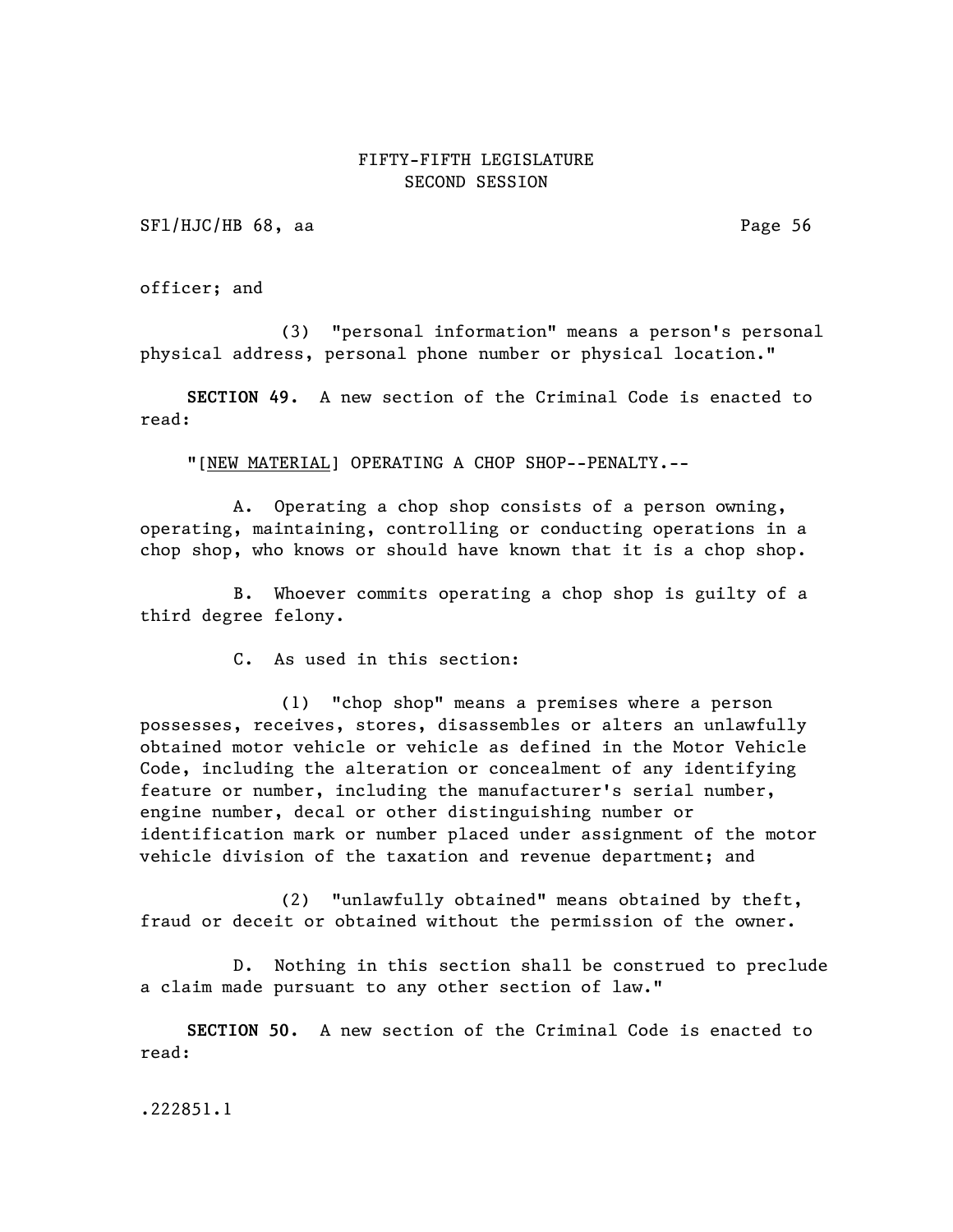SFl/HJC/HB 68, aa Page 57

"[NEW MATERIAL] CRIMINAL DAMAGE TO PROPERTY BY THEFT OR ATTEMPTED THEFT OF REGULATED MATERIAL--PENALTY.--

A. Criminal damage to property by theft or attempted theft of regulated material consists of the unlawful taking or attempted taking of any regulated material from another that results in any damage to real or personal property. Whoever commits criminal damage to property by theft or attempted theft of regulated material resulting in property damage or property loss, based on the fair market value of that damage or loss, in an amount of:

(1) less than one thousand dollars (\$1,000) is guilty of a petty misdemeanor;

(2) one thousand dollars (\$1,000) or more but less than two thousand five hundred dollars (\$2,500) is guilty of a misdemeanor; or

(3) two thousand five hundred dollars (\$2,500) or more is guilty of a fourth degree felony.

B. For the purposes of this section:

(1) "aluminum material" means wire or coil products made from aluminum, an aluminum alloy or an aluminum byproduct;

(2) "copper or brass material" means:

(a) insulated or noninsulated copper wire, hardware or cable of the type used by a public utility, commercial mobile radio service carrier or common carrier that consists of at least twenty-five percent copper; or

(b) a copper or brass item of a type commonly used in construction or by a public utility, commercial mobile radio service carrier or common carrier;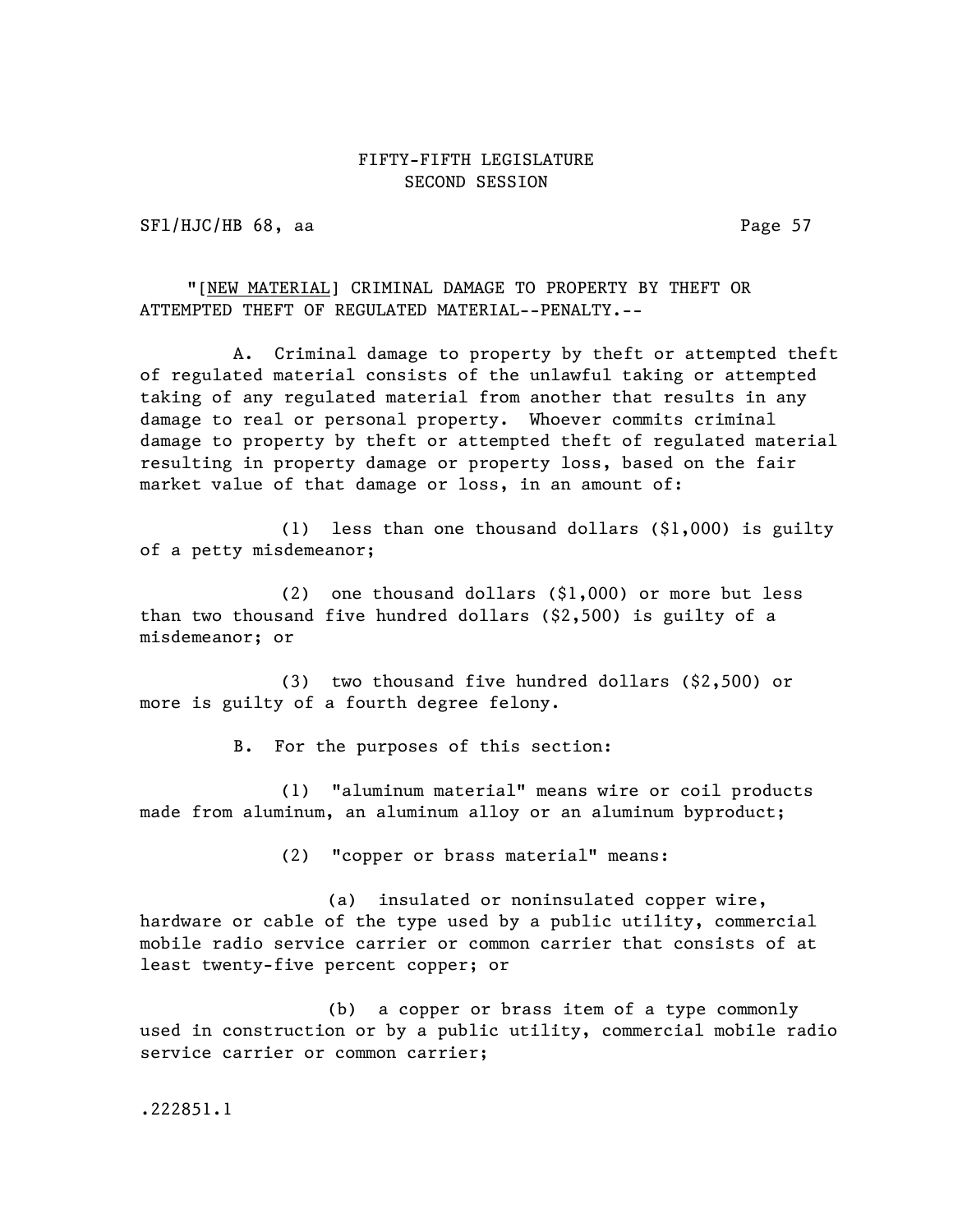SFl/HJC/HB 68, aa Page 58

- (3) "regulated material" means:
	- (a) aluminum material;
	- (b) copper or brass material;
	- (c) steel material;
	- (d) a utility access cover;
	- (e) a water meter cover;
	- (f) a road or bridge guard rail;
	- (g) a highway or street sign;
- (h) a traffic directional or control sign or signal; or

(i) a catalytic converter that is not part of an entire motor vehicle; and

(4) "steel material" means infrastructure-grade or construction products made from an alloy of iron, chromium, nickel or manganese.

C. Nothing in this section shall be construed to preclude a claim made pursuant to any other section of law."

SECTION 51. Section 57-30-2.4 NMSA 1978 (being Laws 2012, Chapter 29, Section 16 and Laws 2012, Chapter 33, Section 16) is amended to read:

"57-30-2.4. RESTRICTED TRANSACTIONS--ADDITIONAL DOCUMENTATION REQUIRED.--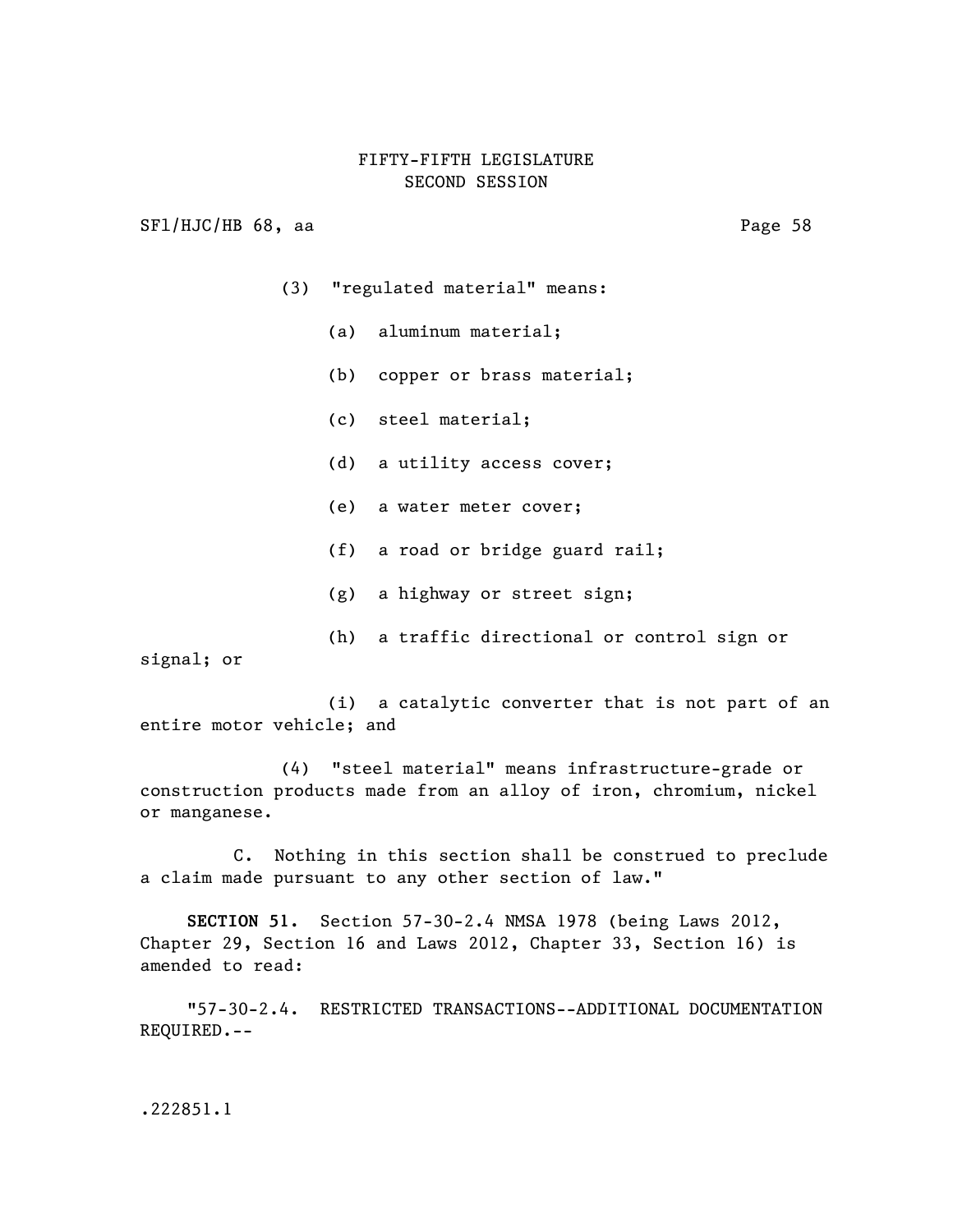SFl/HJC/HB 68, aa Page 59

A. A secondhand metal dealer shall not purchase any of the following without written documentation indicating that the seller is the rightful owner or has permission from the rightful owner  $[ $\theta$ rent$ and that the material was otherwise lawfully obtained:

(1) infrastructure grade regulated material that has been burned to remove insulation, unless the seller can produce written proof that the regulated material was lawfully burned;

(2) regulated material where the manufacturer's make, model, serial or personal identification number or other identifying marks engraved or etched upon the material have been conspicuously removed or altered;

(3) regulated material marked with the name, initials or otherwise identified as the property of an electrical company, a telephone company, a cable company, a water company or other utility company, a railroad or a governmental entity;

- (4) a utility access cover;
- (5) a water meter cover;
- (6) a road or bridge guard rail;
- (7) a highway or street sign;
- (8) a traffic directional or control sign or signal;

(9) a metal beer keg that is clearly marked as being the property of the beer manufacturer; or

(10) a catalytic converter that is not part of an entire motor vehicle.

B. The department shall promulgate rules that more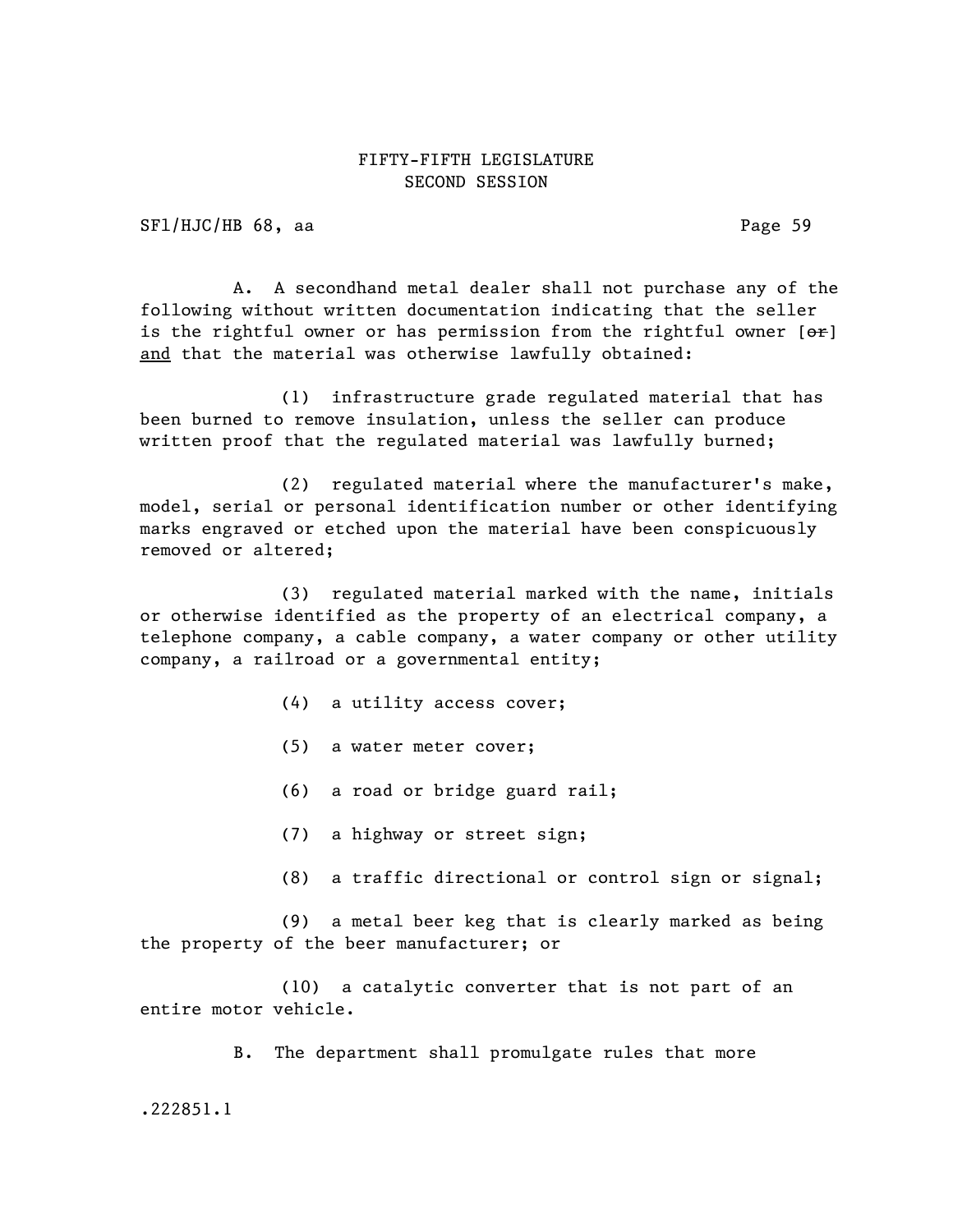SFl/HJC/HB 68, aa Page 60

specifically describe the type of documentation required before a secondhand metal dealer may engage in a transaction described in this section.

C. A secondhand metal dealer shall not purchase or otherwise receive any regulated material that the secondhand metal dealer knows is not lawfully possessed by the person offering to sell or provide the regulated material."

SECTION 52. A new section of Chapter 30, Article 1 NMSA 1978 is enacted to read:

"[NEW MATERIAL] DEFENSE BASED ON VICTIM'S GENDER, GENDER IDENTITY, GENDER EXPRESSION OR SEXUAL ORIENTATION PROHIBITED.--

A. It shall not be a defense, justification or excuse in a criminal proceeding that the defendant's conduct was a reaction to the discovery of, knowledge about or potential disclosure of a victim's or witness's actual or perceived:

- (1) gender;
- (2) gender expression;
- (3) gender identity; or
- (4) sexual orientation.

B. It shall not be a defense, justification or excuse in a criminal proceeding that the defendant was romantically propositioned in a nonviolent or non-threatening manner by a person of the same gender or a person who is transgender.

C. Nothing in this section shall prevent a defendant from raising other recognized affirmative defense.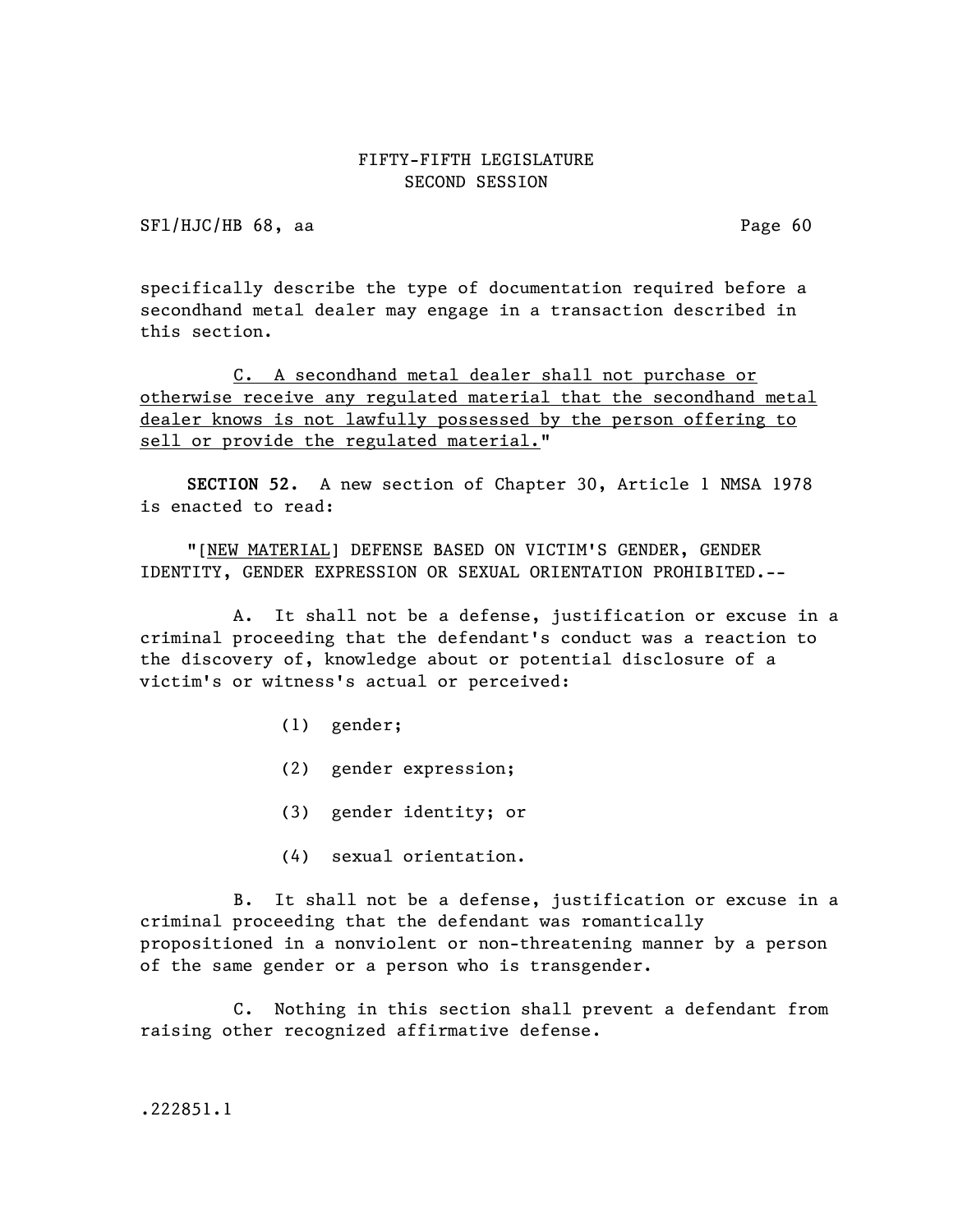SFl/HJC/HB 68, aa Page 61

D. As used in this section:

(1) "gender expression" means the external appearance of a person's gender identity, often expressed through the person's behavior, physical appearance or voice, which expression may or may not conform to socially defined behaviors and characteristics typically associated with masculinity or femininity;

(2) "gender identity" means a person's selfperception, or perception of that person by another, of the person's identity as a male or female based upon the person's appearance, behavior or physical characteristics that are in accord with or opposed to the person's physical anatomy, chromosomal sex or sex at birth; and

(3) "sexual orientation" means heterosexuality, homosexuality or bisexuality, whether actual or perceived."

SECTION 53. EFFECTIVE DATE.--

A. The effective date of the provisions of Sections 21, 22 and 33 through 35 of this act is July 1, 2022.

B. The effective date of the provisions of Sections 2 through 6, 7 through 20, 31 and 32 of this act is July 1, 2023.".